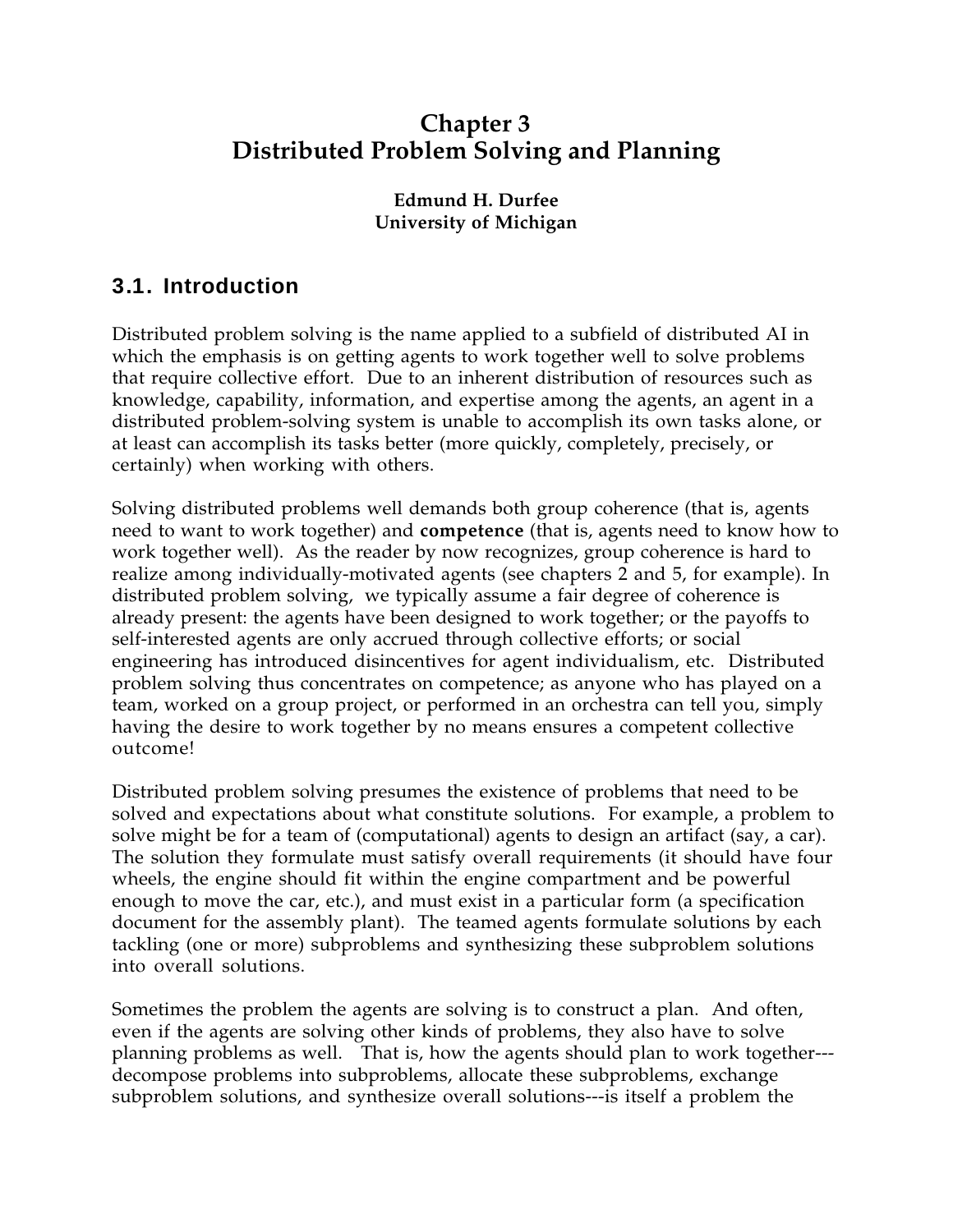agents need to solve. Distributed planning is thus tightly intertwined with distributed problem solving, being both a problem in itself and a means to solving a problem.

In this chapter, we will build on the topics of the previous chapters to describe the concepts and algorithms that comprise the foundations of distributed problem solving and planning. The reader is already familiar with protocols of interaction; here we describe how those protocols are used in the context of distributed problem solving and planning. The reader is also assumed to be familiar with traditional AI search techniques; since problem solving and planning are usually accomplished through search, we make liberal use of the relevant concepts. The subsequent chapter delves more formally into distributed search specifically.

The remainder of the chapter is structured as follows. We begin by introducing some representative example problems, as well as overviewing a variety of other applications of the techniques to be described. Working from these motivating examples, we work our way up through a series of algorithms and concepts as we introduce increasingly complicated requirements into the kinds of problems to solve, including planning problems.

# **3.2. Example Problems**

There are several motivations for distributed problem solving and distributed planning. One obvious motivation is that using distributed resources concurrently can allow a speedup of problem solving thanks to parallelism. The possible improvements due to parallelism depend, of course, on the degree of parallelism inherent in a problem.

One problem that permits a large amount of parallelism during planning is a classic toy problem from the AI literature: the **Tower of Hanoi** (ToH) problem (see Figure 3). As the reader will recall from an introductory AI course, ToH consists of 3 pegs and *n* disks of graduated sizes. The starting situation has all of the disks on one peg, largest at bottom to smallest at top. The goal is to move the disks from the start peg to another peg, moving only one disk at a time, without ever placing a larger disk on top of a smaller disk. The problem, then, is to find a sequence of moves that will



**Figure 1: Tower of Hanoi (ToH)**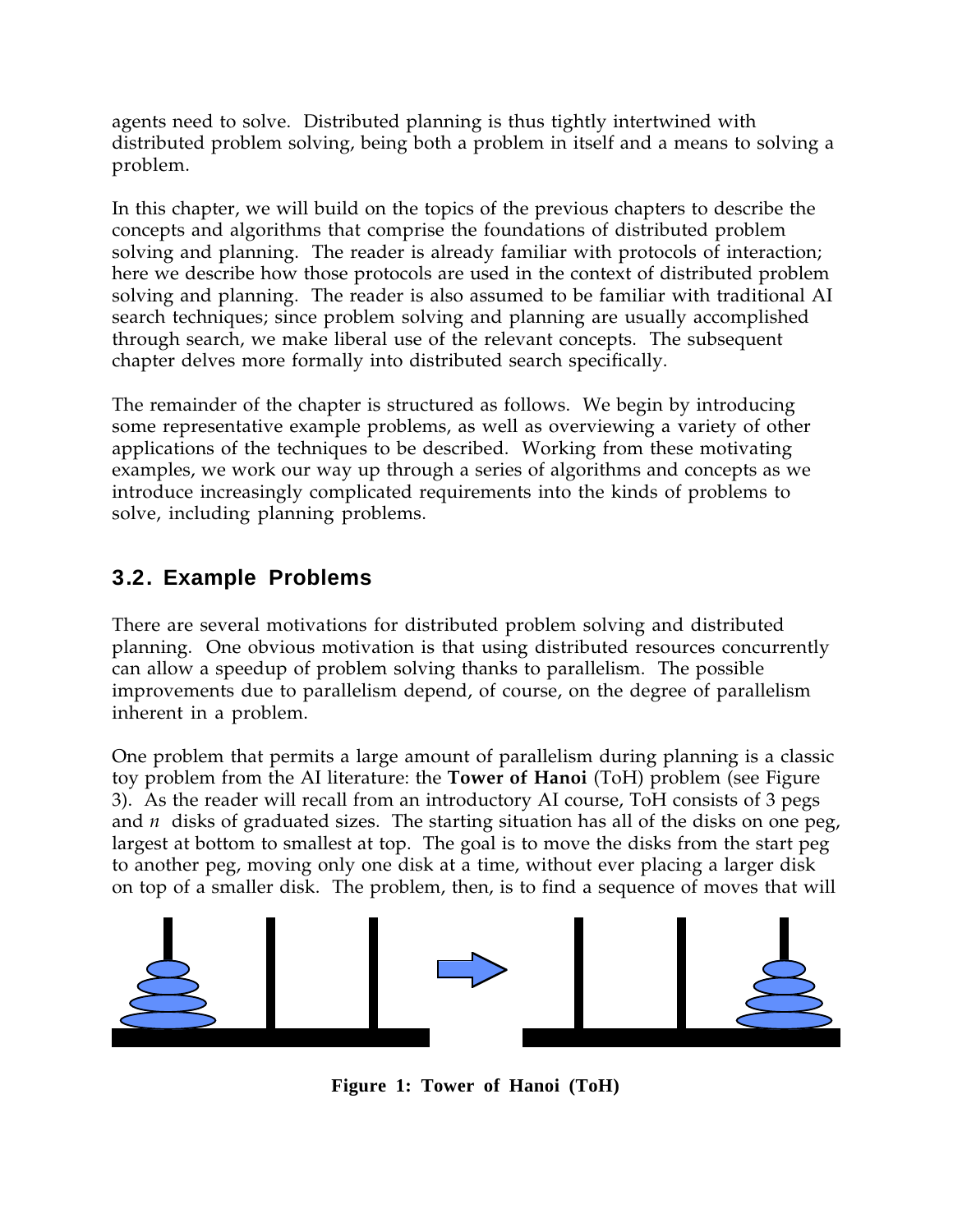achieve the goal state.

A second motivation for distributed problem solving and planning is that expertise or other problem-solving capabilities can be inherently distributed. For example, in concurrent engineering, a problem could involve designing and manufacturing an artifact (such as a car) by allowing specialized agents to individually formulate components and processes, and combining these into a collective solution. Or, supervisory systems for air-traffic control, factory automation, or crisis management can involve an interplay between separate pieces for event monitoring, situation assessment, diagnosis, prioritization, and response generation. In these kinds of systems, the problem is to employ diverse capabilities to solve problems that are not only large (the ToH can itself be arbitrarily large) but also multi-faceted.

As a simple example of distributed capability, we will use the example of **distributed sensor network establishment** for monitoring a large area for vehicle movements. In this kind of problem, the overall task of monitoring cannot be done in a central location since the large area cannot be sensed from any single location. The establishment problem is thus to decompose the larger monitoring task into subtasks that can be allocated appropriately to geographically distributed agents.

A third motivation is related to the second, and that is that beliefs or other data can be distributed. For example, following the successful solution of the distributed sensor network *establishment* problem just described, the problem of actually doing the **distributed vehicle monitoring** could in principle be centralized: each of the distributed sensor agents could transmit raw data to a central site to be interpreted into a global view. This centralized strategy, however, could involve tremendous amounts of unnecessary communication compared to allowing the separate sensor agents to formulate local interpretations that could then be transmitted selectively.

Finally, a fourth motivation is that the results of problem solving or planning might need to be distributed to be acted on by multiple agents. For example, in a task involving the delivery of objects between locations, **distributed delivery** agents can act in parallel. The formation of the plans that they execute could be done at a centralized site (a dispatcher) or could involve distributed problem-solving among them. Moreover, during the execution of their plans, features of the environment that were not known at planning time, or that unexpectedly change, can trigger changes in what the agents should do. Again, all such decisions could be routed through a central coordinator, but for a variety of reasons (exploiting parallelism, sporadic coordinator availability, slow communication channels, etc.) it could be preferable for the agents to modify their plans unilaterally or with limited communication among them.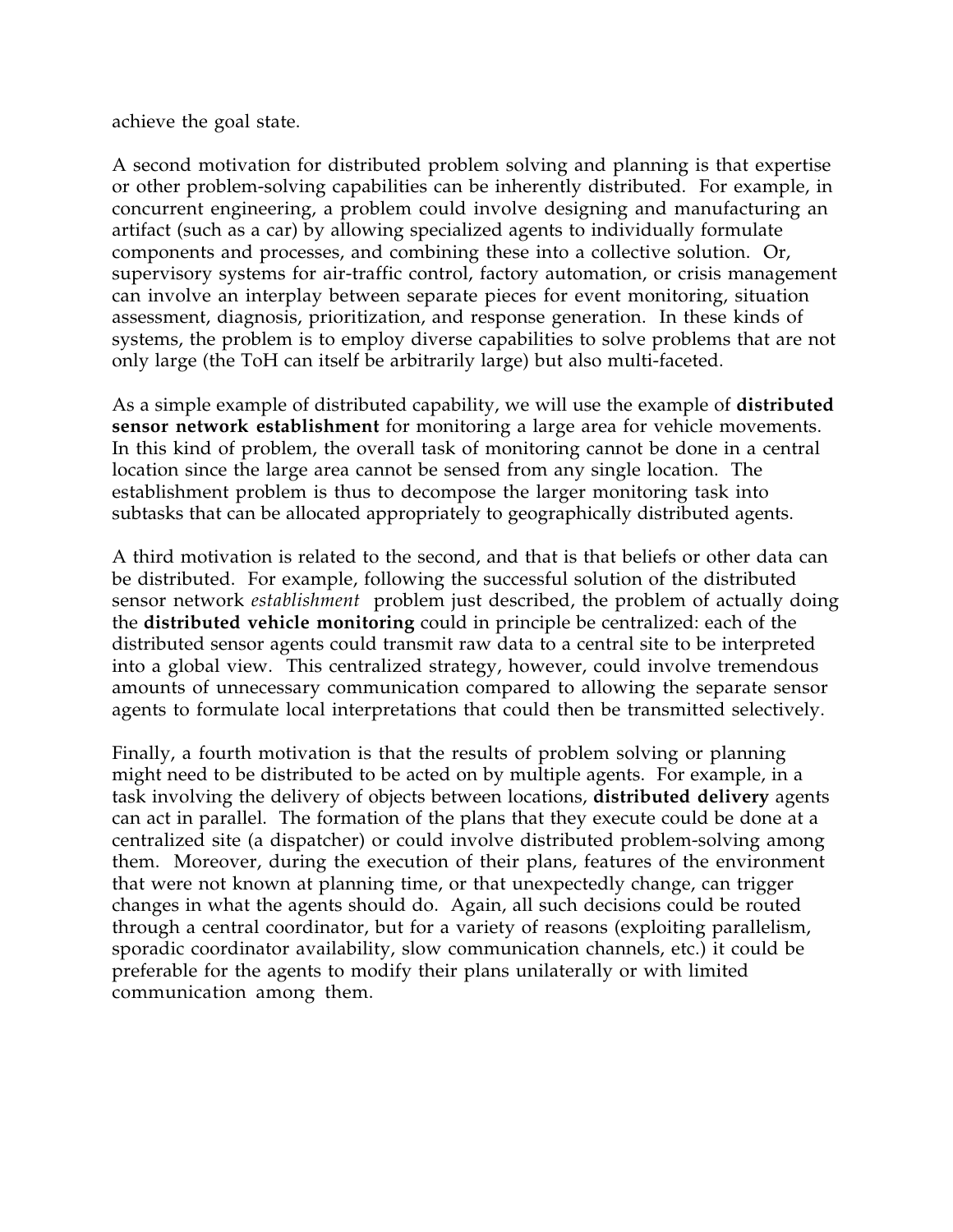

**Figure 2: Distributed Delivery Example**

In the above, we have identified several of the motivations for distributed problem solving and planning, and have enumerated examples of the kinds of applications for which these techniques make sense. In the rest of this chapter, we will refer back to several of these kinds of application problems, specifically:

- Tower of Hanoi (ToH)
- Distributed Sensor Network Establishment (DSNE)
- Distributed Vehicle Monitoring (DVM)
- Distributed Delivery (DD)

## **3.3. Task Sharing**

The first class of distributed problem-solving strategies that we will consider have been called "task sharing" or "task passing" strategies in the literature. The idea is simple. When an agent has many tasks to do, it should enlist the help of agents with few or no tasks. The main steps in task sharing are:

- 1. **Task decomposition**: Generate the set of tasks to potentially be passed to others. This could generally involve decomposing large tasks into subtasks that could be tackled by different agents.
- 2. **Task allocation**: Assign subtasks to appropriate agents.
- 3. **Task accomplishment**: The appropriate agents each accomplish their subtasks, which could include further decomposition and subsubtask assignment, recursively to the point that an agent can accomplish the task it is handed alone.
- 4. **Result synthesis**: When an agent accomplishes its subtask, it passes the result to the appropriate agent (usually the original agent, since it knows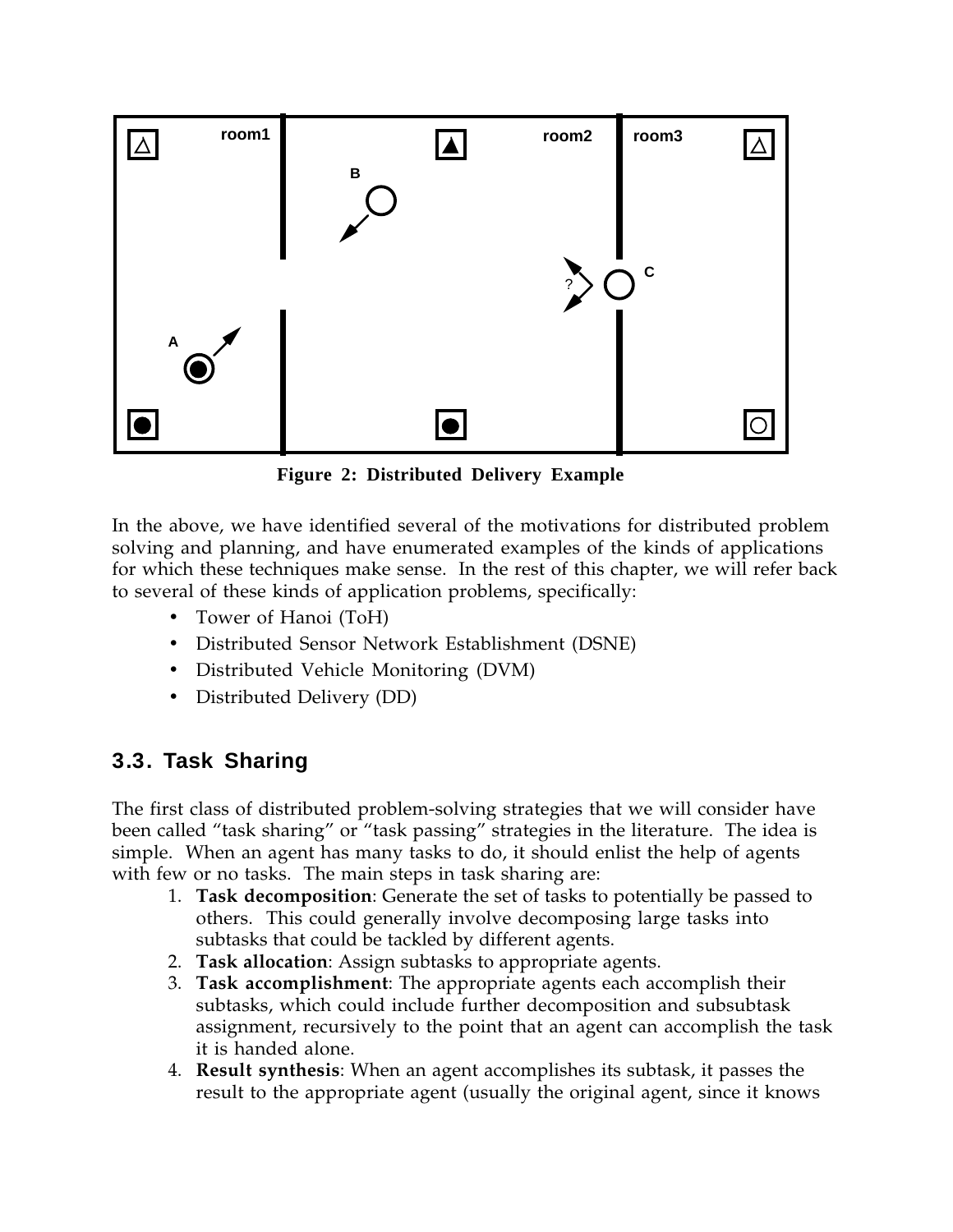

**Figure 3: Means-ends decomposition for ToH**

the decomposition decisions and thus is most likely to know how to compose the results into an overall solution).

Note that, depending on the circumstances, different steps might be more or less difficult. For example, sometimes an overburdened agent begins with a bundle of separate tasks, so decomposition is unnecessary; sometimes the agent can pass tasks off to any of a number of identical agents, so allocation is trivial; and sometimes accomplishing the tasks does not yield any results that need to be synthesized in any complex way.

## **3.3.1 Task Sharing in the ToH Problem**

To get a feel for the possibilities of task sharing, we start with the very simple ToH problem. Consider the task-sharing steps when it comes to this problem:

- 1. Task decomposition: Means-ends analysis (see Figure 3), where moving the largest disk that is not at its destination peg is considered the most important difference, leads to a recursive decomposition: solve the problem of getting to the state where the largest disk can be moved, and get from the state after it is moved to the goal state. These subproblems can be further decomposed into problems of moving the second largest disk to the middle peg to get it out of the way, so the state where that can be done needs to be reached, etc.
- 2. Task allocation: If we assume an indefinite number of identical idle agents capable of solving (pieces of) the ToH problem, then allocation reduces to just assigning a task randomly to one of these agents.
- 3. Task accomplishment: In general, an agent can use means-ends analysis to find the most significant difference between the start and goal states that it is responsible for, and will decompose the problem based on these. If the decomposed problems are such that the start and goal states are the same (that is, where the most significant difference is also the only difference), then the recursive decomposition terminates.
- 4. Result synthesis: When an agent has solved its problem, it passes the solution back on up. When an agent has received solutions to all of the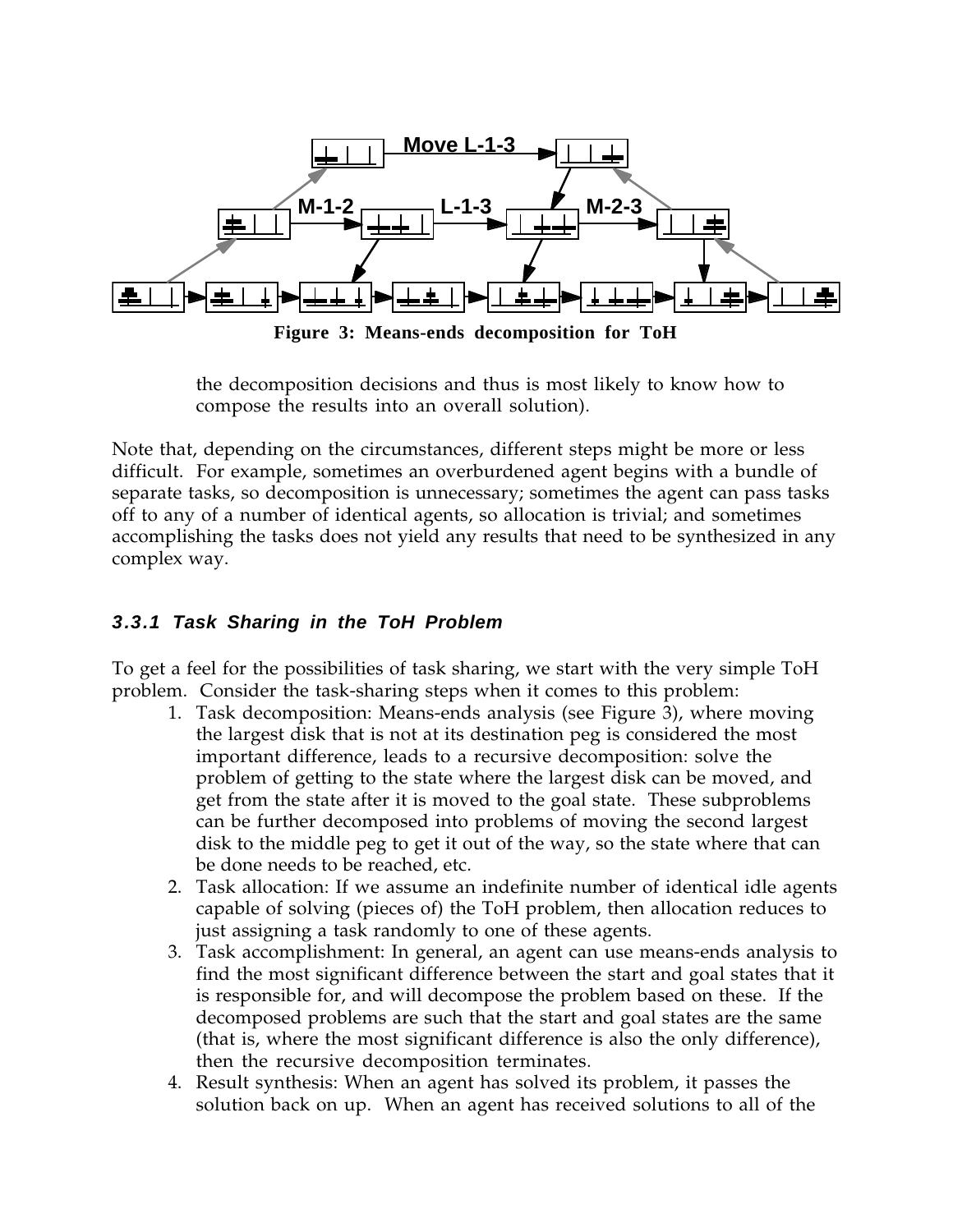subproblems it passed down, it can compose these into a more comprehensive sequence of moves, and then pass this up as its solution.

ToH represents an ideal case of the possibilities of distributed problem solving due to the hierarchical nature of the problem. In general, for a problem like ToH, the search space is exponential in size. If we assume a branching factor of *b* (meaning that from a state, there are *b* alternative states that can be reached by moving some disk to some peg), and assuming that in the best case it will take *n* disk movements to go from the start state to the end state, then the search complexity is *b n* .

Thanks to the hierarchical structure of the problem, the means-ends heuristic can reduce this complexity dramatically. Let us assume that ultimately the hierarchy divides the problem of size *n* into problems each of size *k,* yielding *n/k* subproblems, each of which requires *f(k)* time to solve. These solutions are fed to the next level up in the hierarchy such that *k* are given to each of the agents at this level. Each of these  $n/k^2$  agents has to synthesize  $k$  results, again requiring  $f(k)$  time. This aggregation process continues up the hierarchy, such that at the next-totopmost level, *n/k l-1* agents are combining *k* results from below in the hierarchy with *l* levels. The topmost agent then combines these  $n/k^{l-1}$  results together, requiring  $f(n/k^{l-1})$  time. The total expenditure is thus:

$$
f(n/k^{l-1}) + (n/k^{l-1} * f(k)) + (n/k^{l-2} * f(k)) + ... + (n/k * f(k))
$$

Since k is a constant, and we can choose  $l = log<sub>k</sub>n$ , the equation can be reduced to *O([(k l -1)/(k-1)]f(k))* which can be simplified simply to *O(n)* [Korf 1987; Knoblock 1993]. More importantly, if each level of the hierarchy has agents that solve their subproblems in general, then the time needed below the top of the hierarchy (assuming negligible distribution and communication time) is simply *f(k)* for each level, so (*l-1)f*(*k*). This is added to the top agent's calculation *f*( $n/k^{l-1}$ ). Again, since *k* (and hence  $f(k)$ ) is constant, and  $l = log_k n$ , this reduces simply to  $O(log_k n)$ . This means that through decomposition and parallel problem solving, the exponential ToH problem can be reduced to logarithmic time complexity [Montgomery 1993].

What the ToH problem illustrates is the potential for improved parallelism due to distributed problem solving in the ideally decomposable case. Unfortunately, few problems satisfy the assumptions in this analysis of ToH, including:

- 1. There is no backtracking back upward in the abstraction hierarchy, meaning that each distributed subproblem is solvable independently and the solution of one does not affect the solution of others. We will consider the effects of relaxing this assumption in Section 3.3.4.
- 2. The solution found hierarchically approximates (is linear in length to) the solution that would be found using brute-force centralized search. This depends on having hierarchical abstraction spaces that do not exclude good solutions as a consequence of reducing complexity.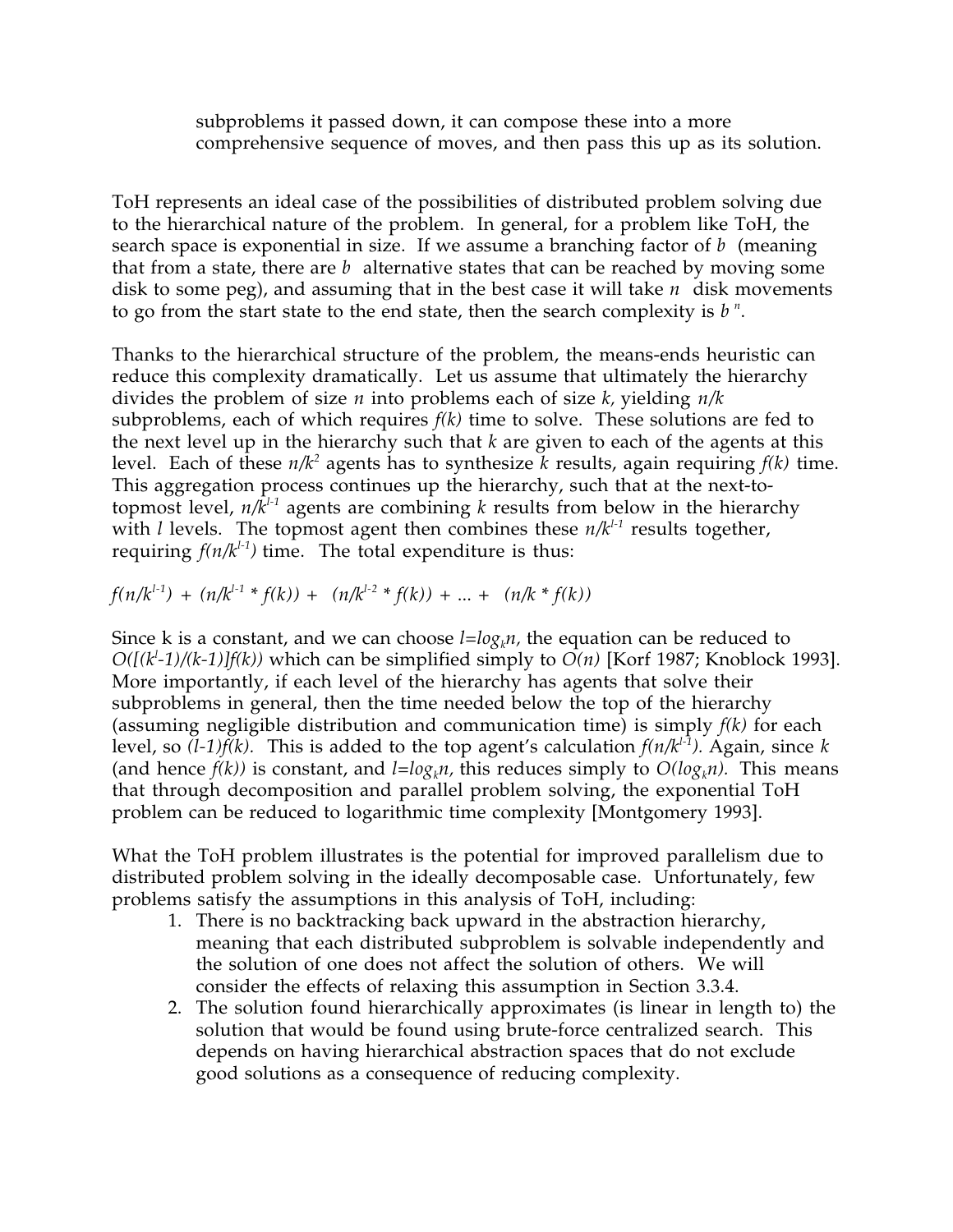- 3. The number of abstraction levels grows with the problem size. While doing this is easy for ToH, often the number of levels is fixed by the domain rather than the specific problem instance.
- 4. The ratio between levels is the base of the logarithm, k. Again, this depends on how the abstraction space is constructed.
- 5. The problems can be decomposed into equal-sized subproblems. This is very difficult in domains where problems are decomposed into qualitatively different pieces, requiring different expertise. We consider the effects of relaxing this assumption in Section 3.3.2.
- 6. There are at least as many agents as there are "leaf" subproblems. Clearly, this will be difficult to scale!
- 7. The processes of decomposing problems, distributing subproblems, and collecting results takes negligible time. We consider some of the effects of relaxing this assumption at various places in this chapter.

### **3.3.2 Task Sharing in Heterogeneous Systems**

One of the powerful motivations for distributed problem solving is that it is difficult to build artifacts (or train humans) to be competent in every possible task. Moreover, even if it feasible to build (or train) an omni-capable agent, it is often overkill because, at any given time, most of those capabilities will go to waste. The strategy in human systems, and adopted in many distributed problem-solving systems, is to bring together on demand combinations of specialists in different areas to combine their expertise to solve problems that are beyond their individual capabilities.

In the ToH example, the subproblems required identical capabilities, and so the decisions about where to send tasks was extremely simple. When agents can have different capabilities, and different subproblems require different capabilities, then the assignment of subproblems to agents is not so simple.

Conceptually, it is possible for an agent to have a table that identifies the capabilities agents, so that it can simply select an appropriate agent and send the subproblem off, but usually the decisions need to be based on more dynamic information. For example, if several candidate agents are capable of solving a subproblem, but some are already committed to other subproblems, how is this discovered? One way is to use the Contract Net protocol (Chapter 2) with directed contracts or focused addressing: the agent (in Contract-Net terms, the *manager* ) announces a subproblem to a specific agent (in the case of directed contracts) or a focused subset of other agents (in focused addressing) based on the table of capabilities, and requests that returned bids describe acceptance/availability. The manager can then award the subproblem to the directed contractor if it accepts, or to one of the available contractors in the focused addressing set. However, if none of the agents are available, the manager has several options, described in the following subsections.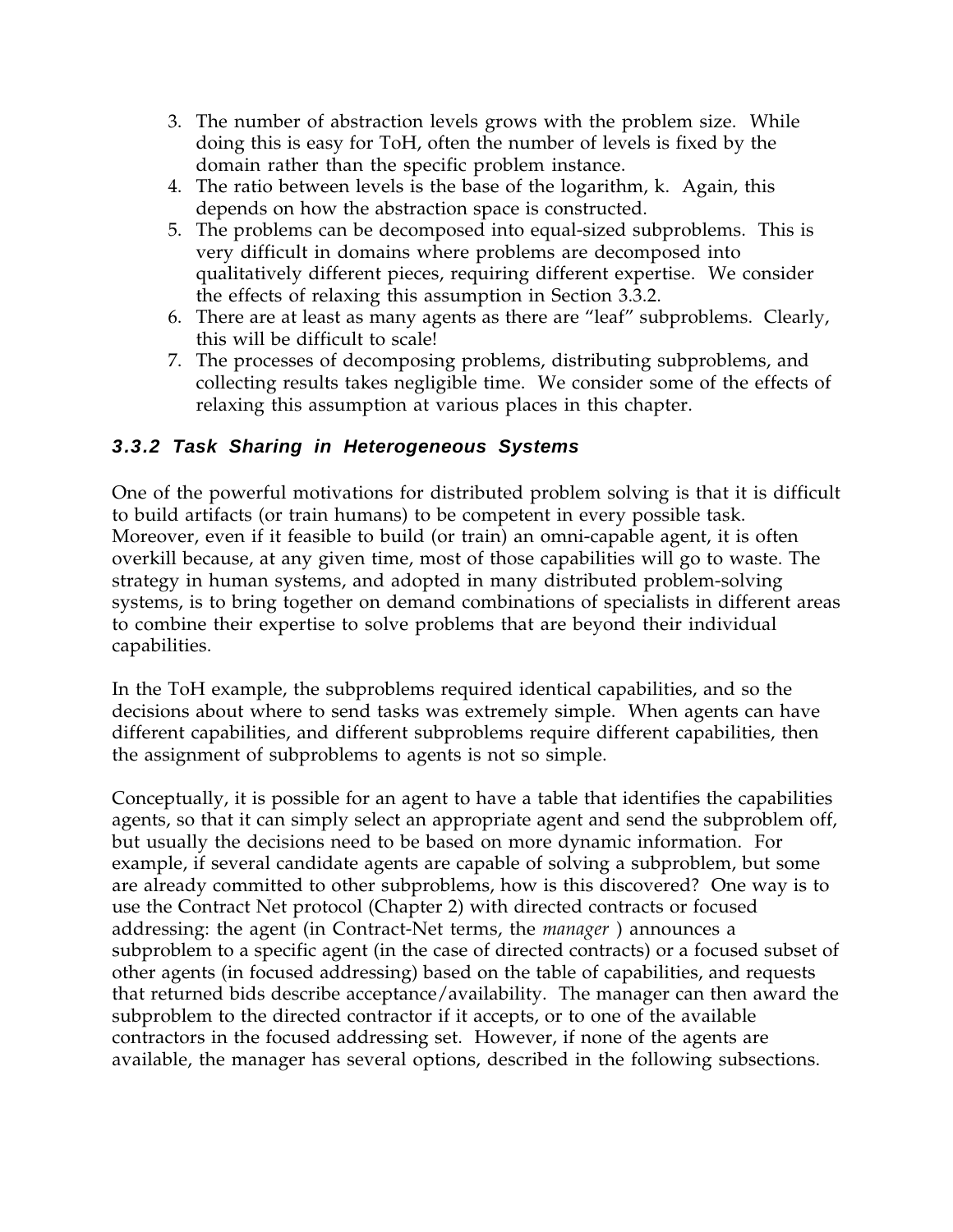**Broadcast Contracting.** In the kind of open environment for which Contract Net was envisioned, it is unlikely that a manager will be acquainted with all of the possible contractors in its world. Thus, while directed contracts and focused addressing might be reasonable first tries (to minimize communication in the network), a manager might want to update its knowledge of eligible contractors by broadcasting its announcement to reach agents that it is currently unaware of as well. This is the most commonly considered mode of operation for Contract Net. Directed contracts and focused addressing can be thought of as caching results of such broadcasts, but since the cached results can become outdated, many implementations of Contract Net do not include this function. It is interesting to note, however, that this kind of capabilities database has found renewed favor in knowledge sharing efforts such as KQML (Chapter 2), where some agents explicitly adopt the task of keeping track of what other agents purport to be good at.

**Retry.** One very simple strategy is to retry the announcement periodically, assuming that eventually a contractor will free up. The retry interval then becomes an important parameter: if retries happen too slowly, then many inefficiencies can arise as agents do not utilize each other well; but if retries happen to quickly, the network can get bogged down with messages. One strategy for overcoming such a situation is to turn the protocol on its head. Rather than announcing tasks and collecting bids, which implies that usually there are several bidders for each task, instead the protocol can be used by potential contractors to announce availability, and managers can respond to the announcements by bidding their pending tasks! It is possible to have a system alternate between the task and availability announcement strategies depending on where the bottlenecks are in the system at various times [Stankovic 1985].

 **Announcement Revision.** Part of the announcement message that a manager sends is the eligibility specification for potential contractors. When no (satisfactory) contractors respond to an announcement, it could be that the manager was being too exclusive in whom it would entertain bids from. Thus, the manager could engage in iterative revision of its announcement, relaxing eligibility requirements until it begins to receive bids.

An interesting aspect of this relaxation process is that the eligibility specifications could well reflect preferences over different classes of contractors - or, more specifically, over the quality of services that different contractors provide. In concert with other methods of handling a lack of bids (described above), a manager will be deciding the relative importance of having a preferred contractor eventually pursue the subproblem compared to finding a suboptimal contractor sooner. In many cases, these preferences and tradeoffs between them can be captured using economic representations. By describing parts of its marginal utility curve, for example, a manager can provide tradeoff information to an auction, which can then apply principled algorithms to optimize the allocation of capabilities (see Chapter 5).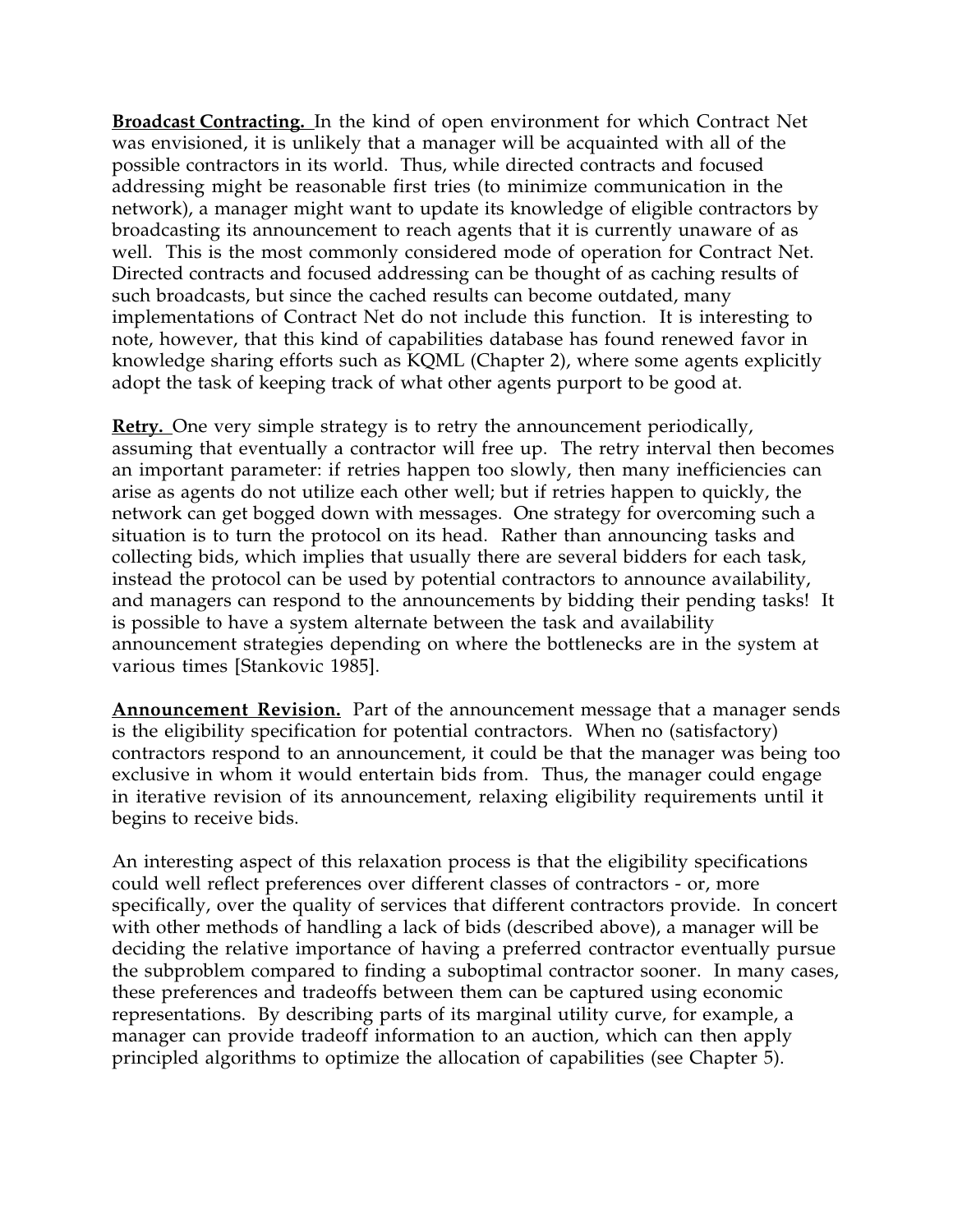**Alternative Decompositions.** The manager can try decomposing the overall problem differently such that contractors are available for the alternative subproblems. In general, the relationship between problem decomposition and subproblem allocation is extremely complex and has not received sufficient attention. Sometimes a manager should first determine the space of alternative contractors to focus problem decomposition, while other times the space of decompositions can be very restrictive. Moreover, decisions about the number of problems to decompose into and the granularity of those subproblems will depend on other features of the application environment, including communication delays. We say no more about these issues here, other than to stress the research opportunities in this area.

## **3.3.3 Task Sharing for DSNE**

Smith and Davis (and others since) have explored the use of the Contract Net protocol for a variety of problems, including the Distributed Sensor Net Establishment (DSNE) problem [Davis 1983]. To give the reader a flavor of this approach, we briefly summarize the stages of this application.

At the outset, it is assumed that a particular agent is given the task of monitoring a wide geographic area. This agent has expertise in how to perform the overall task, but is incapable of sensing all of the area from its own locality. Therefore, the first step is that an agent recognizes that it can perform its task better (or at all) if it enlists the help of other agents. Given this recognition, it then needs to create subtasks to offload to other agents. In the DSNE problem, it can use its representation of the structure of the task to identify that it needs sensing done (and sensed data returned) from remote areas. Given this decomposition, it then uses the protocol to match these sensing subtasks with available agents. It announces (either directed, focused, or broadcast) a subtask; we leave out the details of the message fields since they were given in Chapter 2.

The important aspects of the announcement for our purposes here are the eligibility specification, the task abstraction, and the bid specification. To be eligible for this task requires that the bidding agent have a sensor position within the required sensing area identified and that it have the desired sensing capabilities. Agents that meet these requirements can then analyze the task abstraction (what, at an abstract level, is the task being asked of the bidders) and can determine the degree to which it is willing and able to perform the task, from its perspective. Based on this analysis, an eligible agent can bid on the task, where the content of a bid is dictated by the bid specification.

The agent with the task receives back zero or more bids. If it gets back no bids, then it faces the options previously described: it can give up, try again, broaden the eligibility requirements to increase the pool of potential bidders, or decompose the task differently to target a different pool of bidders. If it gets back bids, it could be that none are acceptable to it, and it is as if it got none back. If one or more is acceptable,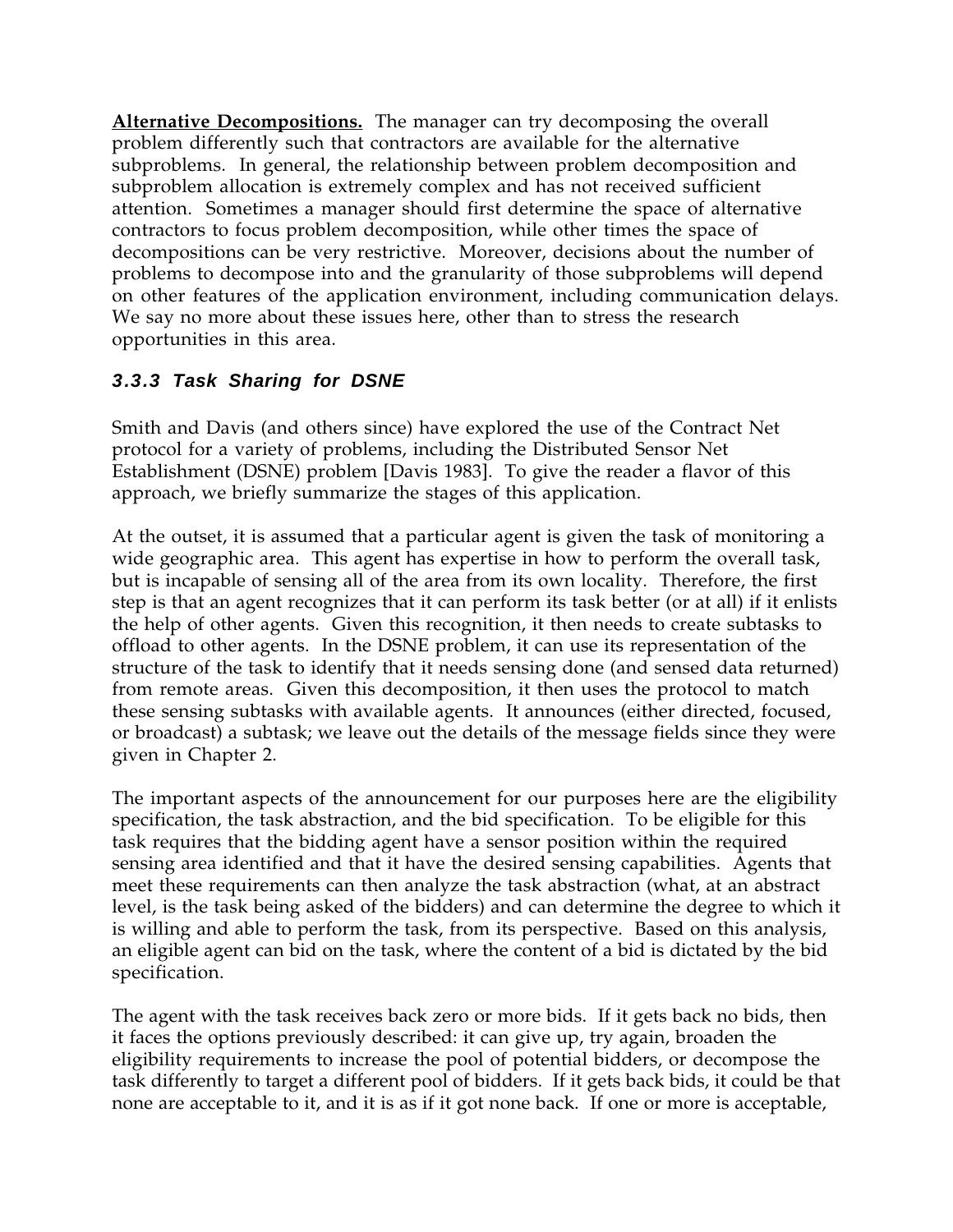then it can award the sensing subtask to one (or possible several) of the bidding agents. Note that, because the agent with the task has a choice over what it announces and what bids it accepts, and an eligible agent has a choice over whether it wants to bid and what content to put into its bid, no agent is forced to be part of a contract. The agents engage in a rudimentary form of negotiation, and form teams through *mutual selection*.

## **3.3.4 Task Sharing for Interdependent Tasks**

For problems like ToH, tasks can be accomplished independently; the sequence of actions to get from the start state to an intermediate state can be found completely separately from the sequence to get from that intermediate state to the goal state. Thus, the subtasks can be accomplished in any order (or concurrently), and synthesis need only wait to complete until they are all done.

In some cases, contracted tasks are not independent. In a concurrent engineering application, for example, process planning subtasks usually need to wait until product design tasks have progressed beyond a certain point. For relatively clearcut subtask relationships, a manager for the subtasks can coordinate their execution by initiating a subtask based on the progress of another, or by relaying interim results for one subtask to contractors of related subtasks.

More generally, however, aspects of subtask relationships might only become apparent during the course of problem solving, rather than being dictated ahead of time by the problem decomposition. For example, when using a distributed sensor network to perform vehicle monitoring, the runtime relationships between what is being monitored in different areas is as variable as the possible movements of vehicles through the areas. While a task-sharing strategy, exemplified in the Contract Net protocol, can *establish* a distributed sensor network, it does not provide a sufficient basis for using the network. Or, put more correctly, when task sharing is used to allocate *classes* of tasks among agents, then if different instances of those tasks have different interrelationships, discovering and exploiting those relationships requires the generation and sharing of tentative results.

# **3.4. Result Sharing**

A problem-solving task is accomplished within the context of the problem solver, so the results of the task if performed by one problem solver could well differ from the results of the same task being performed by another problem solver. For example, students in a class are often given the same task (homework problem), but their independently derived solutions will not (better not!) be identical.

By sharing results, problem solvers can improve group performance in combinations of the following ways:

1. **Confidence**: Independently derived results for the same task can be used to corroborate each other, yielding a collective result that has a higher confidence of being correct. For example, when studying for an exam,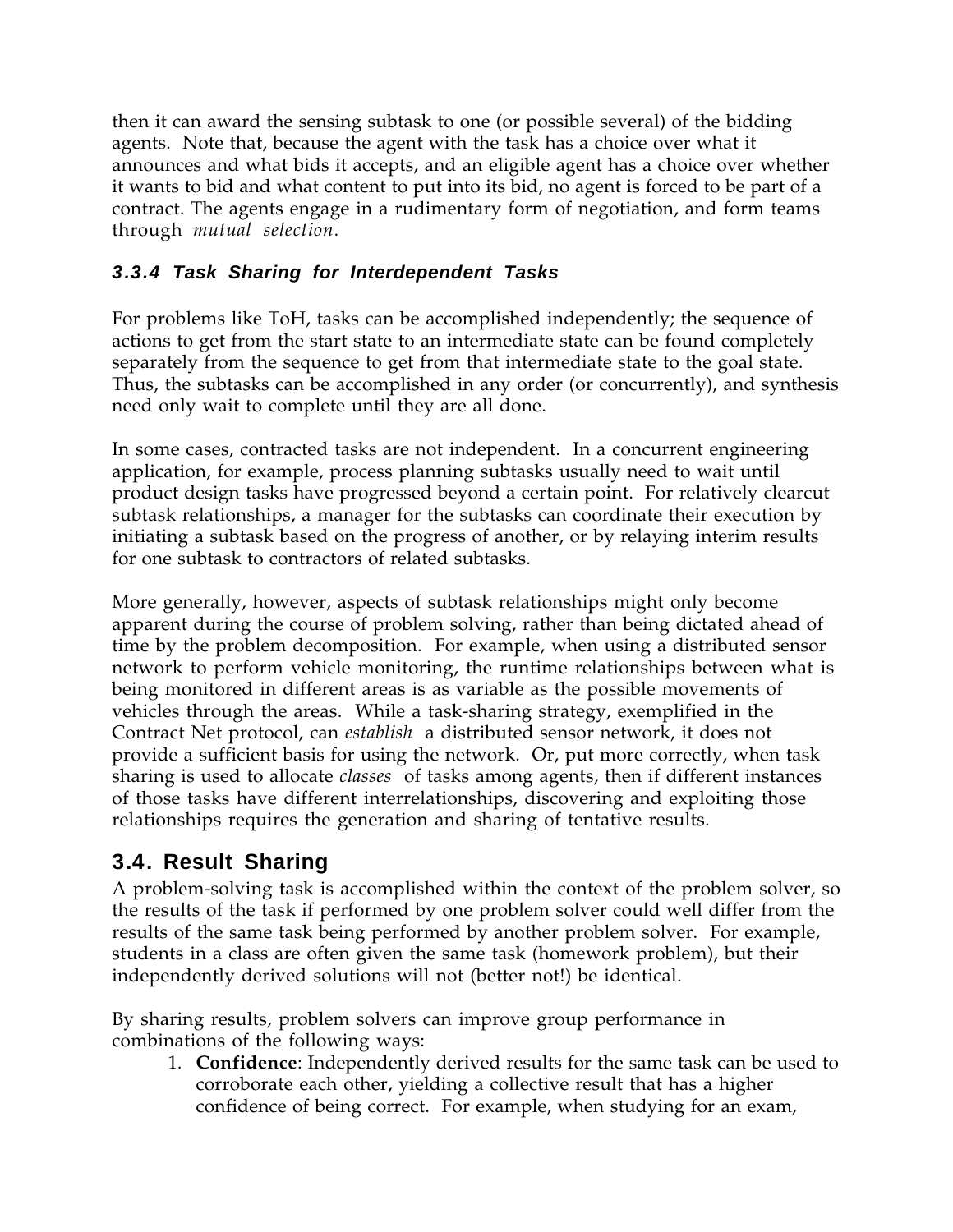students might separately work out an exercise and then compare answers to increase confidence in their solutions.

- 2. **Completeness**: Each agent formulates results for whichever subtasks it can (or has been contracted to) accomplish, and these results altogether cover a more complete portion of the overall task. For example, in distributed vehicle monitoring, a more complete map of vehicle movements is possible when agents share their local maps.
- 3. **Precision**: To refine its own solution, an agent needs to know more about the solutions that others have formulated. For example, in a concurrent engineering application, each agent might separately come up with specifications for part of an artifact, but by sharing these the specifications can be further honed to fit together more precisely.
- 4. **Timeliness**: Even if an agent could in principle solve a large task alone, solving subtasks in parallel can yield an overall solution faster.

Accruing the benefits of result sharing obviously means that agents need to share results. But making this work is harder than you might think! First of all, agents need to know what to do with shared results: how should an agent assimilate results shared from others in with its own results? Second, given that assimilation might be non-trivial, that communicating large volumes of results can be costly, and that managing many assimilated results incurs overhead, agents should attempt to be as selective as possible about what they exchange. In the remainder of this section, we look at these issues.

#### **3.4.1 Functionally Accurate Cooperation**

In task-passing applications like ToH, the separate problem-solving agents are completely accurate in their computations (they have all information and a complete specification for their subtasks) and operate independently. In contrast, agents doing Distributed Vehicle Monitoring (DVM) lack information about what is happening elsewhere that could impact their calculations. As a result, these agents need to cooperate to solve their subtasks, and might formulate tentative results along the way that turn out to be unnecessary. This style of collective problem solving has be termed functionally-accurate (it gets the answer eventually, but with possibly many false starts) and cooperative (it requires iterative exchange) [Lesser 1981].

Functionally-accurate cooperation has been used extensively in distributed problem solving for tasks such as interpretation and design, where agents only discover the details of how their subproblem results interrelate through tentative formulation and iterative exchange. For this method to work well, participating agents need to treat the partial results they have formulated and received as tentative, and therefore might have to entertain and contrast several competing partial hypotheses at once. A variety of agent architectures can support this need; in particular, blackboard architectures (Chapter 2) have often been employed as semi-structured repositories for storing multiple competing hypotheses.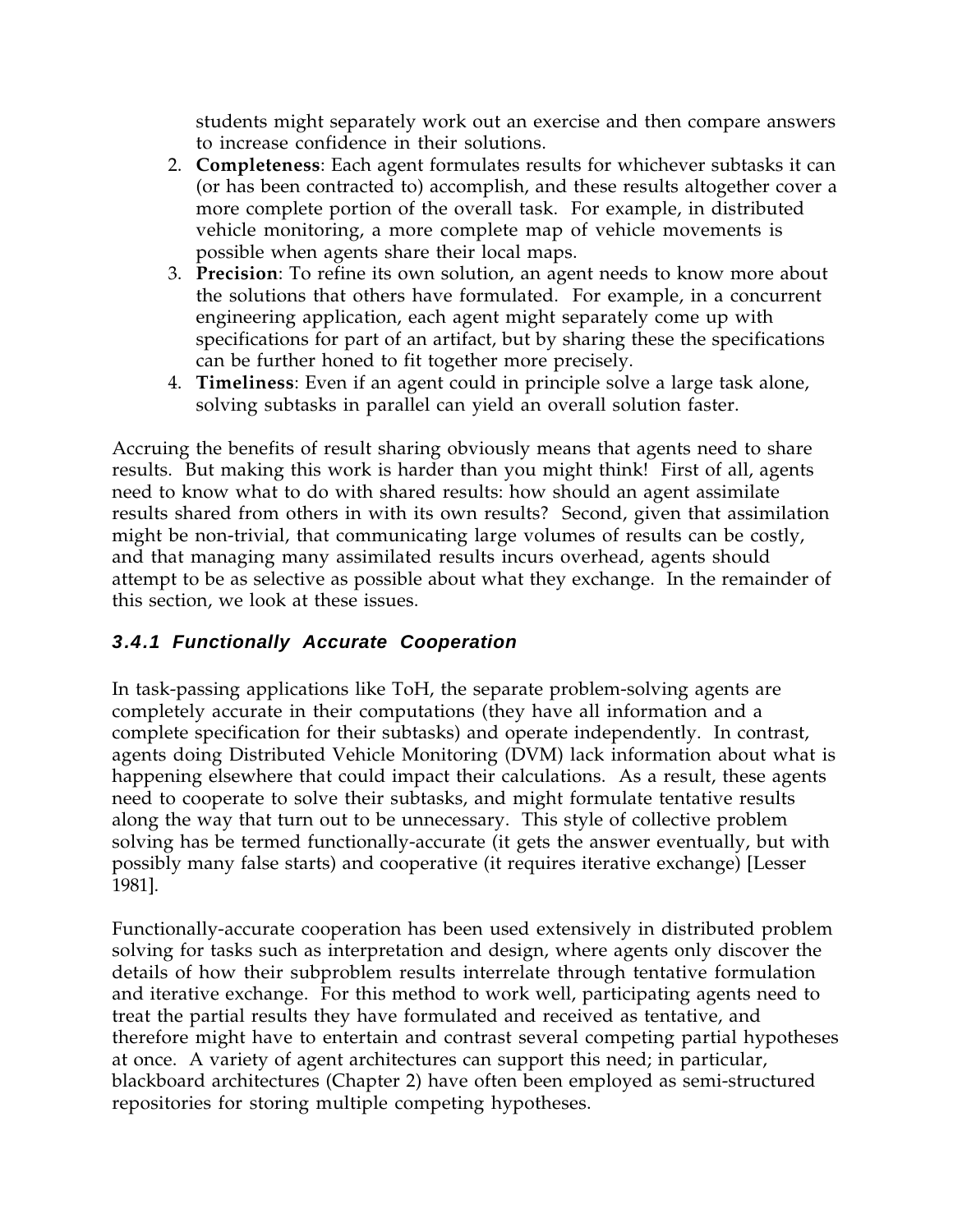Exchanging tentative partial solutions can impact completeness, precision, and confidence. When agents can synthesize partial solutions into larger (possibly still partial) solutions, more of the overall problem is covered by the solution. When an agent uses a result from another to refine its own solutions, precision is increased. And when an agent combines confidence measures of two (corroborating or competing) partial solutions, the confidence it has in the solutions changes. In general, most distributed problem-solving systems assume similar representations of partial solutions (and their certainty measures) which makes combining them straightforward, although some researchers have considered challenges in crossing between representations, such as combining different uncertainty measurements [Zhang 1992].

In functionally accurate cooperation, the iterative exchange of partial results is expected to lead, eventually, to some agent having enough information to keep moving the overall problem solving forward. Given enough information exchange, therefore, the overall problem will be solved. Of course, without being tempered by some control decisions, this style of cooperative problem solving could incur dramatic amounts of communication overhead and wasted computation. For example, if agents share too many results, a phenomenon called **distraction** can arise: it turns out that they can begin to all gravitate toward doing the same problem-solving actions (synthesizing the same partial results into more complete solutions). That is, they all begin exploring the same part of the search space (Chapter 4). For this reason, limiting communication is usually a good idea, as is giving agents some degree of skepticism in how they assimilate and react to information from others. We address these issues next.

#### **3.4.2 Shared Repositories and Negotiated Search**

One strategy for reducing potential flurry of multicast messages is to instead concentrate tentative partial results in a single, shared repository. The blackboard architecture, for example, allows cooperating knowledge sources to exchange results and build off of them by communicating through a common, structured blackboard (Chapter 2).

This strategy has been adopted in a variety of distributed problem-solving approaches, including those for design applications [Lander 1993; Werkman 1992]. In essence, using a shared repository can support search through alternative designs, where agents with different design criteria can revise and critique the alternatives. In many ways, this is a distributed constraint satisfaction problem (Chapter 4), but it differs from traditional formulations in a few respects.

Two important differences are: agents are not assumed to know whose constraints might be affected by their design choices, and agents can relax constraints in a pinch. The first difference motivates the use of a shared repository, since agents would not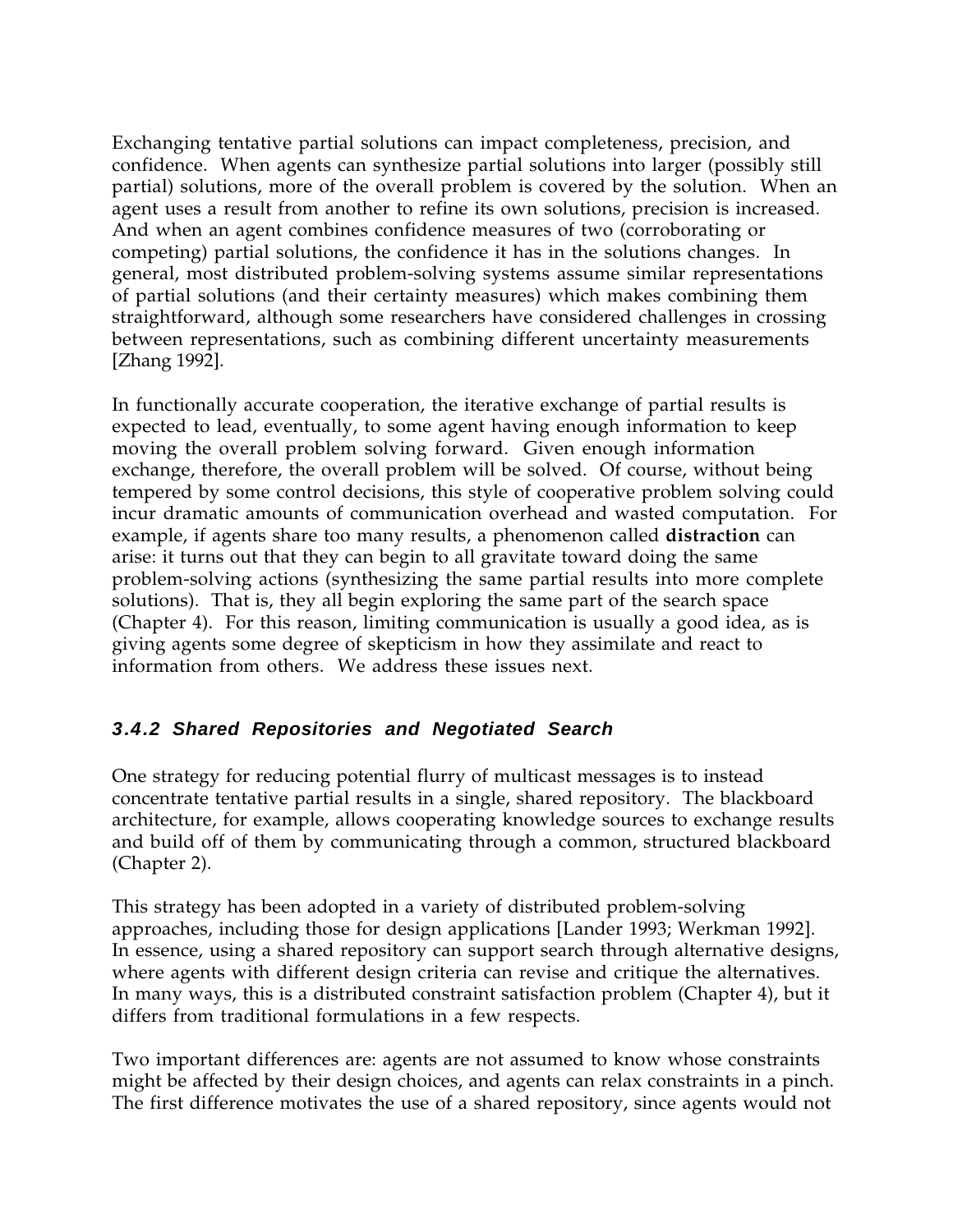know whom to notify of their decisions (as is assumed in typical DCSP formulations as in Chapter 4). The second difference motivates the need for heuristics to control the distributed search, since at any given time agents might need to choose between improving some solutions, rejecting some solutions, or relaxing expectations (thus making some solutions that were previously considered as rejected now acceptable).

For example, agents engaged in negotiated search [Lander 1993] have at their disposal a variety of operators for progressing the distributed problem-solving effort: *initiate-solution* (propose a new starting point for a solution); *extend-solution* (revise an already existing partial solution); *critique-solution* (provide feedback on the viability of an already existing partial solution); and *relax-solution-requirement* (change local requirements for solution acceptability). At any given time, an agent needs to decide which of these operators to apply, and where. While a systematic exploration of the space can be considered (Chapter 4), the problem domains for negotiated search are typically complex enough that heuristic guidance is preferred. Heuristic measures for when to invoke operators (such as invoking the *relaxsolution-requirement* operator when lack of progress is detected) and on what (such as relaxing requirements corresponding to the most constrained component) are generally application-specific.

## **3.4.3 Distributed Constrained Heuristic Search**

Constraint satisfaction problems in distributed environments also arise due to contention for resources. Rather than assuming a shared repository for tentative partial solutions, a search strategy that has been gainfully employed for distributed resource allocation problems has been to associate an "agent" with each resource, and have that agent process the contending demands for the resource. One form that this strategy takes is so-called market-oriented programming [Wellman 1993] where associated with resources are auctions that support the search for equilibria in which resources are allocated efficiently. Market mechanisms are covered in detail in Chapter 5.

A second form that this strategy takes is to allow resources to compute their aggregate demands, which then the competing agents can take into account as they attack their constraint-satisfaction problem. For example, distributed constrained heuristic search (DCHS) uses aggregate demand to inform a heuristic search for solving a distributed constraint satisfaction problem [Sycara 1991]. The idea is that more informed search decisions decrease wasted backtracking effort, and that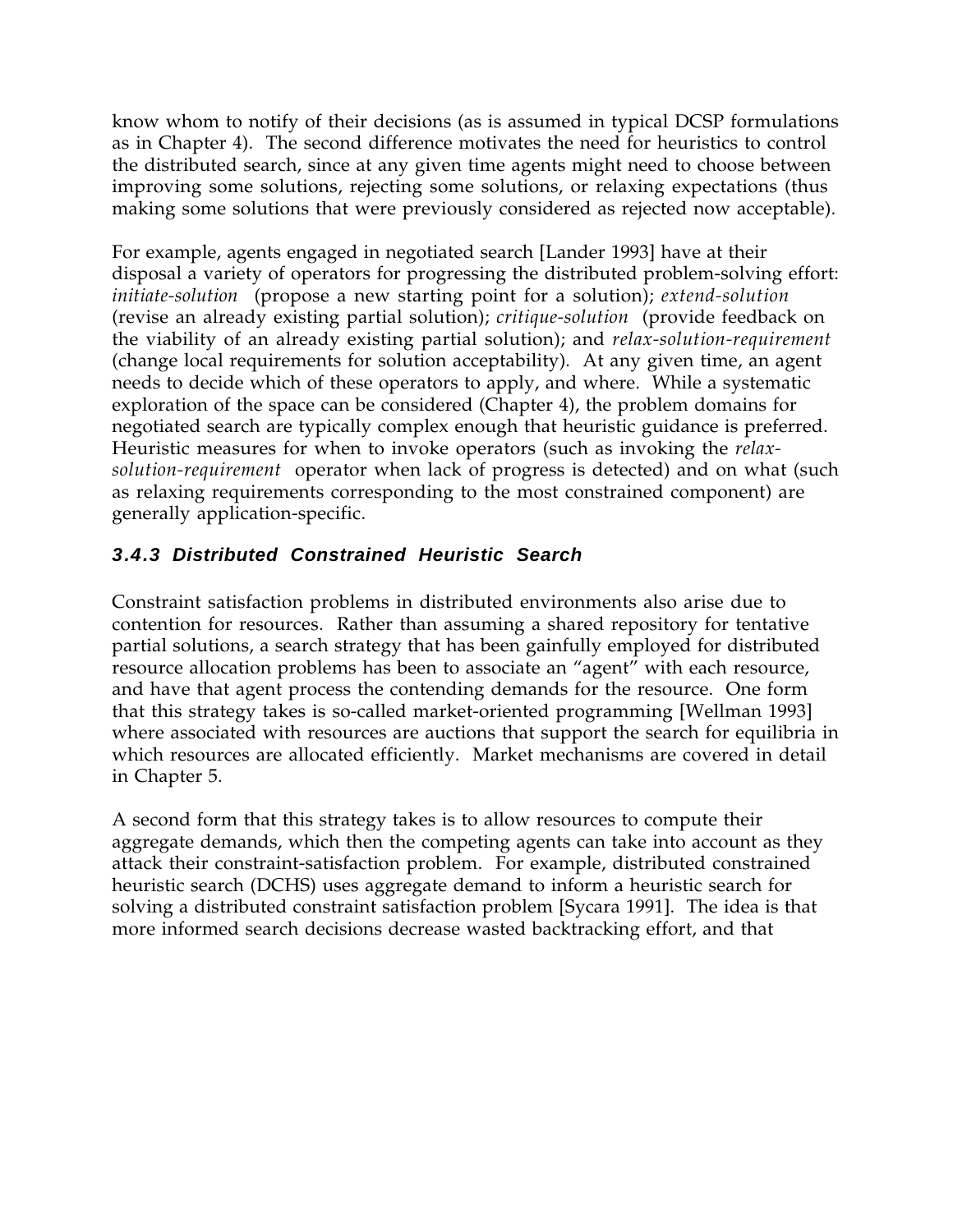

**Figure 4: DCHS Steps**

constraint satisfaction heuristics such as variable and value ordering can be gainfully employed in a distributed environment.

DCHS works as follows (Figure 4):

- 1. An agent begins with a problem state comprised of a problem topology (the tasks to do and their relationships including constraints).
- 2. An agent propagates constraints within its state; it backtracks if an inconsistency is detected. Otherwise, it determines what resources it requires for what time intervals and computes a demand profile for those resources.
- 3. If the system is just beginning, or if the demand profiles differ from previous profiles, an agent sends the profile(s) to the resource(s).
- 4. A resource computes aggregate demand and informs the agents making the demands.
- 5. An agent uses the aggregate demands to order its variables (resource-and-timeinterval pairs) and order the activities that it might assign to the highest-demand pair. It identifies a preferred resource/time-interval/activity assignment.
- 6. An agent requests that the resource reserve the interval for it.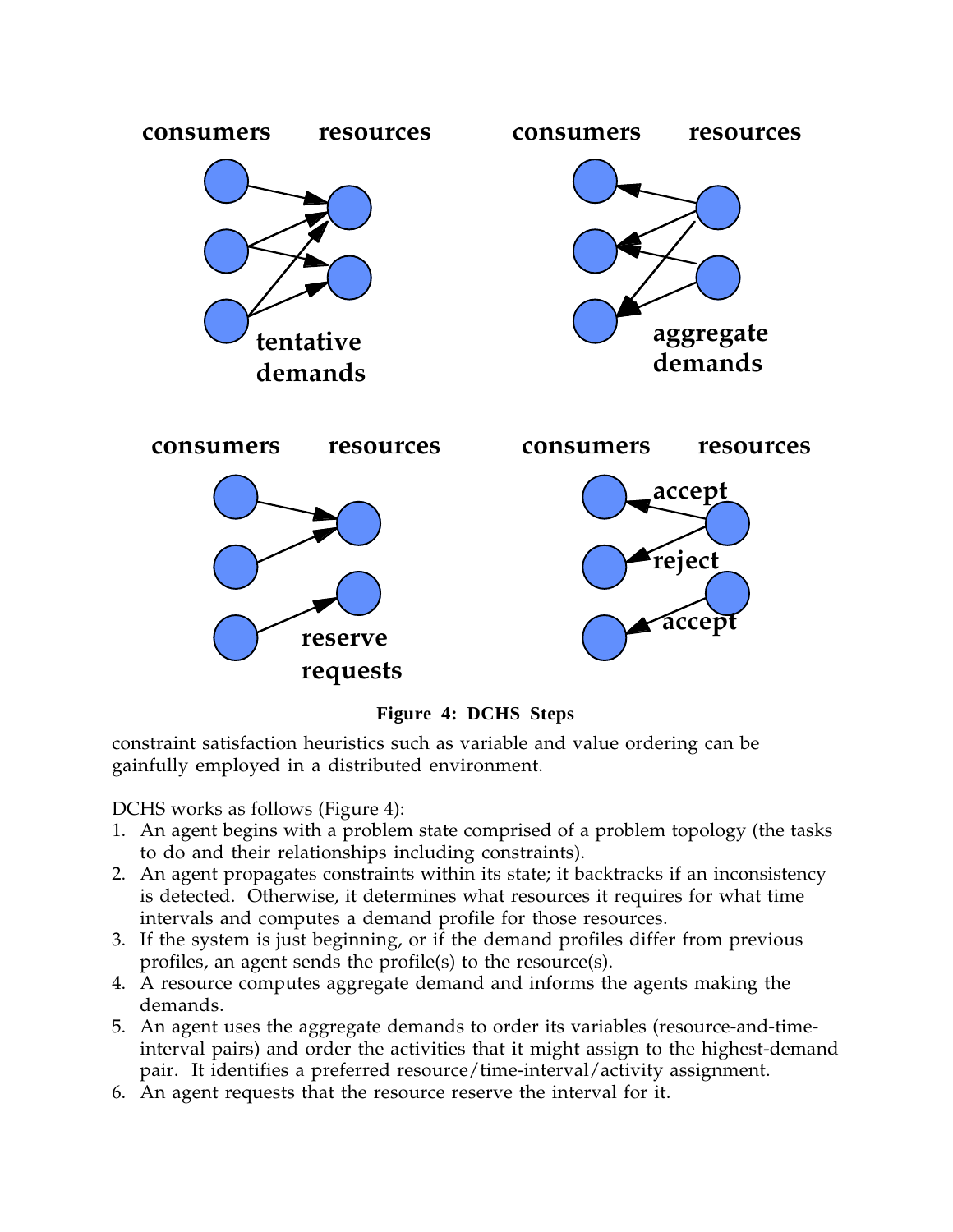- 7. The resource in turn grants the reservation if possible and updates the resource schedule. Otherwise the request is denied.
- 8. An agent processes the response from the resource. If the reservation is granted, the agent goes to step 2 (to propagate the effects of concretely scheduling the activity). If the reservation is not granted, the agent attempts another reservation, going to step 6.

This view of the search strategy, while simplified, highlights the use of resources being contended for to focus communication, and of an exchange of information that tends to decrease the amount of backtracking. That is, by giving agents an opportunity to settle the "difficult" contention issues first, much useless work is avoided in settling the easier issues and then discovering that these fail to allow the hard issues to be settled.

## **3.4.4 Organizational Structuring**

When a shared repository cannot be supported or when problem-solving is not tantamount to resource scheduling, an alternative strategy for reducing communication is to exploit the task decomposition structure, to the extent that it is known. In a distributed design problem, for example, it makes sense to have designers working on components that must "connect" speak with each other more frequently than they speak with designers working on more remote parts of the design (of course, physical proximity might be only one heuristic!). Or, in a DVM task, agents monitoring neighboring parts of the space should communicate when their maps show activity at or near their mutual boundary. The notion is that agents have general roles to play in the collective effort, and by using knowledge of these roles the agents can make better interaction decisions.

This notion can be explicitly manifested in an organizational structure, which defines roles, responsibilities, and preferences for the agents within a cooperative society, and thus in turn defines control and communication patterns between them. From a global view, the organizational structure associates with each agent the types of tasks that it can do, and usually some prioritization over the types such that an agent that currently could do any of a number of tasks can identify the most important tasks as part of its organizational role. Allowing prioritization allows the structure to permit overlapping responsibilities (to increase the chances of success despite the loss of some of the agents) while still differentiating agents based on their primary roles.

Since each agent has responsibilities, it is important that an agent be informed of partial results that could influence how it carries out its responsibilities. More importantly, agents need not be told of results that could not affect their actions, and this can be determined based on the organizational structure. Thus, an organizational structure provides the basis for deciding who might potentially be interested in a partial result. It also can dictate the degree to which an agent should believe and act on (versus remain skeptical about) a received result.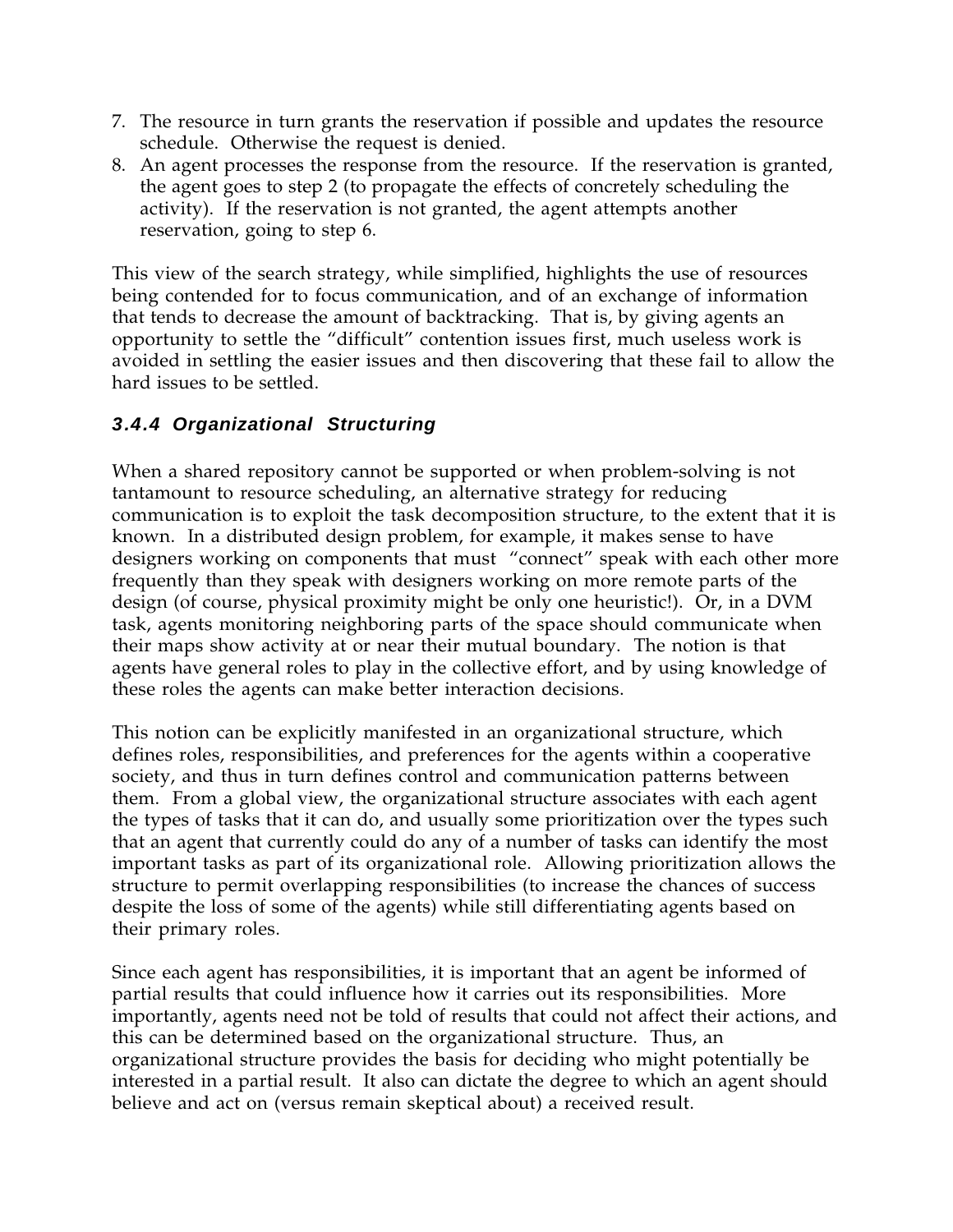While an organizational structure needs to be coherent from an overall perspective, it is important to note that, as in human organizations, an agent only needs to be aware of its local portion of the structure: what it is supposed to be doing (and how to decide what to do when it has choices), who to send what kinds of information to, who to accept what kinds of information from and how strongly to react to that information, etc. For practical purposes, therefore, organizational structures are usually implemented in terms of stored pattern-response rules: when a partial result that matches the pattern is generated/received, then the response actions are taken (to transmit the partial result to a particular agent, or to act on it locally, or to decrement its importance, etc.). Note that a single partial result could trigger multiple actions.

Finally, we have briefly mentioned that an organizational structure can be founded upon the problem decomposition structure, such as for the DSNE problem where agents would be made aware of which other agents are responsible for neighboring areas so that partial results that matched the overlapping regions of interest would be shared. The design of organizational structures for multi-agent systems, however, is generally a complex search problem in its own right. The search can be conducted in a bottom-up distributed manner, where boundaries between the roles of agents can be determined as the problem instance is initialized [Decker 1993] or as problem solving progresses [Ishida 1992;, Prasad 1996], where adjustments to the structure can be based on reacting to performance inefficiencies of the current structure. In some cases, the organizational structure can be equated to a priority order for a distributed constraint satisfaction problem, and the agents are trying to discover an effective ordering to converge on a solution efficiently (see Chapter 4).

Alternatively, organizational structuring can be viewed as a top-down design problem, where the space of alternative designs can be selectively explored and candidate designs can be evaluated prior to their implementation (Pattison 1987; Corkill 1982, So 1996]. The use of computational techniques to study, and prescribe, organizational structures is covered in Chapter 7.

#### **3.4.5 Communication Strategies**

Organization structures, or similar knowledge, can provide static guidelines about who is generally interested in what results. But this ignores timing issues. When deciding whether to send a result, an agent really wants to know whether the potential recipient is likely to be interested in the result now (or soon). Sending a result that is potentially useful but that turns out to not be at best clutters up the memory of the recipient, and at worst can distract the recipient away from the useful work that it otherwise would have done. On the other hand, refraining from sending a result for fear of these negative consequences can lead to delays in the pursuit of worthwhile results and even to the failure of the system to converge on reasonable solutions at all because some links in the solution chain were broken.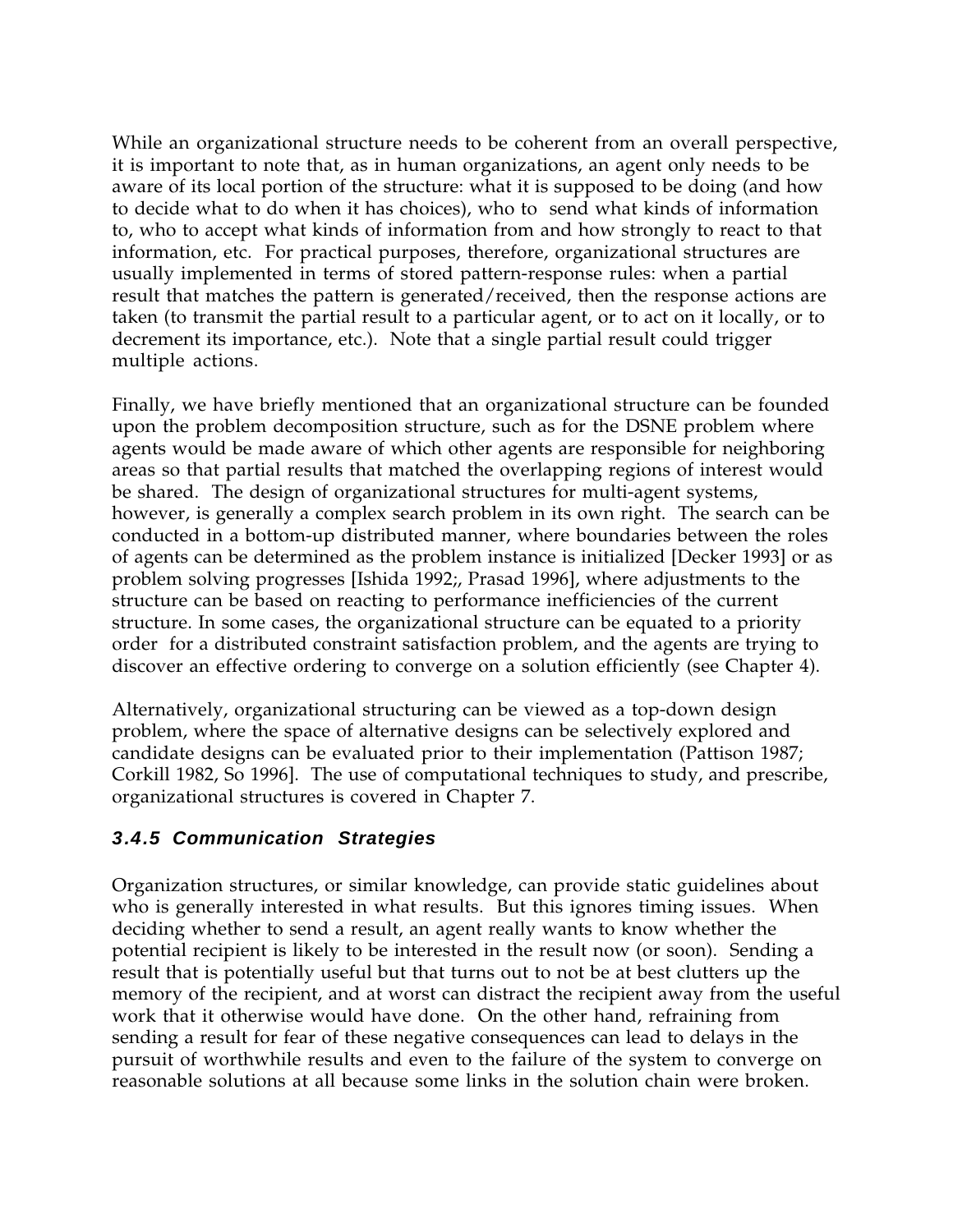When cluttering memory is not terrible and when distracting garden paths are short, then the communication strategy can simply be to send all partial results. On the other hand, when it is likely that an exchange of a partial result will lead a subset of agents into redundant exploration of a part of the solution space, it is better to refrain, and only send a partial result when the agent that generated it has completed everything that it can do with it locally. For example, in a distributed theorem-proving problem, an agent might work forward through a number of resolutions toward the sentence to prove, and might transmit the final resolvent that it has formed when it could progress no further.

Between the extremes of sending everything and sending only locally complete results are a variety of gradations [Durfee 1987], including sending a small partial result early on (to potentially spur the recipient into pursuing useful related results earlier). For example, in the DVM problem, agents in neighboring regions need to agree when they map vehicles from one region to the other. Rather than waiting until it forms its own local map before telling its neighbor, an agent can send a preliminary piece of its map near the boundary early on, to stimulate its neighbor into forming a complementary map (or determining that no such map is possible and that the first agent is working down a worthless interpretation path).

So far, we have concentrated on how agents decide when and with whom to voluntarily share results. But the decision could clearly be reversed: agents could only send results when requested. Just like the choice between announcing tasks versus announcing availability in the Contract Net depends on which is more scarce, the same holds true in result sharing. When the space of possible interesting results is large compared to the actual results that are generated, then communicating results makes sense. But when the space of results formed is large and only few are really needed by others, then sending requests (or more generally, goals) to others makes more sense. This strategy has been explored in the DVM problem [Corkill 1982], as well as in distributed theorem proving [MacIntosh 1991; Fisher 1997]. For example, in DARES [MacIntosh 1991], when a theorem proving agent would fail to make progress, it would request clauses from other such agents, where the set of desired literals would be heuristically chosen (Figure 5).

It is also important to consider the delays in iterative exchange compared to a blind inundation of information. A request followed by a reply incurs two communication delays, compared to the voluntary sharing of an unrequested result. But sharing too many unrequested results can introduce substantial overhead. Clearly, there is a tradeoff between reducing information exchanged by iterative messaging versus reducing delay in having the needed information reach its destination by sending many messages at the same time. Sen, for example, has looked at this in the context of distributed meeting scheduling [Sen 1996]. Our experience as human meeting schedulers tells us that finding a meeting time could involve a series of proposals of specific times until one is acceptable, or it could involve having the participants send all of their available times at the outset. Most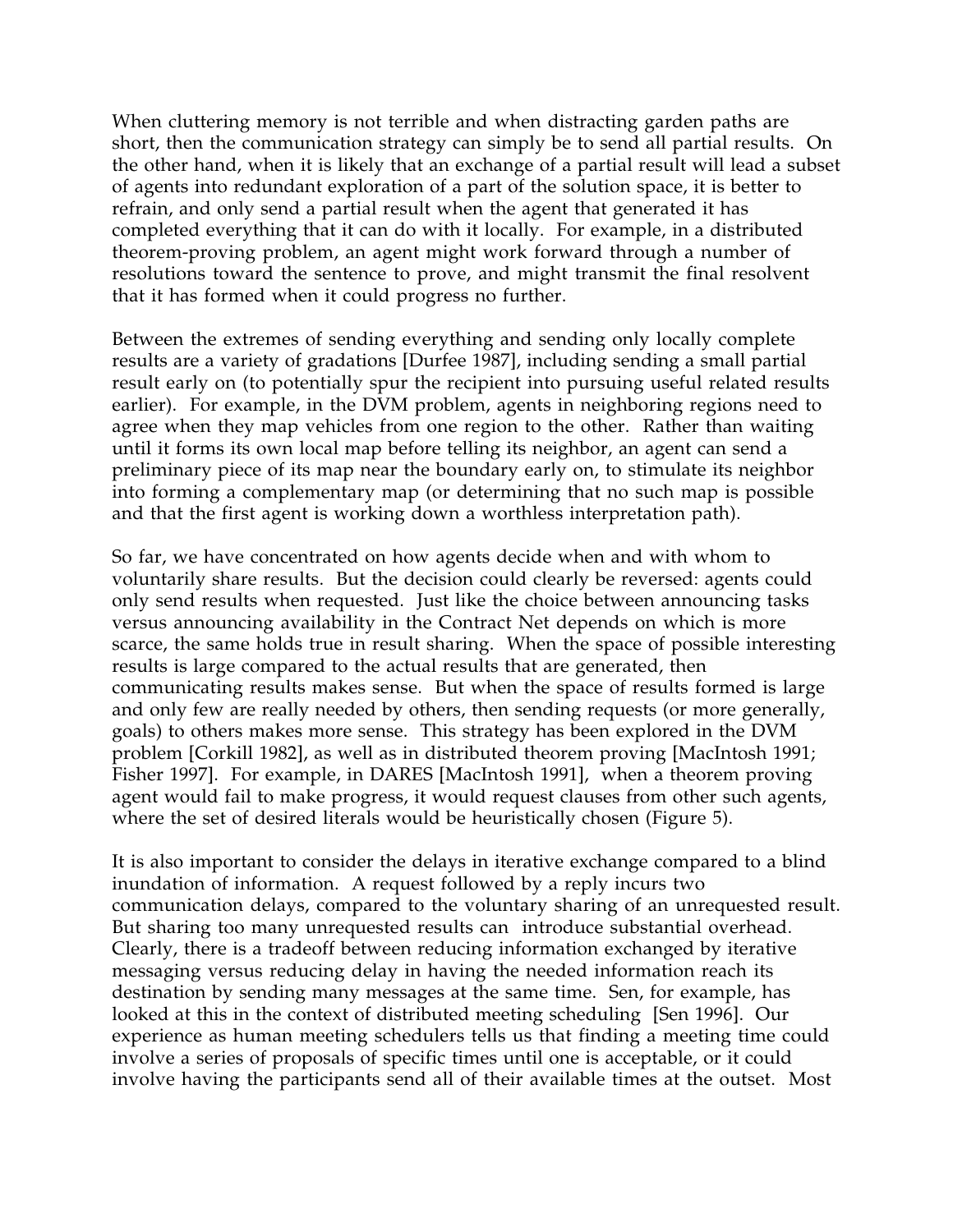



typically, however, practical considerations leave us somewhere between these extremes, sending several options at each iteration.

Finally, the communication strategies outlined have assumed that messages are assured of getting through. If messages get lost, then results (or requests for results) will not get through. But since agents do not necessarily expect messages from each other, a potential recipient will be unable to determine whether or not messages have been lost. One solution to this is to require that messages be acknowledged, and that an agent sending a message will periodically repeat the message (sometimes called "murmuring") until it gets an acknowledgment [Fennell 1977]. Or, a less obtrusive but more uncertain method is for the sending agent to predict how the message will affect the recipient, and to assume the message made it through when the predicted change of behavior is observed (see discussion of plan recognition in Section 7.4).

#### **3.4.6 Task Structures**

Up to this point, we have made intuitive appeals to why agents might need to communicate results. The TAEMS work of Decker and Lesser has investigated this question much more concretely [Decker 1995]. In their model, an agent's local problem solving can have non-local effects on the activity of other agents. Perhaps it is supplying a result that another agent must have to *enable* its problem-solving tasks. Or the result might *facilitate* the activities of the recipient, allowing it to generate better results and/or generate results faster. The opposites of these (*inhibit* and *hinder*, respectively) are among the other possible relationships.

By representing the problem decomposition structure explicitly, and capturing within it these kinds of task relationships, we can employ a variety of coordination mechanisms. For example, an agent that provides an enabling result to another can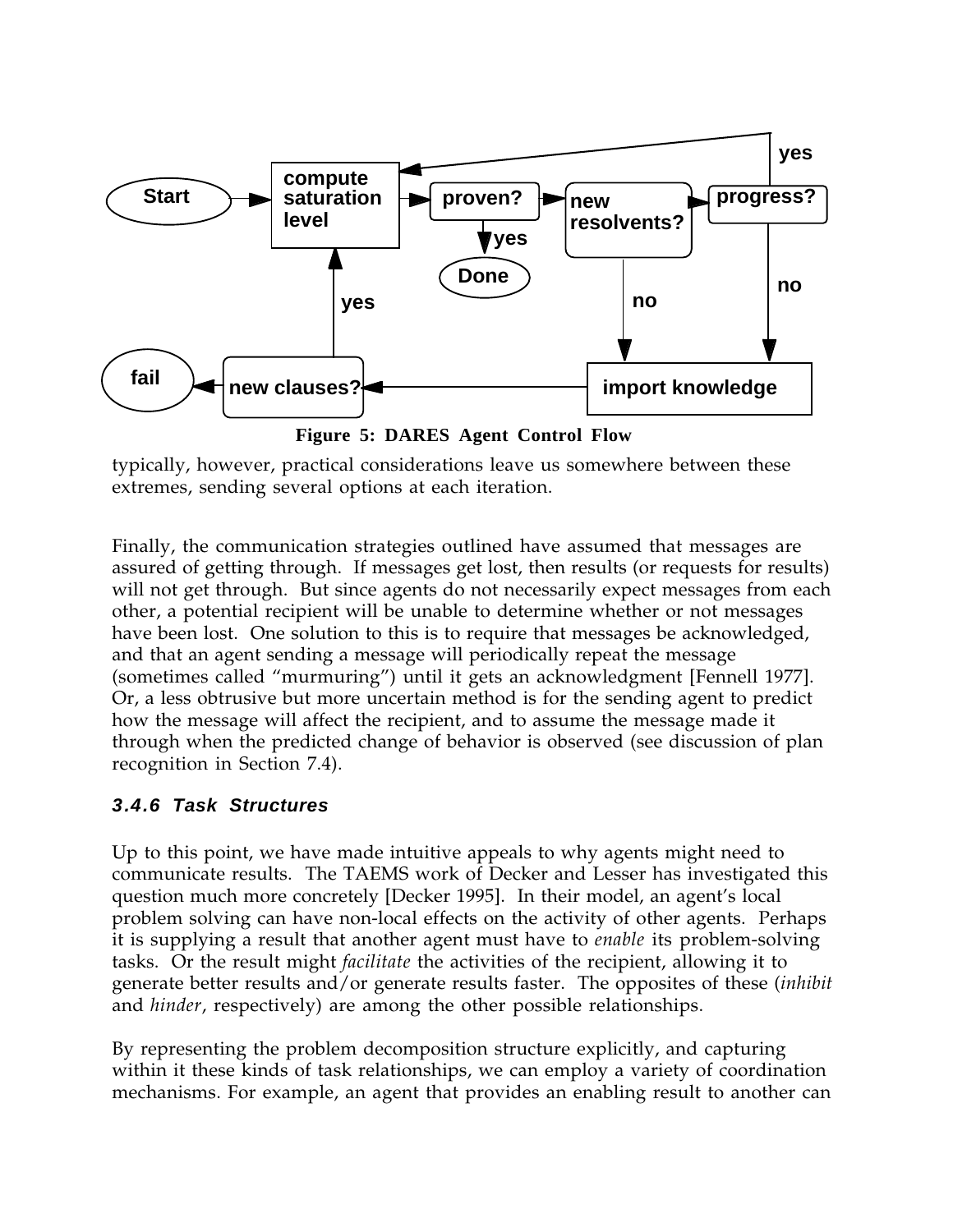use the task structure representation to detect this relationship, and can then bias its processing to provide this result earlier. In fact, it can use models of task quality versus time curves to make commitments to the recipient as to when it will generate a result with sufficiently high quality. In situations where there are complex networks of non-local task interrelationships, decisions of this kind of course get more difficult. Ultimately, relatively static organizational structures, relationships, and communication strategies can only go so far. Going farther means that the problem-solving agents need to analyze their current situation and construct plans for how they should interact to solve their problems.

# **3.5. Distributed Planning**

In many respects, distributed planning can be thought of simply as a specialization of distributed problem solving, where the problem being solved is to design a plan. But because of the particular features of planning problems, it is generally useful to consider techniques that are particularly suited to planning.

Distributed planning is something of an ambiguous term, because it is unclear exactly what is "distributed." It could be that the operative issue is that, as a consequence of planning, a plan is formulated that can be distributed among a variety of execution systems. Alternatively, the operative issue could be that the planning process should be distributed, whether or not the resulting plan(s) can be. Or perhaps both issues are of interest. In this section, we consider both distributed plans and distributed plan formation as options; we of course skip over the case where neither holds (since that is traditional centralized planning) and consider where one or both of these distributions exists.

## **3.5 .1 Centralized Planning for Distributed Plans**

Plans that are to be executed in a distributed fashion can nonetheless be formulated in a centralized manner. For example, a **partial order planner** can generate plans where there need not be a strict ordering between some actions, and in fact where those actions can be executed in parallel. A centralized coordinator agent with such a plan can break it into separate threads, possibly with some synchronization actions. These separate plan pieces can be passed (using task-passing technology) to agents that can execute them. If followed suitably, and under assumptions of correctness of knowledge and predictability of the world, the agents operating in parallel achieve a state of the world consistent with the goals of the plan.

Let us consider this process more algorithmically. It involves:

1. Given a goal description, a set of operators, and an initial state description, generate a partial order plan. When possible, bias the search to find a plan in which the steps have few ordering constraints among them.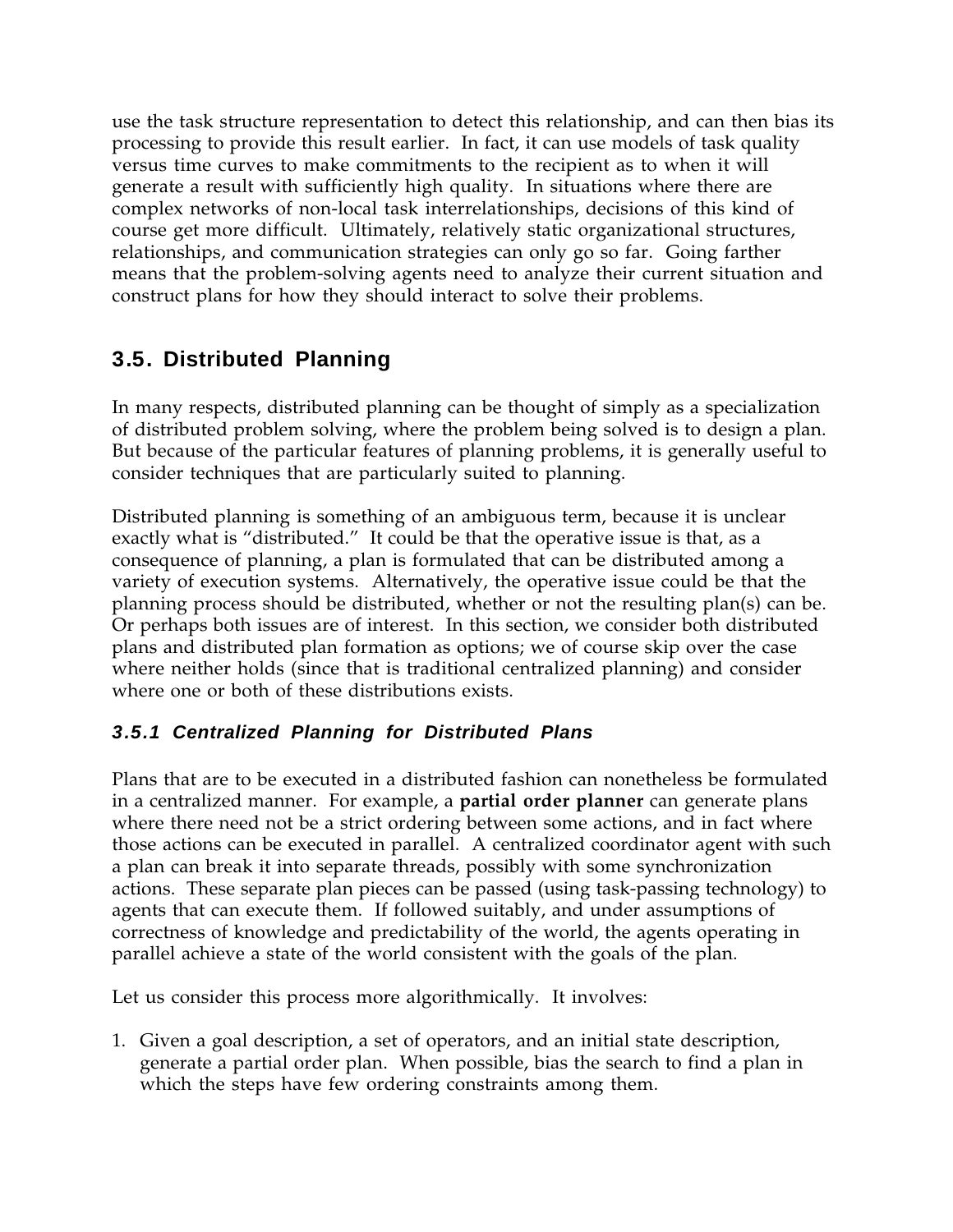- 2. Decompose the plan into subplans such that ordering relationships between steps tend to be concentrated within subplans and minimized across subplans. [Lansky 1990].
- 3. Insert synchronization (typically, communication) actions into subplans.
- 4. Allocate subplans to agents using task-passing mechanisms. If failure, return to previous steps (decompose differently, or generate a different partial order plan, ...). If success, insert remaining bindings into subplans (such as binding names of agents to send synchronization messages to).
- 5. Initiate plan execution, and optionally monitor progress (synthesize feedback from agents to ensure complete execution, for example).

Notice that this algorithm is just a specialization of the decompose-allocate-executesynthesize algorithm used in task passing. The specific issues of decomposition and allocation that are involved in planning give it a special flavor. Essentially, the objective is to find, of all the possible plans that accomplish the goal, the plan that can be decomposed and distributed most effectively. But since the availability of agents for the subplans is not easy to determine without first having devised the subplans, it is not certain that the most decomposable and distributable plan can be allocated in any current context.

Moreover, the communication infrastructure can have a big impact on the degree to which plans should be decomposed and distributed. As an extreme, if the distributed plans require synchronization and if the communication channels are slow or undependable, then it might be better to form a more efficient centralized plan. The monetary and/or time costs of distributing and synchronizing plans should thus be taken into account. In practical terms, what this usually means is that there is some minimal subplan size smaller than which it does not make sense to decompose a plan. In loosely-coupled networks, this leads to systems with fewer agents each accomplishing larger tasks, while in tightly-connected (or even sharedmemory) systems the degree of decomposition and parallelism can be increased.

## **3.5 .2 Distributed Planning for Centralized Plans**

Formulating a complex plan might require collaboration among a variety of **cooperative planning** specialists, just like generating the solution to any complex problem would. Thus, for complex planning in fields such as manufacturing and logistics, the process of planning could well be distributed among numerous agents, each of which contributes pieces to the plan, until an overarching plan is created.

Parallels to task-sharing and result-sharing problem solving are appropriate in this context. The overall problem-formulation task can be thought of as being decomposed and distributed among various planning specialists, each of which might then proceed to generate its portion of the plan. For some types of problems, the interactions among the planning specialists might be through the exchange of a partially-specified plan. For example, this model has been used in the manufacturing domain, where a general-purpose planner has been coupled with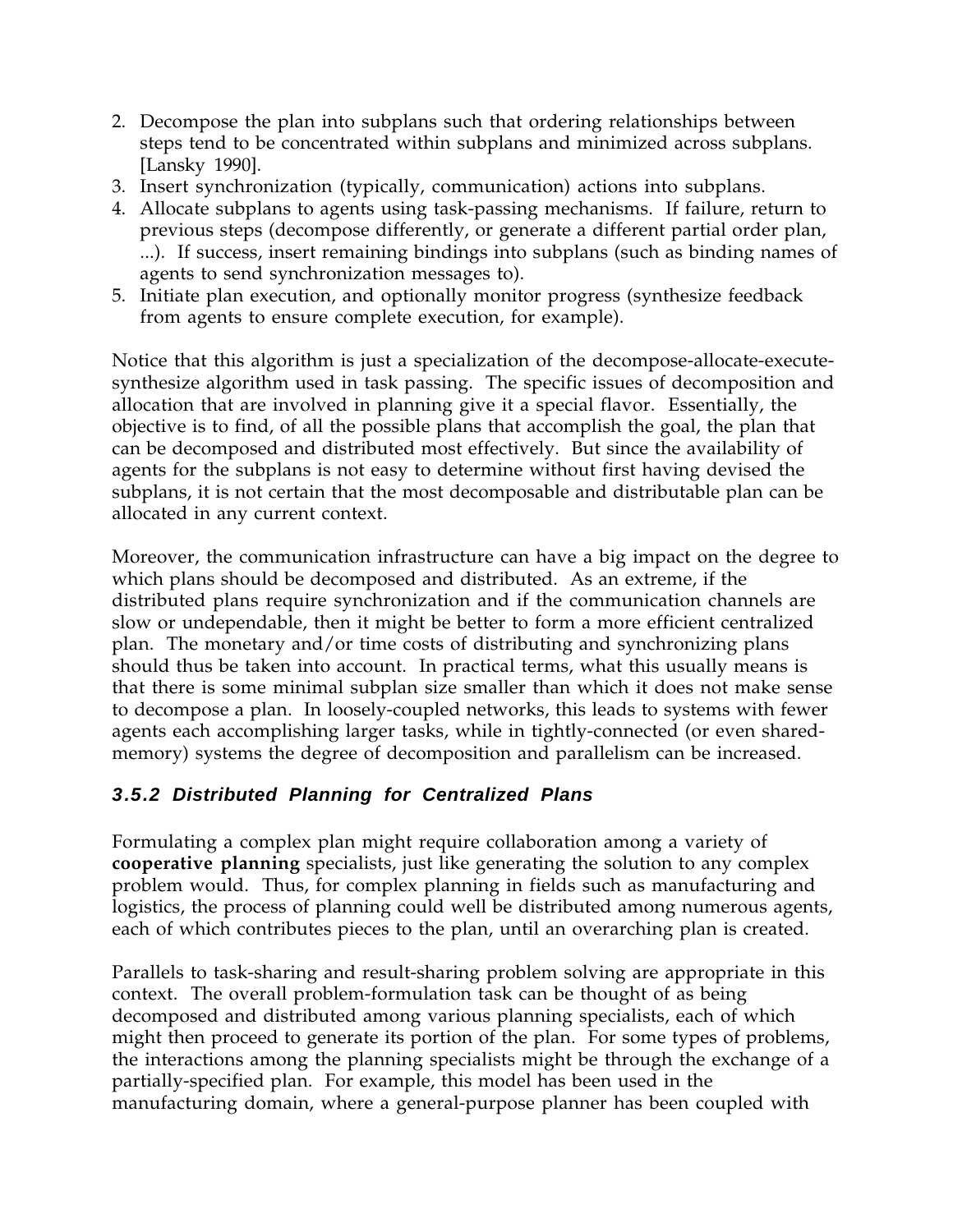specialist planners for geometric reasoning and fixturing [Kambhampati 1991]. In this application, the geometric specialist considers the shape of a part to be machined, and generates an abstract plan as an ordering over the geometric features to put into the part. The general-purpose planner then uses these ordering constraints to plan machining operations, and the augmented plan is passed on to the fixture specialist, which ensures that the operations can be carried out in order (that the part can be held for each operation, given that as each operation is done the shape of the part can become increasingly irregular). If any of these planners cannot perform its planning subtask with the partially-constructed plan, they can backtrack and try other choices (See Chapter 4 on DCSPs). Similar techniques have been used for planning in domains such as mission planning for unmanned vehicles [Durfee 1997] and for logistics planning [Wilkins 1995].

The more asynchronous activity on the part of planning problem-solvers that is characteristic of most distributed problem-solving systems can also be achieved through the use of result sharing. Rather than pass around a single plan that is elaborated and passed on (or discovered to be a deadend and passed back), a resultsharing approach would have each of the planning agents generate a partial plan in parallel and then share and merge these to converge on a complete plan in a negotiated search mode. For example, in the domain of communication networks, localized agents can tentatively allocate network connections to particular circuits and share these tentative allocations with neighbors [Conry 1991]. When inconsistent allocations are noticed, some agents try other allocations, and the process continues until a consistent set of allocations have been found. In this example, result-sharing amounts to a distributed constraint satisfaction search, with the usual concerns of completeness and termination (See Chapter 4 on DCSPs).

#### **3.5 .3 Distributed Planning for Distributed Plans**

The most challenging version of distributed planning is when both the planning process and its results are intended to be distributed. In this case, it might be unnecessary to ever have a multi-agent plan represented in its entirety anywhere in the system, and yet the distributed pieces of the plan should be compatible, which at a minimum means that the agents should not conflict with each other when executing the plans, and preferably should help each other achieve their plans when it would be rational to do so (e.g. when a helping agent is no worse off for its efforts).

The literature on this kind of distributed planning is relatively rich and varied. In this chapter, we will hit a few of the many possible techniques that can be useful.

**Plan Merging.** We begin by considering the problem of having multiple agents formulate plans for themselves as individuals, and then having to ensure that their separate plans can be executed without conflict. Assume that the assignment of goals to agents has been done, either through task-sharing techniques, or because of the inherent distributivity of the application domain (such as in a distributed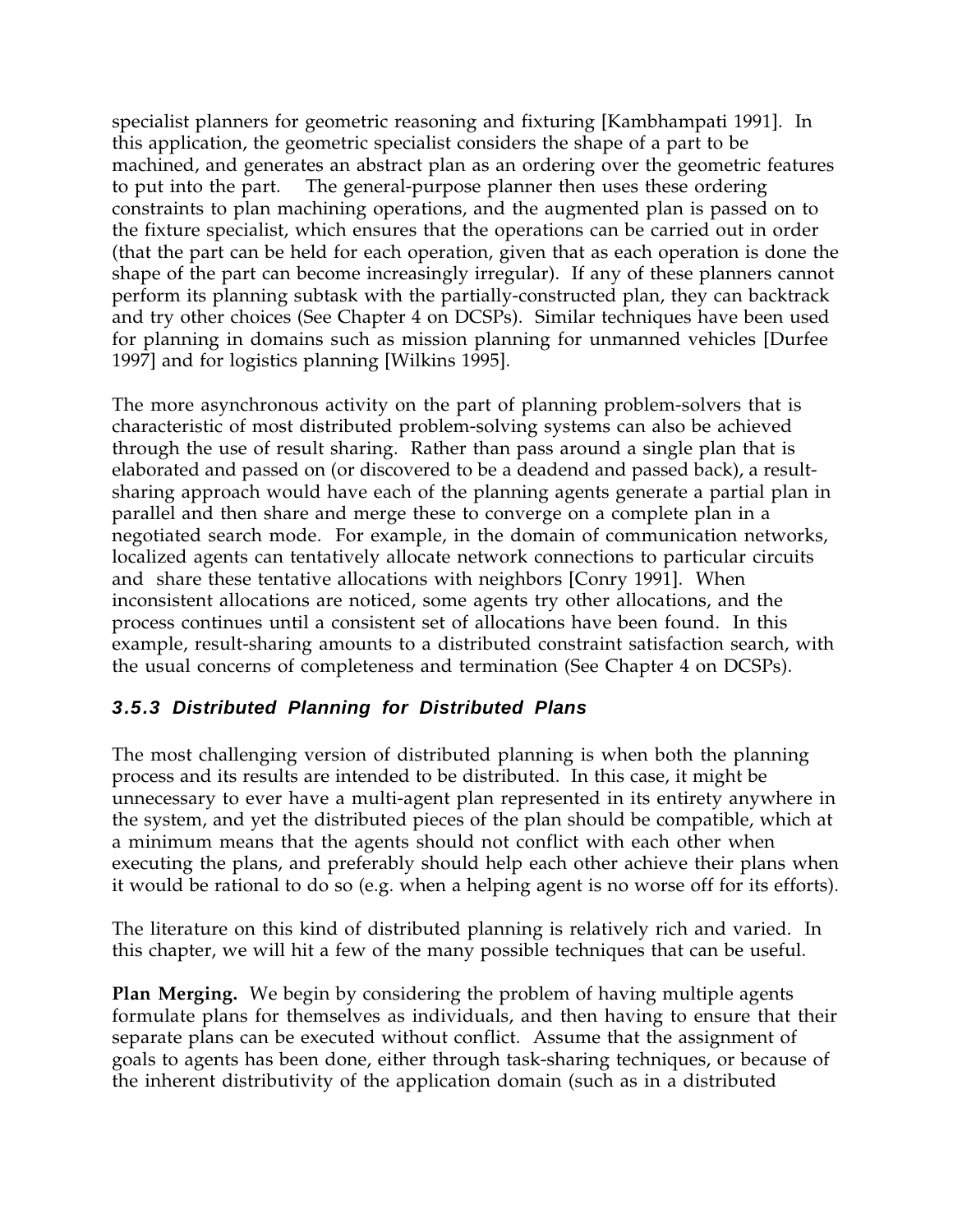delivery (DD) task, where different agents are contacted by users to provide a delivery service). Now the challenge is to identify and resolve potential conflicts.

We begin by considering a centralized plan coordination approach. Let us say that an agent collects together these individual plans. It then has to analyze the plans to discover what sequences of actions might lead to conflicts, and to modify the plans to remove the conflicts. In general, the former problem amounts to a *reachability analysis---*given a set of possible initial states, and a set of action sequences that can be executed asynchronously, enumerate all possible states of the world that can be reached. Of these, then, find the subset of worlds to avoid, and insert constraints on the sequences to eliminate them.

In general, enumerating the reachable state space can be intractable, so strategies for keeping this search reasonable are needed. From the planning literature, many assumptions about the limited effects of actions and minimal interdependence between agents' goals can be used to reduce the search. We will look at one way of doing this, adapted from Georgeff [Georgeff 1983] next.

As is traditional, assume that the agents know the possible initial states of the world, and each agent builds a totally-ordered plan using any planning technology. The plan is comprised of actions  ${\sf a_{\scriptscriptstyle 1}}$  through  ${\sf a_{\scriptscriptstyle n}}$ , such that  ${\sf a_{\scriptscriptstyle 1}}$  is applicable to any of the initial states, and  $a_i$  is applicable in all states that could arise after action  $a_{i\text{-}1}$ . The state arising after  $a_n$  satisfies the agent's goal.

We represent an action as a **STRIPS operator**, with preconditions that must hold for the action to take place, effects that the action has (where features of the world not mentioned in the effects are assumed unaffected), and "during" conditions to indicate changes to the world that occur only during the action. The STRIPS assumption simplifies the analysis for interactions by allowing us to avoid having to search through all possible interleavings of actions; it is enough to identify specific actions that interact with other specific actions, since the effects of any sequence is just the combined effects of the sequence's actions.

The merging method thus proceeds as follows. Given the plans of several agents (where each is assume to be a correct individual plan), the method begins by analyzing for interactions between pairs of actions to be taken by different agents. Arbitrarily, let us say we are considering the actions a<sub>i</sub> and b<sub>j</sub> are the next to be executed by agents A and B, respectively, having arrived at this point through the asynchronous execution of plans by A and B.  $\;$  Actions  ${\sf a}_{\sf i}$  and  ${\sf b}_{\sf j}$  can be executed in parallel if the preconditions, during conditions, and effects of each are satisfiable at the same time as any of those conditions of the other action. If this is the case, then the actions can commute, and are essentially independent. If this is not the case, then it might still be possible for both actions to be taken but in a stricter order. If the situation before either action is taken, modified by the effects of  $a_i$ , can satisfy the preconditions of b<sub>j</sub>, then a<sub>i</sub> can precede b<sub>j</sub>. It is also possible for b<sub>j</sub> to precede a<sub>i</sub>. If neither can precede the other, then the actions conflict.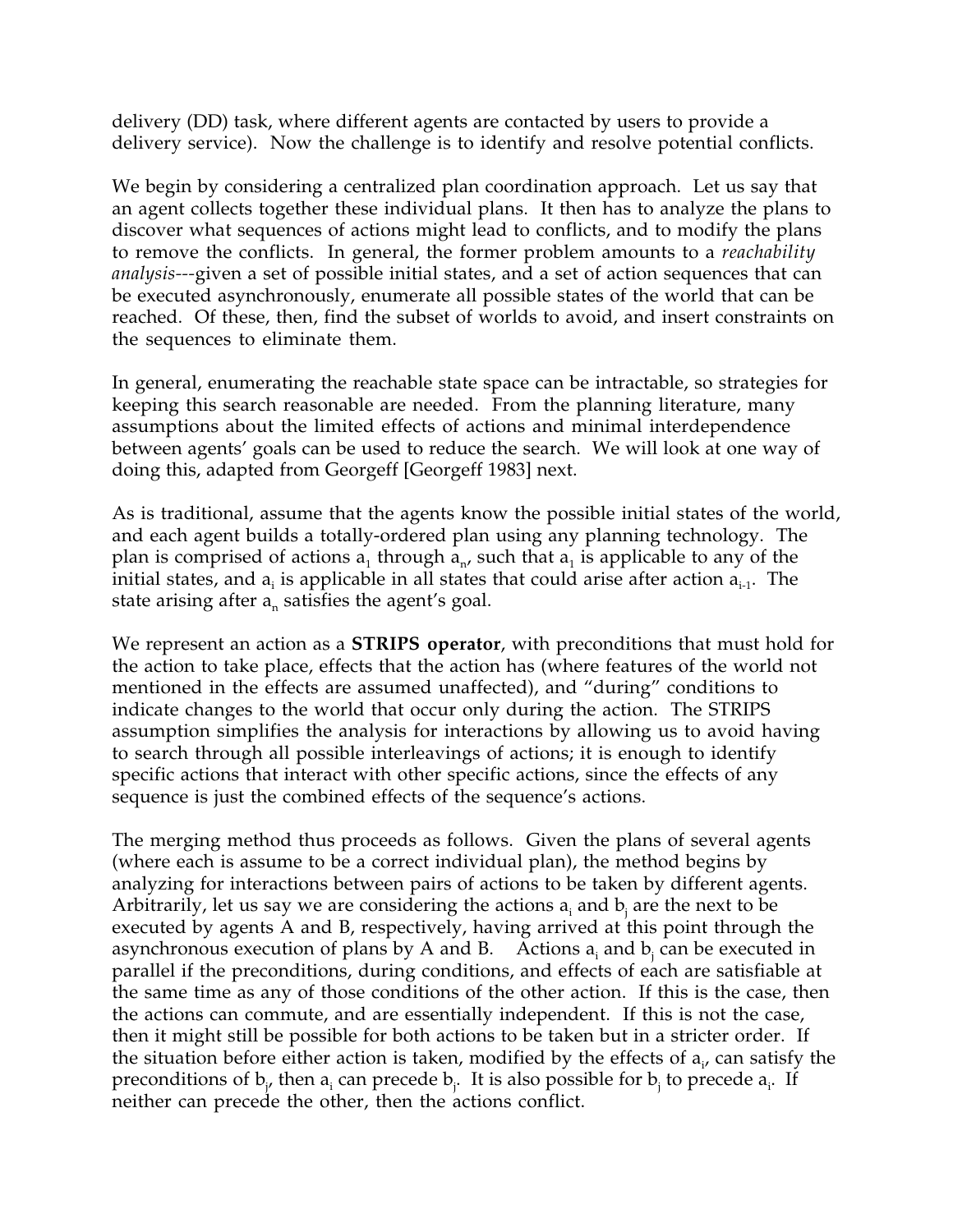From the interaction analysis, the set of unsafe situations can be identified. Clearly, it is unsafe to begin both  $a_i$  and  $b_j$  if they do not commute. It is also unsafe to begin  $a_i$ before b<sub>j</sub> unless a<sub>i</sub> has precedence over b<sub>j</sub>. Finally, we can propagate these unsafe interactions to neighboring situations:

- the situation of beginning  $a_i$  and  $b_j$  is unsafe if either of its successor situations is unsafe;
- the situation of beginning  $a_i$  and ending  $b_j$  is unsafe if the situation of ending  $\rm a_i$  and ending  $\rm b_j$  is unsafe;
- the situation of ending  $a_i$  and ending  $b_j$  is unsafe if both of its successor states are unsafe.

To keep this safety analysis tractable, actions that commute with all others can be dropped from consideration. Given a loosely-coupled multi-agent system, where agents mostly bring their own resources and capabilities to bear and thus have few opportunities to conflict, dropping commuting actions would reduce the agents' plans to relatively short sequences. From these simplified sequences, then, the process can find the space of unsafe interactions by considering the (exponential) number of interleavings. And, finally, given the discovered unsafe interactions, synchronization actions can be added to the plans to force some agents to suspend activities during regions of their plans that could conflict with others' ongoing actions, until those others release the waiting agents.

Plan synchronization need not be accomplished strictly through communication only. Using messages as signals allows agents to synchronize based on the completion of events rather than reaching specific time points. But many applications have temporal features for goals. Manufacturing systems might have deadlines for fabricating an artifact, or delivery systems might have deadlines for dropping off objects. For these kinds of applications, where temporal predictions for individual tasks are fundamentally important, the formulation of distributed plans can be based on scheduling activities during fixed time intervals. Thus, in these kinds of systems, the individual planners can formulate a desired schedule of activities assuming independence, and then plan coordination requires that the agents search for revisions to their schedules to find non-conflicting times for their activities (which can be accomplished by DCHS (see 3.4.3)). More importantly, different tasks that the agents pursue might be related in a precedence ordering (e.g. a particular article needs to be dropped off before another one can be picked up). Satisfying these constraints, along with deadlines and resource limitation constraints, turns the search for a workable collective schedule into a distributed constraint satisfaction problem (see Chapter 4).

A host of approaches to dealing with more complex forms of this problem exist, but are beyond the scope of this chapter. We give the flavor of a few of these to illustrate some of the possibilities. When there are uncertainties about the time needs of tasks, or of the possibility of arrival of new tasks, the distributed scheduling problem requires mechanisms to maximize expected performance and to make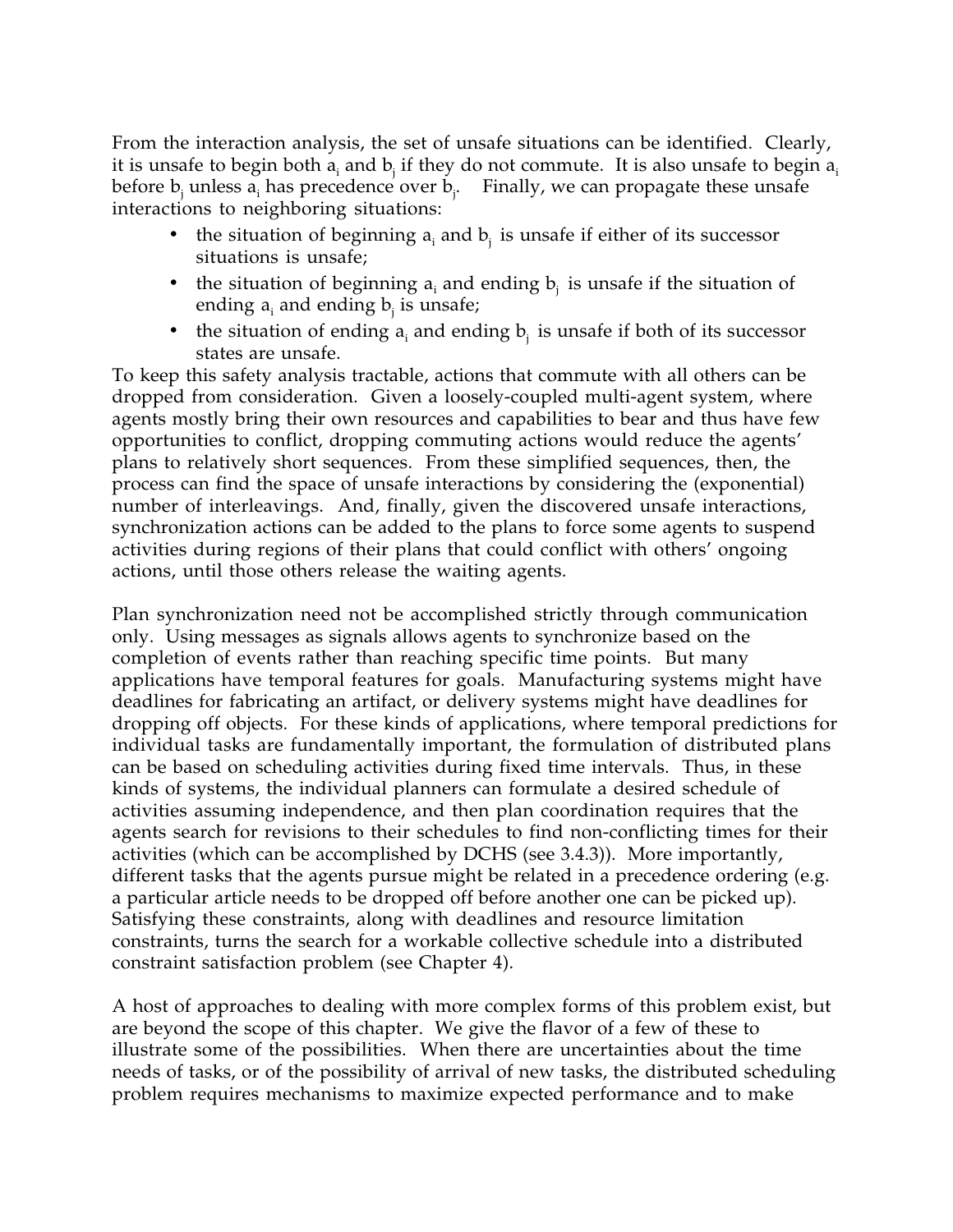forecasts about future activities [Liu 1996]. When there might not be feasible schedules to satisfy all agents, issues arise about how agents should decide which plans to combine to maximize their global performance [Ephrati 1995]. More complex representations of reactive plans and techniques for coordinating them based on model-checking and Petri-net-based mechanisms have also been explored [Kabanza 1995; Lee 1997; Segrouchni 1996].

**Iterative Plan Formation.** Plan merging is a powerful technique for increasing parallelism in the planning process as well as during execution. The synchronization and scheduling algorithms outlined above can be carried out in centralized and decentralized ways, where the flow is generally that of (1) assign goals to agents; (2) agents formulate local plans; (3) local plans are exchanged and combined; (4) messaging and/or timing commitments are imposed to resolve negative plan interactions. The parallels between this method of planning and the task-sharing style of distributed problem-solving should be obvious. But just as we discovered in distributed problem solving, not all problems are like the Tower of Hanoi; sometimes, local decisions are dependent on the decisions of others. This raises the question of the degree to which local plans should be formulated with an eye on the coordination issues, rather than as if the agent could work alone.

One way of tempering proposed local plans based on global constraints is to require agents to search through larger spaces of plans rather than each proposing a single specific plan. Thus, each agent might construct the set of *all* feasible plans for accomplishing its own goals. The distributed planning process then consists of a search through how subsets of agents' plans can fit together.

Ephrati and Rosenschein [Ephrati 1994] have developed a **plan combination search** approach for doing this kind of search, where the emphasis is on beginning with encompassing sets of possible plans and refining these to converge on a nearly optimal subset. They avoid commitment to sequences of actions by specifying sets of propositions that hold as a result of action sequences instead. The agents engage in the search by proposing, given a particular set of propositions about the world, the changes to that set that they each can make with a single action from their plans. These are all considered so as to generate candidate next sets of propositions about the world, and these candidates can be ranked using an A\* heuristic (where each agent can use its plans to estimate the cost from the candidate to completing its own goals). The best candidate is chosen and the process repeats, until no agent wants to propose any changes (each has accomplished its goal).

Note that, depending on the more global movement of the plan, an agent will be narrowing down the plan it expects to use to accomplish its own private goals. Thus, agents are simultaneously searching for which local plan to use as well as for synchronization constraints on their actions (since in many cases the optimal step forward in the set of achieved propositions might omit the possible contributions of an agent, meaning that the agent should not perform an action at the time.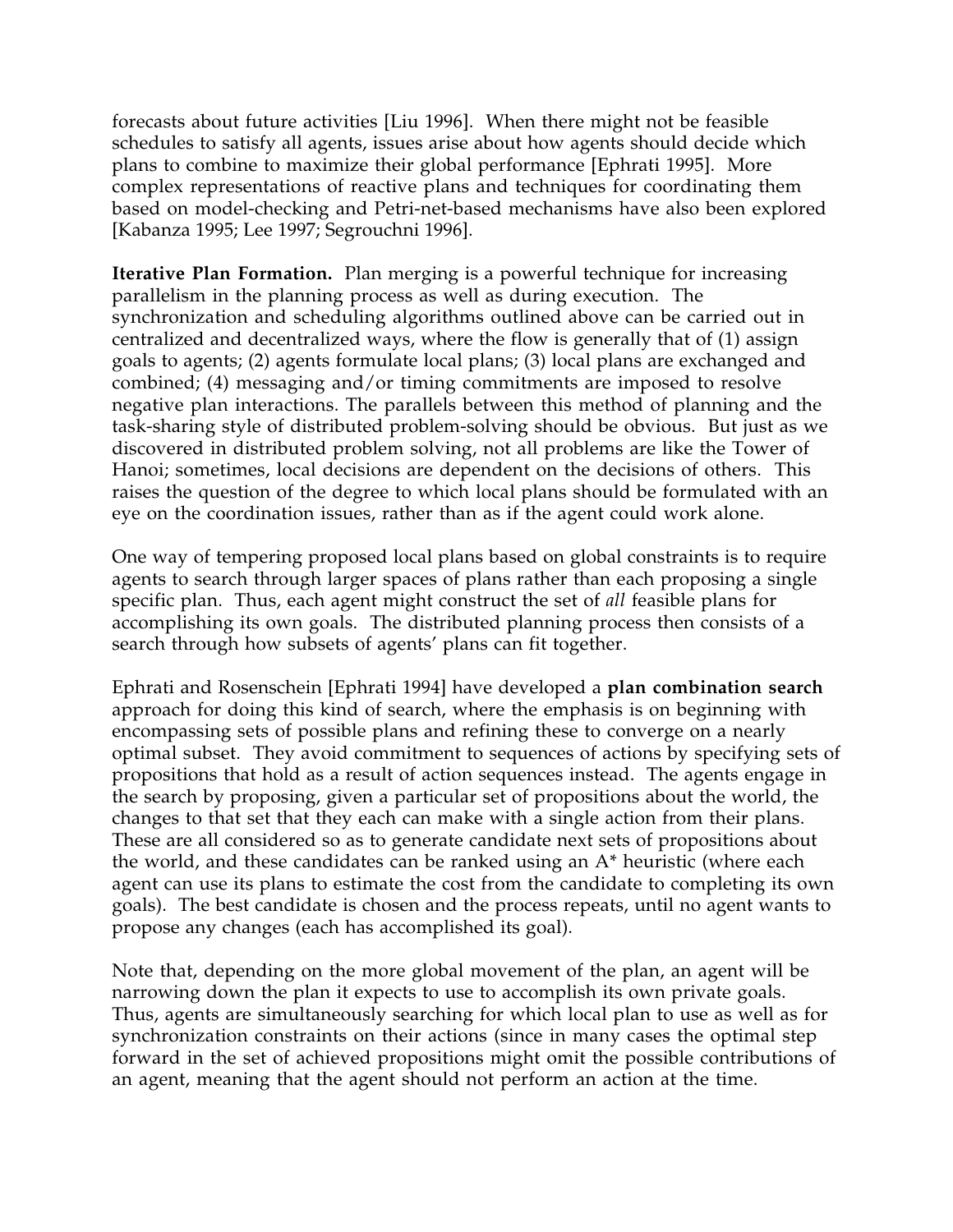An alternative to this approach instead exploits the hierarchical structure of a plan space to perform **distributed hierarchical planning**. By now, hierarchical planning is well-established in the AI literature. It has substantial advantages (as exemplified in the ToH problem) in that some interactions can be worked out in more abstract plan spaces, thereby pruning away large portions of the more detailed spaces. In the distributed planning literature, the advantages of hierarchical planning were first investigated by Corkill.

Corkill's work considered a distributed version of Sacerdoti's NOAH system. He added a "decompose plan" critic that would look for conjunctive goals to distribute. Thus, in a blocks-world problem (the infamous Sussman's Anomaly, for instance), the initial plan refinement of (AND (ON A B) (ON B C)) leads to a plan network with two concurrent paths, one for each of the conjuncts. The decompose-plan critic gives a copy of the plan network to a second agent, where each of the two agents now represents the goal it is to achieve as well as a parallel node in the network that represents a model of the other agent's plan. Then the agents proceed refine their abstract plans to successively detailed levels. As an agent does so, it can communicate with the other one about the changes that it expects to make to the world state, so that each can separately detect conflicts. For example, when an agent learns that the other is going to make block B not clear (it does not know the details of how) it can determine that this will interfere with stacking B on C, and can ask the first agent to WAIT on the action that causes that change until it has received permission to go on. This process can continue until a synchronized set of detailed plans are formed.

A variation on the hierarchical distributed planning approach is to allow each agent to represent its local planned behaviors at multiple levels of abstraction, any of which can suffice to resolve all conflicts. In this **hierarchical behavior-space search** approach to distributed planning, the outer loop of the protocol identifies a particular level of abstraction to work with, and whether conflicts should be resolved at this level or passed to more detailed levels. The inner loop of the protocol conducts what can be thought of as a distributed constraint satisfaction search to resolve the conflicts. Because the plans at various abstraction levels dictate the behaviors of agents to a particular degree, this approach has been characterized as search through hierarchical behavior space [Durfee 1991]. The algorithm is now presented (Figure 6):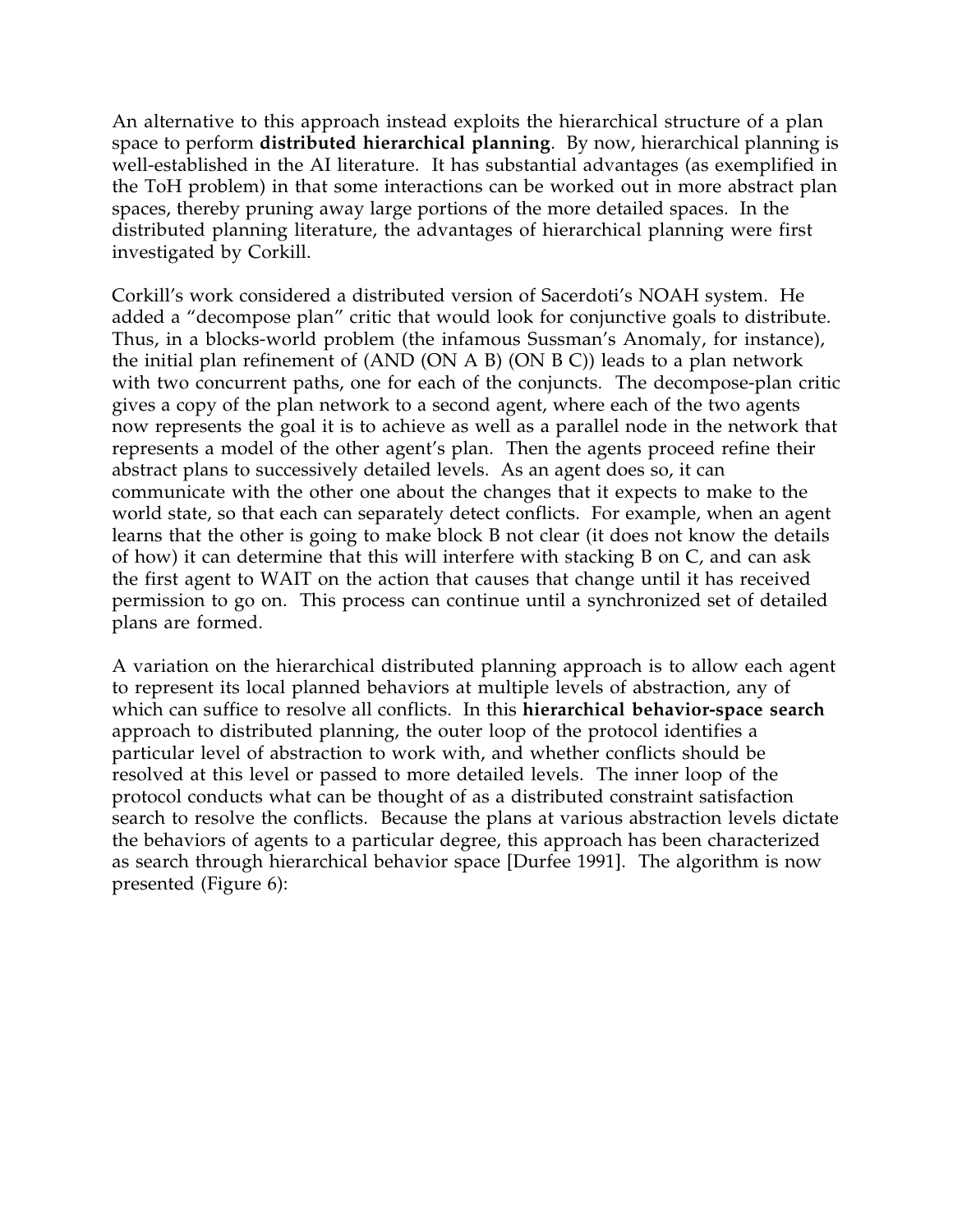1. Initialize the current-abstraction-level to the most abstract level.

2. Agents exchange descriptions of the plans and goals of interest at the current level.

3. Remove plans with no potential conflicts. If the set is empty, then done, otherwise determine whether to resolve conflicts at the current level or at a deeper level.

4. If conflicts are to be resolved at a deeper level, set the current level to the next deeper level and set the plans/goals of interest to the refinements of the plans with potential conflicts. Go to step 2.

5. If conflicts are to be resolved at this level:

a. Agents form a total order. Top agent is the current superior.

b. Current superior sends down its plan to the others.

 c. Other agents change their plans to work properly with those of the currentsuperior. Before confirming with the current superior, an agent also doublechecks that its plan changes do not conflict with previous superiors.

 d. Once no further changes are needed among the plans of the inferior agents, the current superior becomes a previous superior and the next agent in the total order becomes the superior. Return to step b. If there is no next agent, then the protocol terminates and the agents have coordinated their plans.

#### **Figure 6: Hierarchical Behavior-Space Search Algorithm**

Provided that there are finite abstraction levels and that agents are restricted in the changes to their plans that they can make such that they cannot get into cyclic plan generation patterns, the above protocol is assured to terminate. A challenge lies in the outer loop, in terms of deciding whether to resolve at an abstract level or to go deeper. The advantage of resolving a conflict at an abstract level is that it reduces the amount of search, and thus yields coordinated plans with less time and messaging. The disadvantage is that the coordination constraints at an abstract level might impose unnecessary limits on more detailed actions. At more detailed levels, the precise interaction problems can be recognized and resolved, while at abstract levels more inefficient coordination solutions might work. The tradeoffs between long-term, simple, but possibly inefficient coordination decisions versus more responsive but complex runtime coordination decisions is invariably domaindependent. The goal is to have mechanisms that support the broad spectrum of possibilities.

As a concrete example of this approach, consider the DD problem of two delivery robots making repeated deliveries between two rooms as in Figure 7 (left side). Since R1 always delivers between the upper locations, and R2 between the lower ones, the robots could each inform the other about where they might be into the indefinite future (between the locations, passing through the closest door). Their long-term delivery behaviors potentially conflict over that door, so the robots can choose either to search in greater detail around the door, or to eliminate the conflict at the abstract behavior level. The latter leads to a strategy for coordinating that statically assigns the doors. This leads to the permanent allocation of spatial regions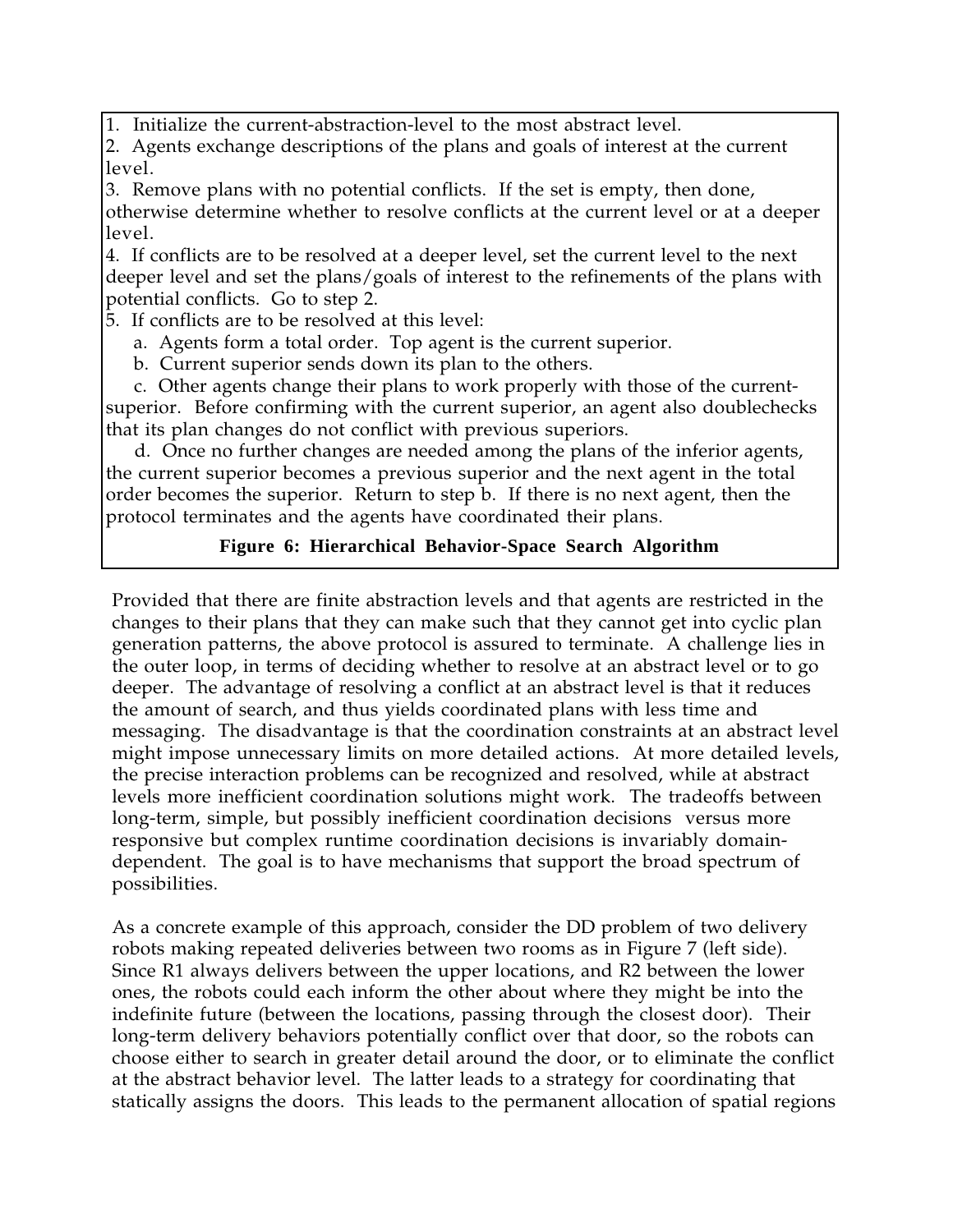shown in Figure 7 (right side), where R2 is always running around the long way. This "organizational" solution avoids any need for further coordination, but it can be inefficient, especially when R1 is not using its door, since R2 is still taking the long route.





If they choose to examine their behaviors in more detail, they can find other solutions. If they consider a particular delivery, for example, R1 and R2 might consider their time/space needs, and identify that pushing their activities apart in space or time would suffice (Figure 8, left side). With temporal resolution, R2 waits until R1 is done before beginning to move through the central door. Or the robots could use information from this more abstract level to further focus communication on exchanging more detailed information about the trouble spots. They could resolve the potential conflict at an intermediate level of abstraction; temporal resolution has R2 begin once R1 has cleared the door (Figure 8, middle column bottom). Or they could communicate more details (Figure 8, right side), where now R2 moves at the same time as R1, and stops just before the door to let R1 pass through first. Clearly, this last instance of coordination is crispest, but it is also the most expensive to arrive at and the least tolerant of failure, since the robots have less distance between them in general, so less room to avoid collisions if they deviate from planned paths.

Of course, there are even more strategies for coordination even in a simple domain such as the distributed delivery task. One interesting strategy is for the robots to move up a level—to see their tasks as part of a single, team task. By doing so, they can recognize alternative decompositions. For example, rather than decompose by items to deliver, they could decompose by spatial areas, leading to a solution where one robot picks up items at the source locations and drops them off at the doorway, and the other picks up at the doorway and delivers to the final destinations. By seeing themselves as part of one team, the agents can coordinate to their mutual benefit (they can cooperate) by searching through an enlarged behavior space.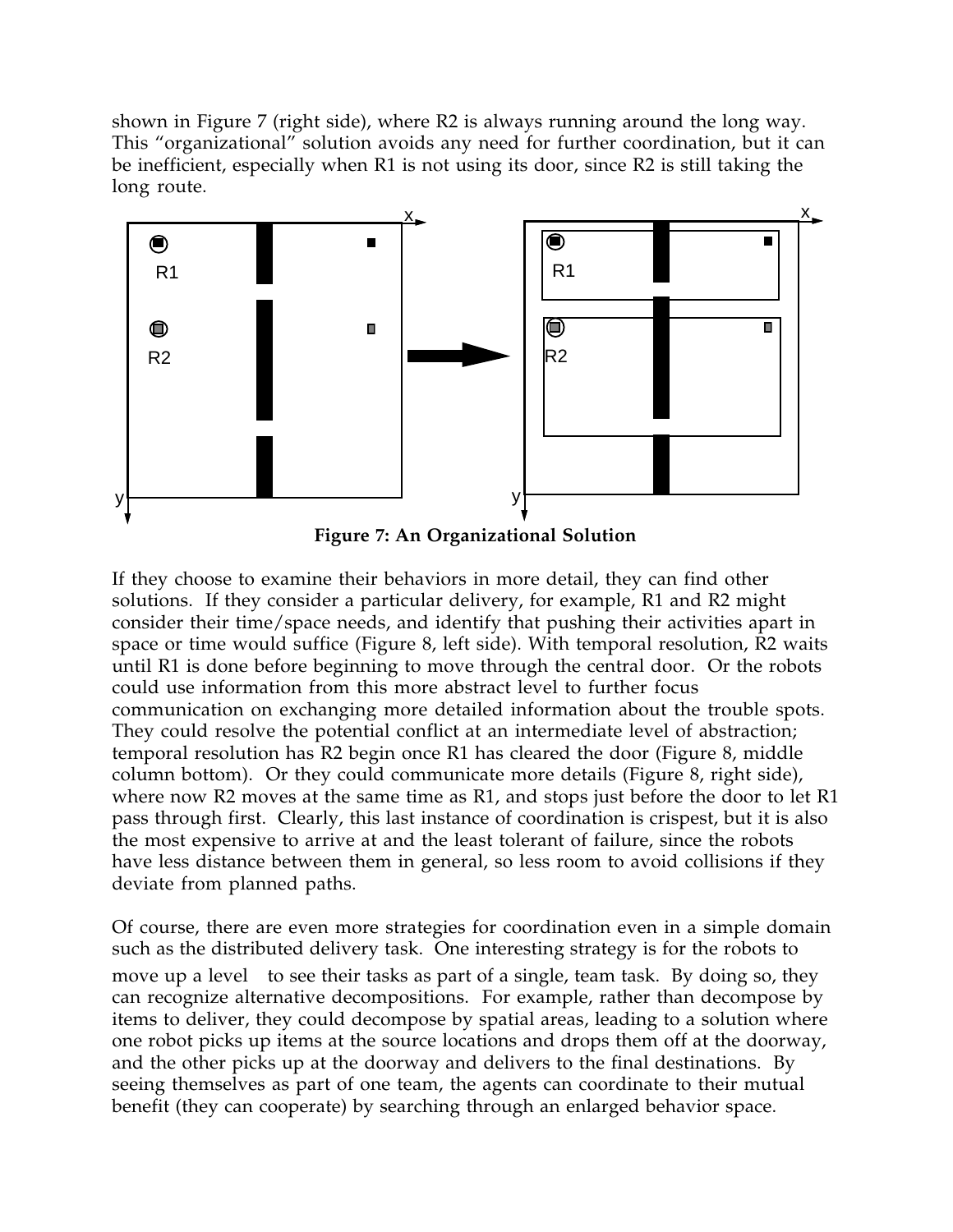

**Figure 8: Alternative Levels of Abstraction**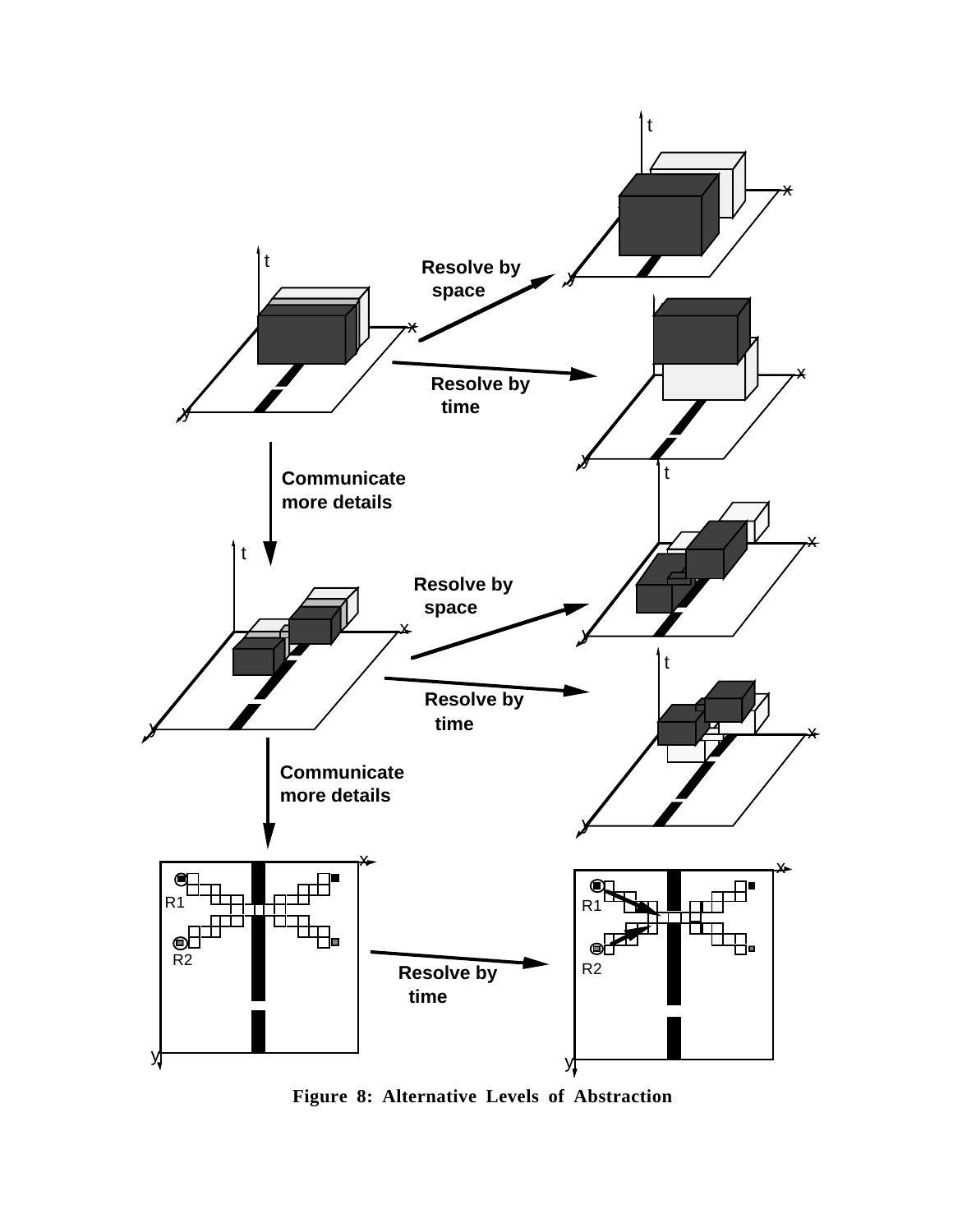**Negotiation in Distributed Planning.** In the above, we considered how agents can determine that conflicts exist between their plans and how to impose constraints on (usually when they take) their actions to avoid conflict. Sometimes, determining which agent should wait for another is fairly random and arbitrary. Exceptions, however, exist. A large amount of work in negotiation (see Chapter 2) is concerned with these issues, so we only touch on them briefly here.

Sometimes the selection of the agent that should revise its local plans is based on models of the possibilities open to the agents. For example, Steeb and Cammarata, in the air-traffic control domain, were concerned with which of the various aircraft should alter direction to decrease potentially dangerous congestion. Their agents exchanged descriptions indicating their flexibility, and the agent that had the most other options was asked to change its plan, in an early DAI application of the leastconstrained agent heuristic (see Section 3.4.3 and Chapter 4 on DCSPs).

Of course, these and other negotiation mechanisms for resolving goals presume that agents are honest about the importance of their goals and their options for how to achieve them. Issues of how to encourage self-interested agents to be honest are covered elsewhere in this book (see Chapter 5). However, clearly agents have selfinterest in looking for opportunities to work to their mutual benefit by accomplishing goals that each other need. However, although the space of possible conflicts between agents is large, the space of possible cooperative activities can be even larger, and introduces a variety of utility assessments. That is, while it can be argued that agents that have conflicts always should resolve them (since the system might collapse if conflicts are manifested), the case for potential cooperative actions is not so strong. Usually, cooperation is "better," but the degree to which agents benefit might not outweigh the efforts they expend in finding cooperative opportunities. Thus, work on distributed planning that focuses on planning for mutually beneficial actions even though they were not strictly necessary has been limited to several forays into studies within well-defined boundaries. For example, partial global planning (see Section 3.7.3) emphasized a search for generating partial solutions near partial solution boundaries with other agents, so as to provide them with useful focusing information early on (see Section 3.4.5 on communication strategies). The work of von Martial [von Martial 1992] concentrated on strategies that agents can use to exploit "favor relations" among their goals, such as accomplishing a goal for another agent while pursuing its own goal.

## **3.6. Distributed Plan Representations**

Distributed problem solving, encompassing distributed planning, generally relies heavily on agents being able to communicate about tasks, solutions, goals, plans, and so on. Of course, much work has gone into low-level networking protocols for interprocess communication in computer science generally, which forms the foundation upon which the particular communication mechanisms for multiagent systems build. At a much higher level, general-purpose protocols for agent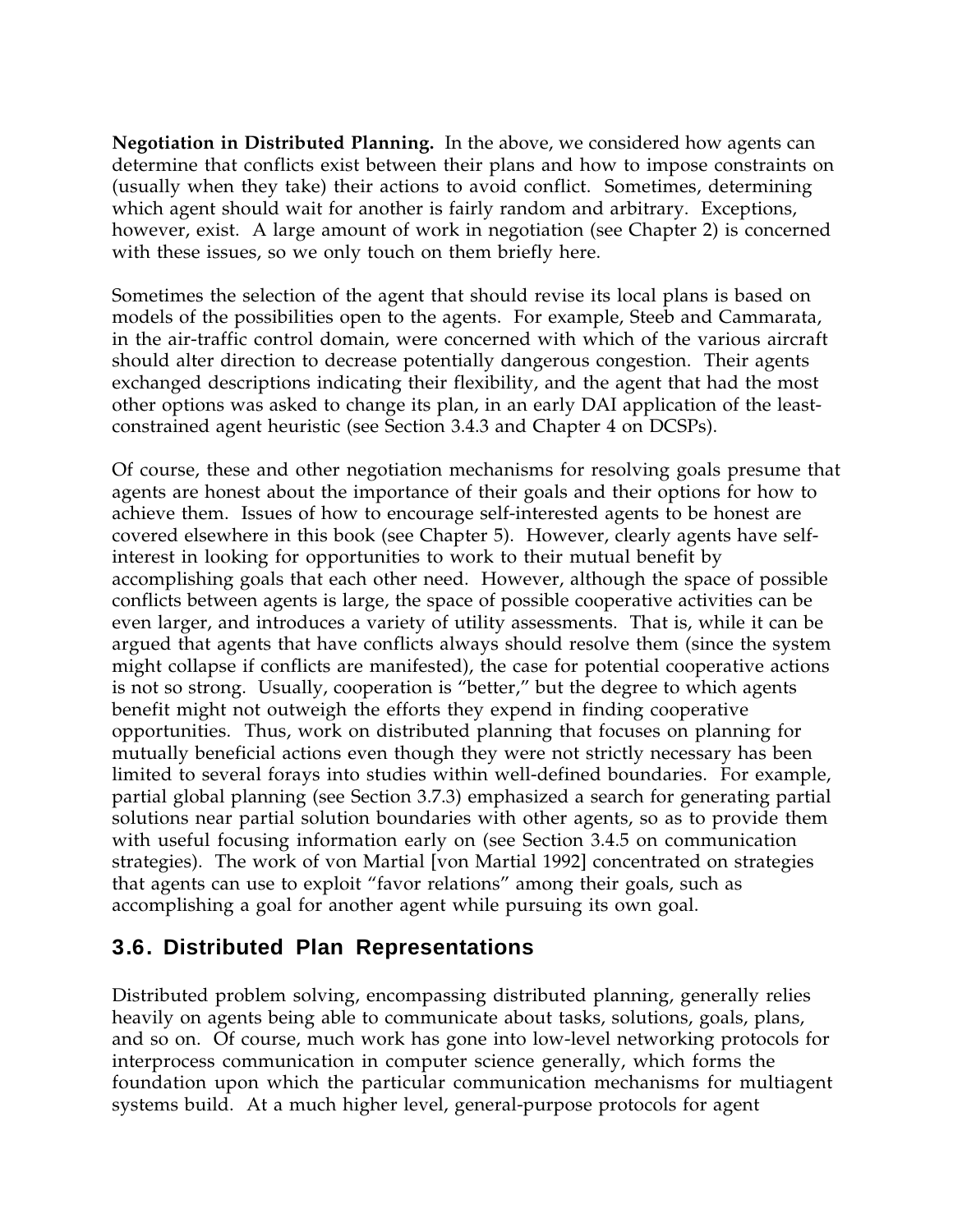interaction have been developed over the years, ranging from the Contract Net protocol which we have already seen to a broader variety of languages based on speech acts, such as KQML and agent-oriented programming (see Chapter 2). With speech-act-based languages, sending a message can be seen as invoking a behavior at the recipient. For example, sending a message of the type "query" might be expected to evoke in the recipient a good-faith effort to generate an answer followed by sending a message of the type "response" back to the sender.

This is all well and good, but what should the query itself look like? And the response? Different kinds of information might be asked about, and talked about, very differently. For this reason, a high-level speech-act-based language usually leaves the definition of the "content" of a message up to the designer. For any application domain, therefore, one or more relevant **content languages** need to be defined such that agents can understand not only the intent behind a message, but also the content of the message. In general, the definition of content languages is difficult and open-ended. By restricting our considerations to distributed planning, however, there is some hope in developing characteristics of a sharable planning language.

A planning content language needs to satisfy all of the constituencies that would use the plan. If we think of a plan as being comprised of a variety of fields (different kinds of related information), then different combinations of agents will need to access and modify different combinations of fields. In exchanging a plan, the agents need to be able to find the information they need so as to take the actions that they are expected to take in interpreting, modifying, or executing the plan. They also need to know how to change the plan in ways that will be interpreted correctly by other agents and lead to desirable effects.

To date, there are few standards for specifying plans for computer-based agents. Some conventions certainly exist (such as the "STRIPS operator" format [Fikes 1971]), but these are usually useful only within a narrow context. In most distributed planning systems, it is assumed that the agents use identical representations and are built to interpret them in the same ways.

One effort for formulating a more general description of a plan has been undertaken by SRI, in the development of their Cypress system [Wilkins 1995]. In a nutshell, Cypress combined existing systems for plan generation and for plan execution. These existing systems were initially written to be stand-alone; Cypress needed to define a language that the two systems could use to exchange plans, despite the fact that what each system did with plans was very different. In their formalism, an **ACT** is composed of the following fields:

- Name a unique label
- Cue goals which the ACT is capable of achieving
- Precondition features of the world state that need to hold for the ACT to be applicable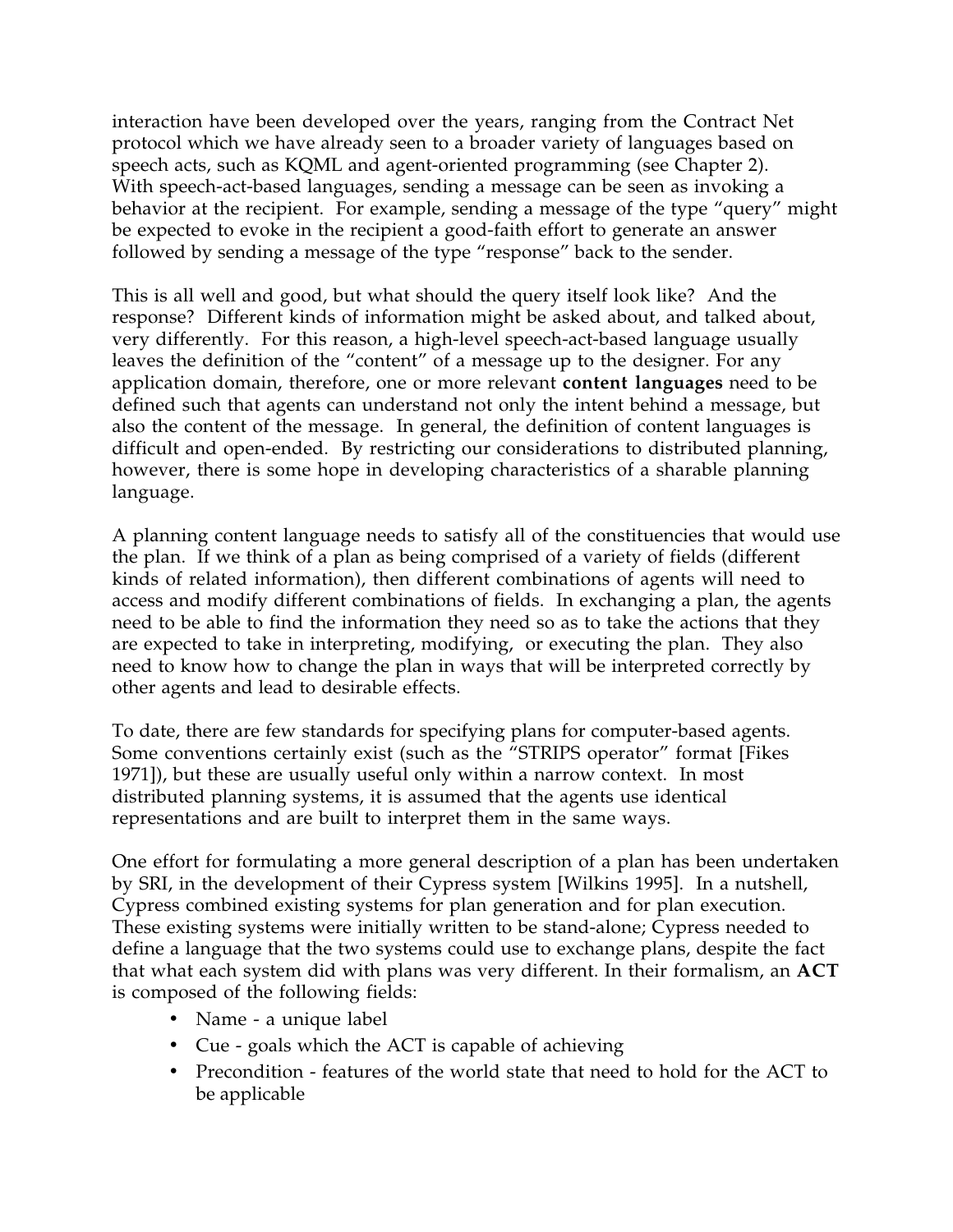- Setting world-state features that are bound to ACT variables
- Resources resources required by the ACT during execution
- Properties other properties associated with the ACT
- Comment documentation information
- Plot specification of the procedure (partially-ordered sequences of goals/actions) to be executed

Of course, each of these fields in turn needs a content language that can be understood by the relevant agents.

Other efforts have sought planning languages grounded in temporal logics and operational formalisms such as Petri Nets and Graphcet [Kabanza 1995, Lee 1997, Seghrouchni 1996]. By appealing to a representation with a well-understood operational interpretation, the planning agents are freed from having to use identical internal representations so long as their interpretations are consistent with the operational semantics.

# **3.7. Distributed Planning and Execution**

Of course, distributed planning does not occur in a vacuum. The product of distributed planning needs to be executed. The relationships between planning and execution are an important topic in AI in general, and the added complexity of coordinating plans only compounds the challenges. In this section, we consider strategies for combining coordination, planning, and execution.

## **3.7.1 Post-Planning Coordination**

The distributed planning approach based on plan merging essentially sequentialized the processes in terms of allowing agents to plan, then coordinating the plans, and then executing them. This is reasonable approach given that the agents individually build plans that are likely to be able to be coordinated, and that the coordinated result is likely to executed successfully. If, during execution, one (or more) plans for agents fail to progress as expected, the coordinated plan set is in danger of failing as a whole.

As in classical planning systems, there are several routes of recourse to this problem. One is **contingency planning**. Each agent formulates not only its expected plan, but also alternative (branches of) plans to respond to possible contingencies that can arise at execution time. These larger plans, with their conditional branches, can then be merged and coordinated. The coordination process of course is more complicated because of the need to consider the various combinations of plan execution threads that could be pursued. By annotating the plan choices with the conditions, a more sophisticated coordination process can ignore combinations of conditional plans whose conditions cannot be satisfied in the same run.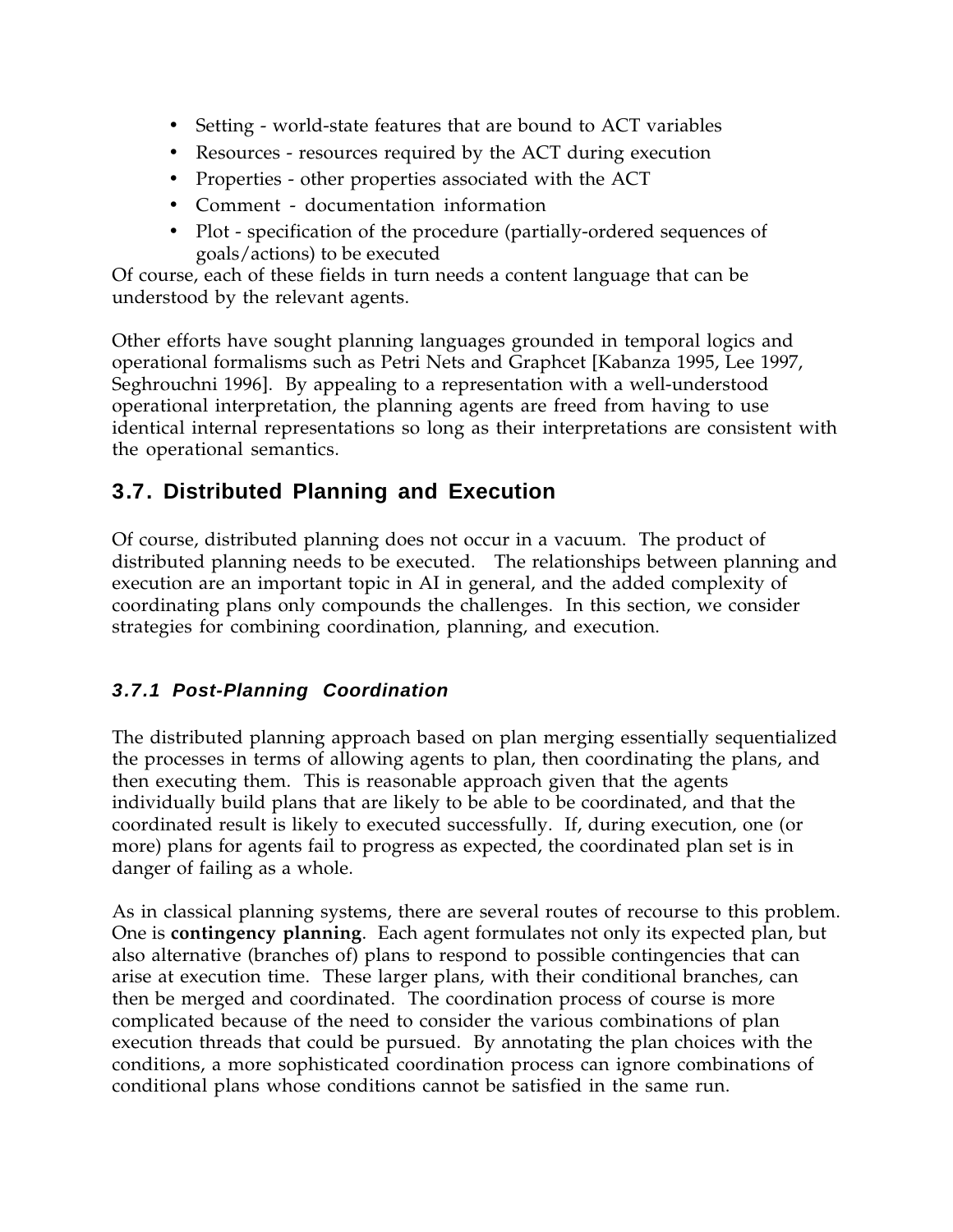A second means of dealing with dynamics is through monitoring and replanning: Each agent monitors its plan execution, and if there is a deviation it stops all agents' progress, and the plan-coordinate-execute cycle is repeated. Obviously, if this happens frequently, a substantial expenditure of effort for planning and coordination can result. Sometimes, strategies such as repairing the previous plans, or accessing a library of reusable plans [Sugawara 1995] can reduce the effort to make it managable.

Significant overhead can of course be saved if a plan deviation can be addressed locally rather than having to require coordination. For example, rather than coordinating sequences of actions, the agents might coordinate their plans at an abstract level. Then, during execution, an agent can replan details without requiring coordination with others so long as its plan revision fits within the coordinated abstract plan. This approach has been taken in the team plan execution work of Kinney and colleagues, for example [Kinney 1992]. The perceptive reader will also recognize in this approach the flavor of organizational structuring and distributed planning in a hierarchical behavior space: so long as it remains within the scope of its roles and responsibilities, an agent can individually decide what is the best way of accomplishing its goals. By moving to coordinate at the most abstract plan level, the process essentially reverses from post-planning to pre-planning coordination.

## **3.7.2 Pre-Planning Coordination**

Before an agent begins planning at all, can coordination be done to ensure that, whatever it plans to do, the agent will be coordinated with others? The answer is of course yes, assuming that the coordination restrictions are acceptable. This was the answer in organizational structuring in distributed problem solving, where an agent could choose to work on any part of the problem so long as it fit within its range of responsibilities.

A variation on this theme is captured in the work on **social laws** [Shoham 1992]. A social law is a prohibition against particular choices of actions in particular contexts. For example, entering an intersection on a red light is prohibited, as might *not* entering the intersection on a green light. These laws can be derived by working from undesirable states of the world backwards to find combinations of actions that lead to those states, and then imposing restrictions on actions so that the combinations cannot arise. A challenge is to find restrictions that prevent undesirable states without handcuffing agents from achieving states that are acceptable and desirable. When overly constrictive, relaxations of social laws can be made [Briggs 1995].

Alternatively, in domains where conflict avoidance is not a key consideration, it is still possible that agents might mutually benefit if they each prefer to take actions that benefit society as a whole, even if not directly relevant to the agent's goal. For example, in a Distributed Delivery application, it could be that a delivery agent is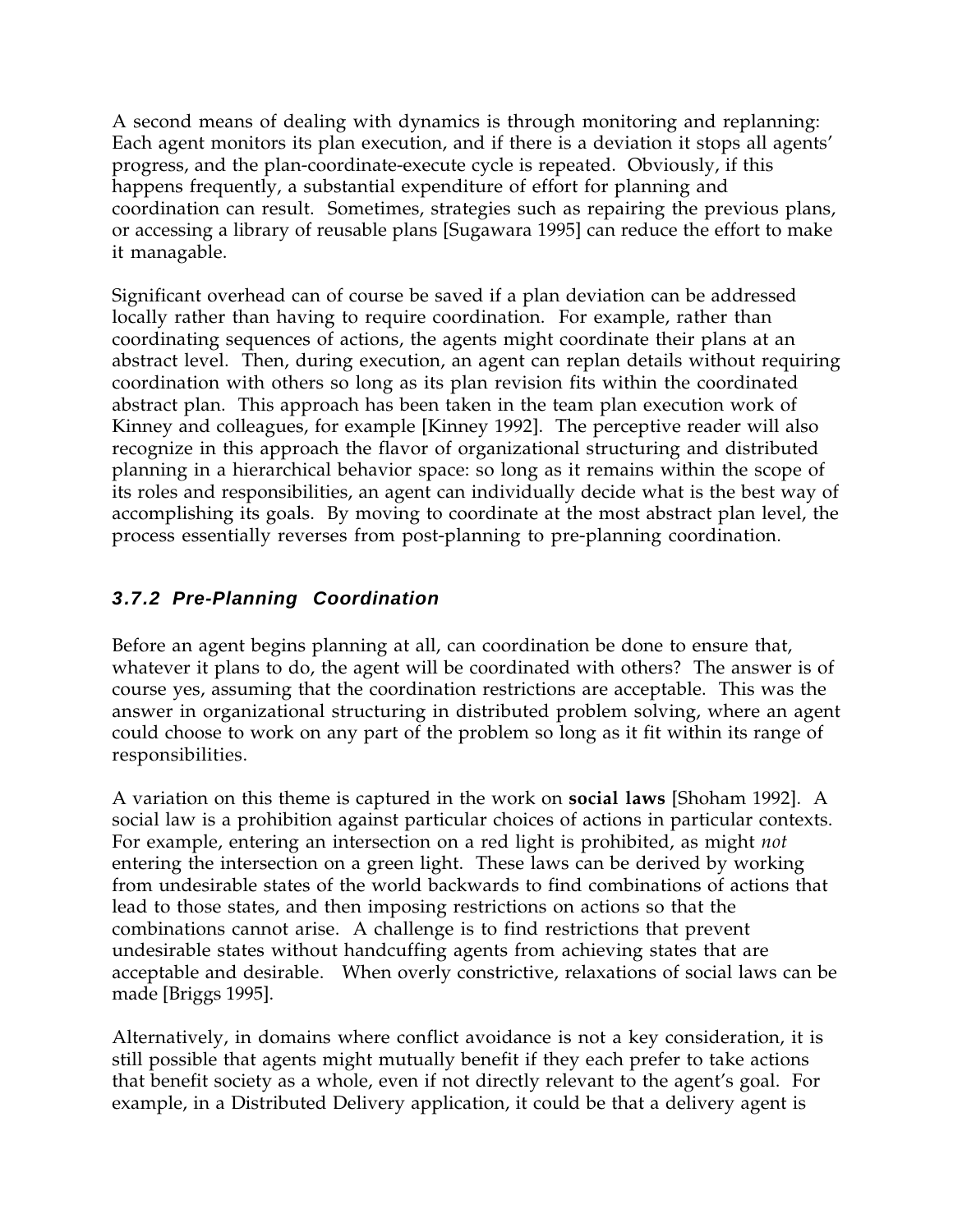passing by a location where an object is awaiting pickup by a different agent. The agent passing by could potentially pick up the object and deliver it itself, or deliver it to a location along its route that will be a more convenient pickup point for the other agent. For example, the delivery agents might pass through a "hub" location. The bias toward doing such favors for other agents could be encoded into **cooperative state-changing rules** [Goldman 1994] that require agents to take such cooperative actions even to their individual detriment, as long as they are not detrimental beyond some threshold.

### **3.7.3 Interleaved Planning, Coordination, and Execution**

More generally, between approaches that assume agents have detailed plans to coordinate and approaches that assume general-purpose coordination policies can apply to all planning situations, lies work that is more flexible about at what point between the most abstract and most detailed plan representations different kinds of coordination should be done. Perhaps the search for the proper level is conducted through a hierarchical protocol, or perhaps it is predefined. In either case, planning and coordination are interleaved with each other, and often with execution as well.

Let us consider a particular example of an approach that assumes that planning and coordination decisions must be continually revisited and revised. The approach we focus on is called **Partial Global Planning** [Durfee 1988].

*Task Decomposition* - Partial Global Planning starts with the premise that tasks are inherently decomposed -- or at least that they could be. Therefore, unlike planning techniques that assume that the overall task to be planned for is known by one agent, which then decomposes the task into subtasks, which themselves might be decomposed, and so on, partial global planning assumes that an agent with a task to plan for might be unaware at the outset as to what tasks (if any) other agents might be planning for, and how (and whether) those tasks might be related to its own as in the DVM task. A fundamental assumption in Partial Global Planning is that no individual agent might be aware of the global task or state, and the purpose of coordination is to allow agents to develop sufficient awareness to accomplish their tasks nonetheless.

*Local plan formulation* - Before an agent can coordinate with others using Partial Global Planning, it must first develop an understanding of what goals it is trying to achieve and what actions it is likely to take to achieve them. Hence, purely reactive agents, which cannot explicitly represent goals that they are trying to achieve and actions to achieve them, cannot gainfully employ Partial Global Planning (or, for that matter, distributed planning at all). Moreover, since most agents will be concurrently concerned with multiple goals (or at least will be able to identify several achievable outcomes that satisfy a desired goal), local plans will most often be uncertain, involving branches of alternative actions depending on the results of previous actions and changes in the environmental context in carrying out the plan.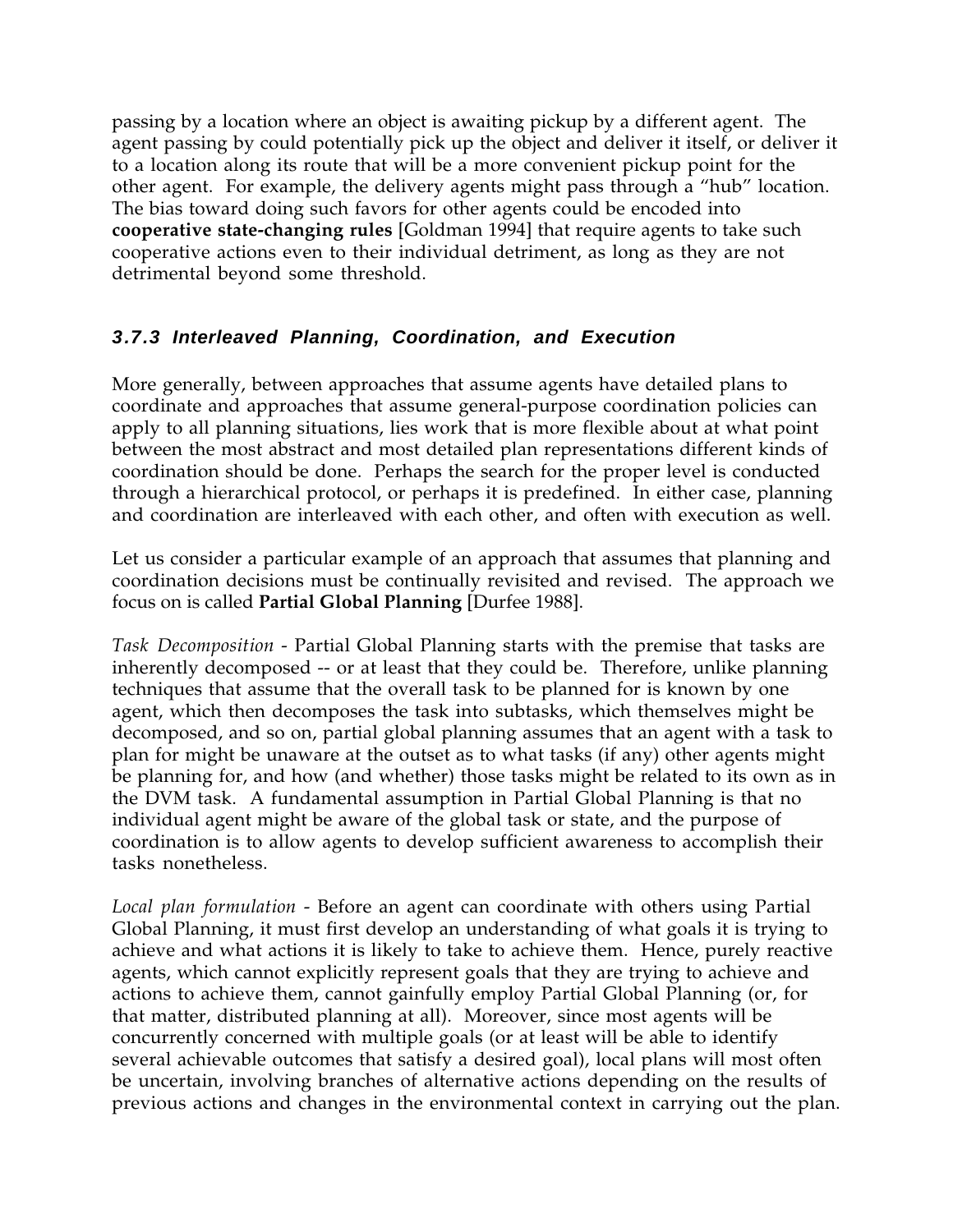*Local plan abstraction* - While it is important for an agent to identify alternative courses of action for achieving the same goal in an unpredictable world, the details of the alternatives might be unnecessary as far as the agent's ability to coordinate with others. That is, an agent might have to commit to activities at one level of detail (to supply a result by a particular time) without committing to activities at more detailed levels (specifying how the result will be constructed over time). Abstraction plays a key role in coordination, since coordination that is both correct and computationally efficient requires that agents have models of themselves and others that are only detailed enough to gainfully enhance collective performance. In Partial Global Planning, for example, agents are designed to identify their major plan steps that could be of interest to other agents.

*Communication* - Since coordination through Partial Global Planning requires agents to identify how they could and should work together, they must somehow communicate about their abstract local plans so as to build models of joint activity. In Partial Global Planning, the knowledge to guide this communication is contained in the **Meta-Level Organization** (MLO). The MLO specifies information and control flows among the agents: Who needs to know the plans of a particular agent, and who has authority to impose new plans on an agent based on having a more global view. The declarative MLO provides a flexible means for controlling the process of coordination.

*Partial global goal identification* - Due to the inherent decomposition of tasks among agents, the exchange of local plans (and their associated goals) gives agents an opportunity to identify when the goals of one or more agents could be considered subgoals of a single global goal. Because, at any given time, only portions of the global goal might be known to the agents, it is called a partial global goal. Construction of partial global goals is, in fact, an interpretation problem, with a set of operators that attempts to generate an overall interpretation (global goal) that explains the component data (local goals). The kinds of knowledge needed are abstractions of the knowledge needed to synthesize results of the distributed tasks. And, just as interpretations can be ambiguous, so too is it possible that a local goal can be seen as contributing to competing partial global goals.

1) for the current ordering, rate the individual actions and sum the ratings 2) for each action, examine the later actions for the same agent and find the most highly-rated one. If it is higher rated, then swap the actions. 3) if the new ordering is more highly rated than the current one, then replace the current ordering with the new one and go to step 2. 4) return the current ordering.

**Figure 9: The Algorithm for PGP Plan Step Reordering**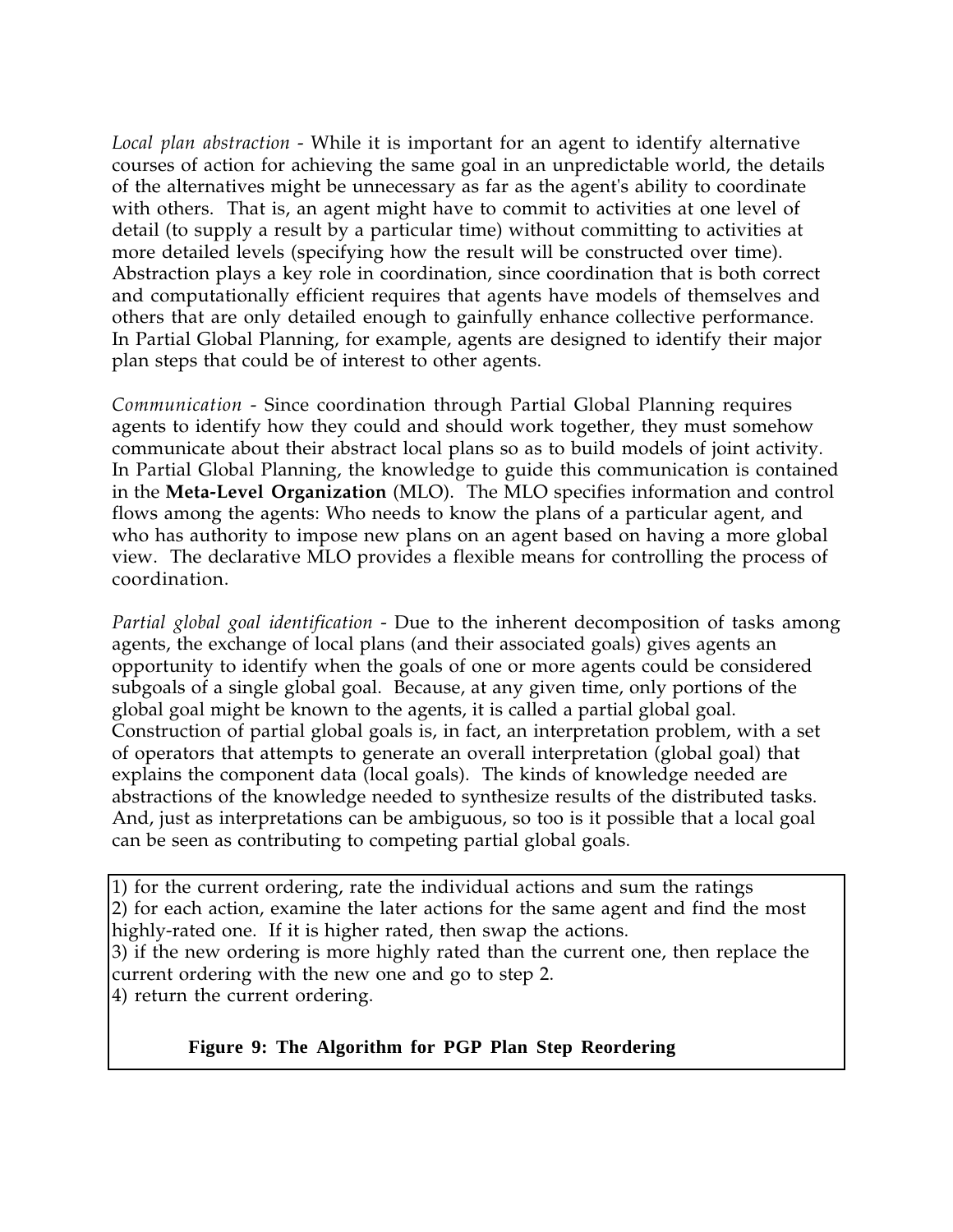*Partial global plan construction and modification-* Local plans that can be seen as contributing to a single partial global goal can be integrated into a partial global plan, which captures the planned concurrent activities (at the abstract plan step level) of the individuals. By analyzing these activities, an agent that has constructed the partial global plan can identify opportunities for improved coordination. In particular, the coordination relationships emphasized in PGP are those of facilitating task achievement of others by performing related tasks earlier, and of avoiding redundant task achievement. PGP uses a simple hill-climbing algorithm, coupled with an evaluation function on ordered actions, to search for an improved (although not necessarily optimal) set of concurrent actions for the partial global plan (see Figure 9). The evaluation function sums evaluations of each action, where the evaluation of an action is based on features such as whether the task is unlikely to have been accomplished already by another agent, how long it is expected to take, and on how useful its results will be to others in performing their tasks.

*Communication planning -* After reordering the major local plan steps of the participating agents so as to yield a more coordinated plan, an agent must next consider what interactions should take place between agents. In PGP, interactions, in the form of communicating the results of tasks, are also planned. By examining

1) initialize the set of partial task results to integrate 2) while the set contains more than one element: for each pair of elements, find the earliest time and agent at which they can be combined for the pair that can be combined earliest: add a new element to the set of partial results for the combination and remove the two elements that were combined 3) return the single element in the set

#### **Figure 10: The Algorithm for Planning Communication Actions**

the partial global plan, an agent can determine when a task will be completed by one agent that could be of interest to another agent, and can explicitly plan the communication action to transmit the result. If results need to be synthesized, an agent using PGP will construct a tree of exchanges such that, at the root of the tree, partially synthesized results will be at the same agent which can then construct the complete result (see Figure 10).

*Acting on partial global plans* - Once a partial global plan has been constructed and the concurrent local and communicative actions have been ordered, the collective activities of the agents have been planned. What remains is for these activities to be translated back to the local level so that they can be carried out. In PGP, an agent responds to a change in its partial global plans by modifying the abstract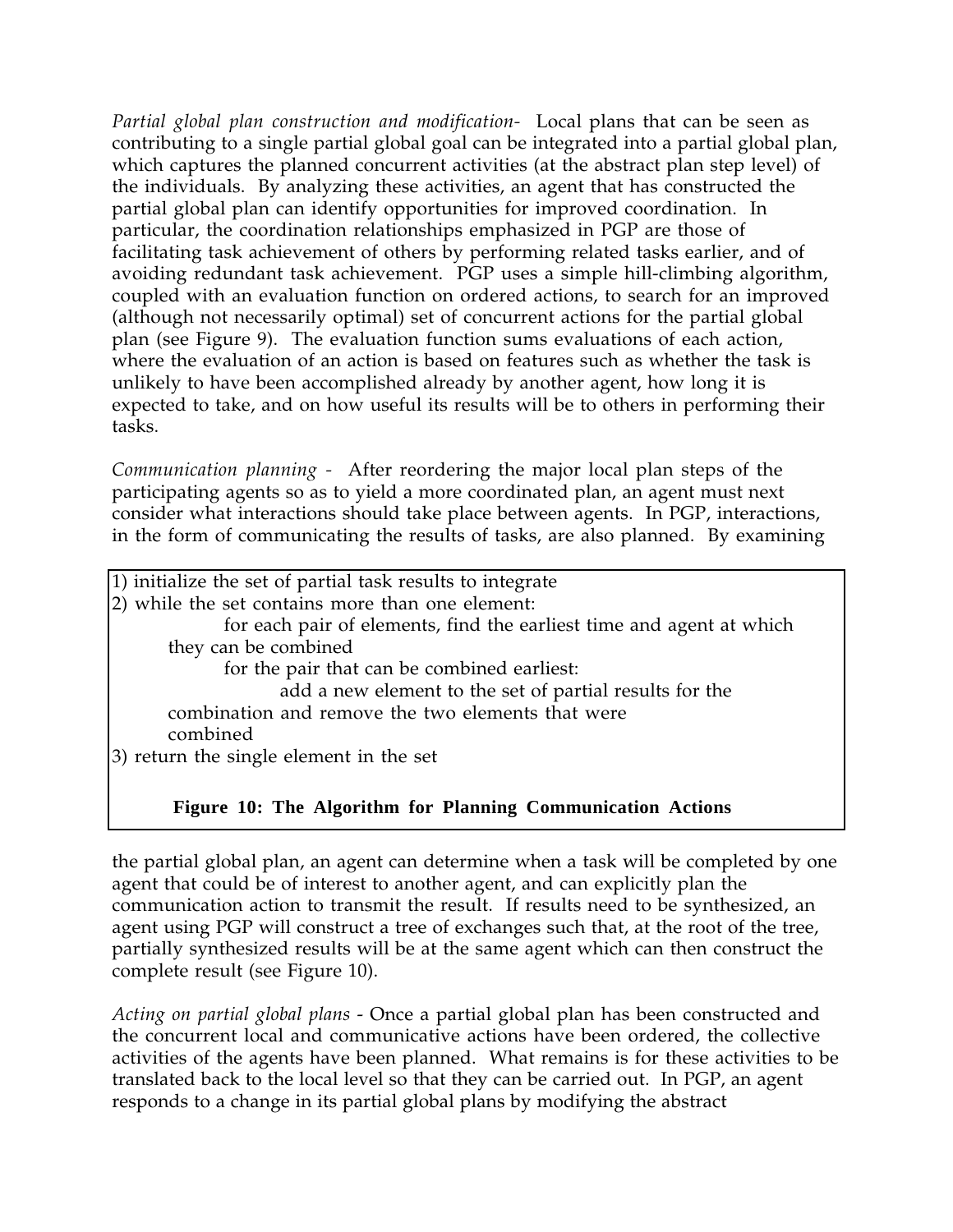representation of its local plans accordingly. In turn, this modified representation is used by an agent when choosing its next local action, and thus the choice of local actions is guided by the abstract local plan, which in turn represents the local component of the planned collective activity.

*Ongoing modification* - As agents pursue their plans, their actions or events in the environment might lead to changes in tasks or in choices of actions to accomplish tasks. Sometimes, these changes are so minor that they leave the abstract local plans used for coordination unchanged. At other times, they do cause changes. A challenge in coordination is deciding when the changes in local plans are significant enough to warrant communication and recoordination. The danger in being too sensitive to changes is that an agent that informs others of minor changes can cause a chain reaction of minor changes, where the slight improvement in coordination is more than offset by the effort spent in getting it. On the other hand, being too insensitive can lead to very poor performance, as agents' local activities do not mesh well because each is expecting the other to act according to the partial global plan, which is not being followed very closely anymore. In PGP, a system designer has the ability to specify parametrically the threshold that defines significant temporal deviation from planned activity.

*Task reallocation* - In some circumstances, the exogenous task decomposition and allocation might leave agents with disproportionate task loads. Through PGP, agents that exchange abstract models of their activities will be able to detect whether they are overburdened, and candidate agents that are underburdened. By generating and proposing partial global plans that represent others taking over some of its tasks, an agent essentially suggests a contracting relationship among the agents. A recipient has an option of counter proposing by returning a modified partial global plan, and the agents could engage in protracted negotiations. If successful, however, the negotiations will lead to task reallocation among the agents, allowing PGP to be useful even in situations where tasks are quite centralized.

*Summary* - PGP fills a distributed planning niche, being particularly suited to applications where some uncoordinated activity can be tolerated and overcome, since the agents are individually revisiting and revising their plans midstream, such that the system as a whole might at times (or even through the whole task episode) never settle down into a stable collection of local plans. PGP focuses on dynamically revising plans in cost-effective ways given an uncertain world, rather than on optimizing plans for static and predictable environments. It works well for many tasks, but could be inappropriate for domains such as air-traffic control where guarantees about coordination must be made prior to any execution.

## **3.7.4 Runtime Plan Coordination Without Communication**

While tailored for dynamic domains, PGP still assumes that agents can and will exchange planning information over time to coordinate their actions. In some applications, however, runtime recoordination needs to be done when agents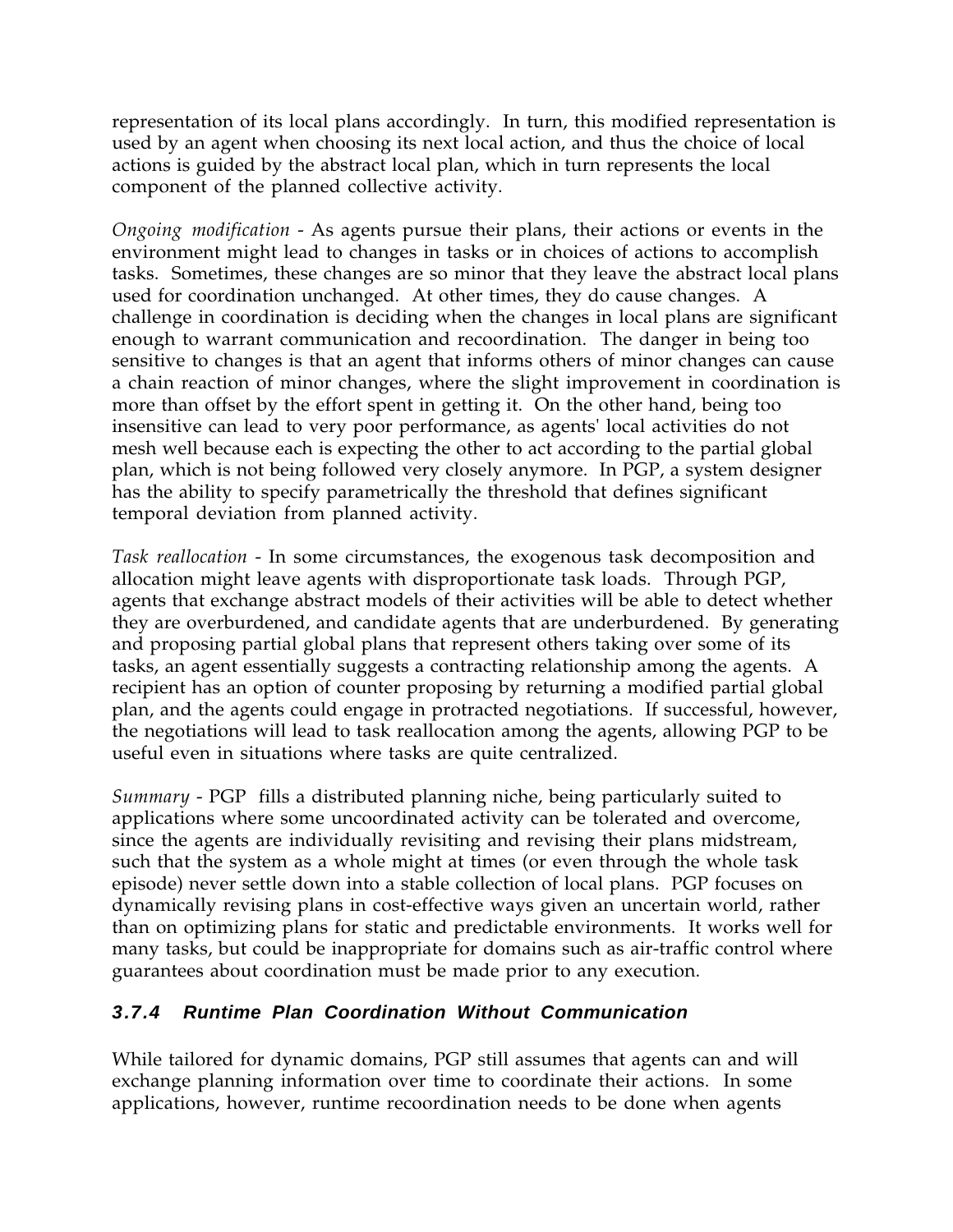cannot or should not communicate. We briefly touch on plan coordination mechanisms for such circumstances.

One way of coordinated without explicit communication is to allow agents to infer each others plans based on observations. The plan recognition literature focuses on how observed actions can lead to hypotheses about the plans being executed by others. While generally more uncertain than coordination using explicit communication, **observation-based plan coordination** can still achieve high-quality results and, under some circumstances can outperform communication-based distributed planning [Huber 1996].

Another way of coordinating without explicit communication is to allow agents to make inferences about the choices others are likely to make based on assumptions about their rationality [Rosenschein 1989] or about how they view the world. For example, if Distributed Delivery agents are going to hand off objects to each other, they might infer that some locations (such as a hub) are more likely to be mutually recognized as good choices. Such solutions to choice problems have been referred to as **focal points** [Fenster 1995].

# **3.8. Conclusions**

Distributed planning has a variety of reasonably well-studied tools and techniques in its repertoire. One of the important challenges to the field is in characterizing these tools and undertanding where and when to apply each. To some extent, the lack of specificity in the term "distributed planning" in terms of whether the process or the product or both of planning is distributed has hampered communication within the field, but more fundamental issues of articulating the foundational assumptions behind different approaches still need to be addressed. Until many of the assumed context and semantics for plans are unveiled, the goal of having heterogeneous plan generation and plan execution agents work together is likely to remain elusive.

The field of distributed problem solving is even more wide open, because the characterization of a "problem" is that much broader. As we have tried to emphasize, distributed plan formation and, in many cases, execution can be thought of as distributed problem solving tasks. Representations and general-purpose strategies for distributed problem solving are thus even more elusive. In this chapter we have characterized basic classes of strategies such as task-sharing and result-sharing. Ultimately, the purpose of any strategy is to share the right information about tasks, capabilities, availabilities, partial results, or whatever so that each agent is doing the best thing that it can for the group at any given time. Of course, exchanging and using the information that renders such choices can itself be costly, and opens the door to misinterpretation that makes matters worse rather than better. All of these considerations factor into the definition and implementation of a distributed problem strategy, but formulating such a strategy is still has more "art" to it than we like to see in an engineering discipline.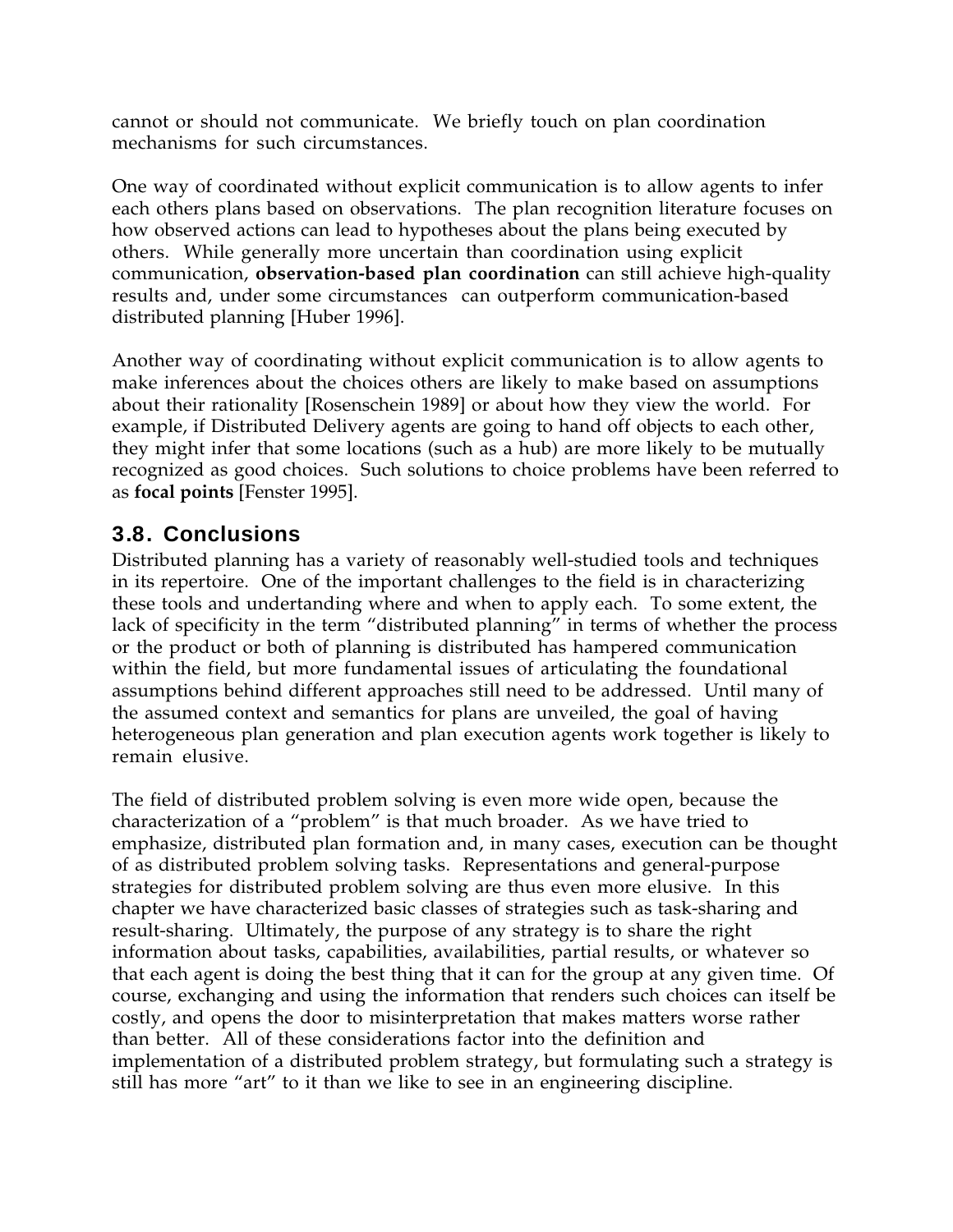*Acknowledgements:* The effort of compiling (and in some cases developing) the ideas in this chapter was supported, in part, by the NSF under PYI award 91-58473, and by DARPA under contract N66001-93-D-0058. I would like to thank my colleagues and my current and former graduate students, who have contributed the partial solutions assembled here.

# **3.9. Exercises**

1. (level 1) The ToH time complexity analysis that reduces the complexity to logarithmic time assumed that the number of levels was a function of the problem size. More realistically, an organization would be developed for a variety of problems, rather than on a case-by-case basis. Assume the number of levels is fixed (and so the ratio between hierarchy levels will vary with the problem size). Now what is the expected time complexity for the ToH in a distributed problem-solving scenario. What does this answer tell you?

2. (level 1) Consider Contract Net without focused addressing (that is, announcements are broadcast).

a. Name a real-life example where task announcment makes much more sense than availability announcement. Justify why.

b. Now name a real-life example where availability announcement makes much more sense. Justify why.

c. Let's say that you are going to build a mechanism that oversees a distributed problem-solving system, and can "switch" it to either a task or availability announcement mode.

 i. Assuming communication costs are negligible, what criteria would you use to switch between modes? Be specific about what you would test.

 ii. If communication costs are high, now what criteria would you use? Be specific about what you would test.

3. (level 2 or 3) We noted that task announcing can be tricky: If a manager is too fussy about eligibility, it might get no bids, but if it is too open it might have to process too many bids, including those from inferior contractors. Let us say that the manager has *n* levels of eligibility specifications from which it needs to choose one. Describe how it would make this choice based on a decision-theoretic formulation. How would this formulation change if it needed to consider competition for contractors from other managers?

4. (level 2) A folk theorem in the organization literature is that, in human organizations, task decompositions invariably lead to clear assignments of subtasks to members of the organization. Give an example of where decomposition without look-ahead to available contractors can be detrimental. Give an example where biasing decomposition based on available contractors can instead be detrimental. Finally, give an algorithm for alternating between decomposition and assignment to incrementally formulate a distributed problem-solving system. Is your algorithm assured of yielding an optimal result? Is it complete?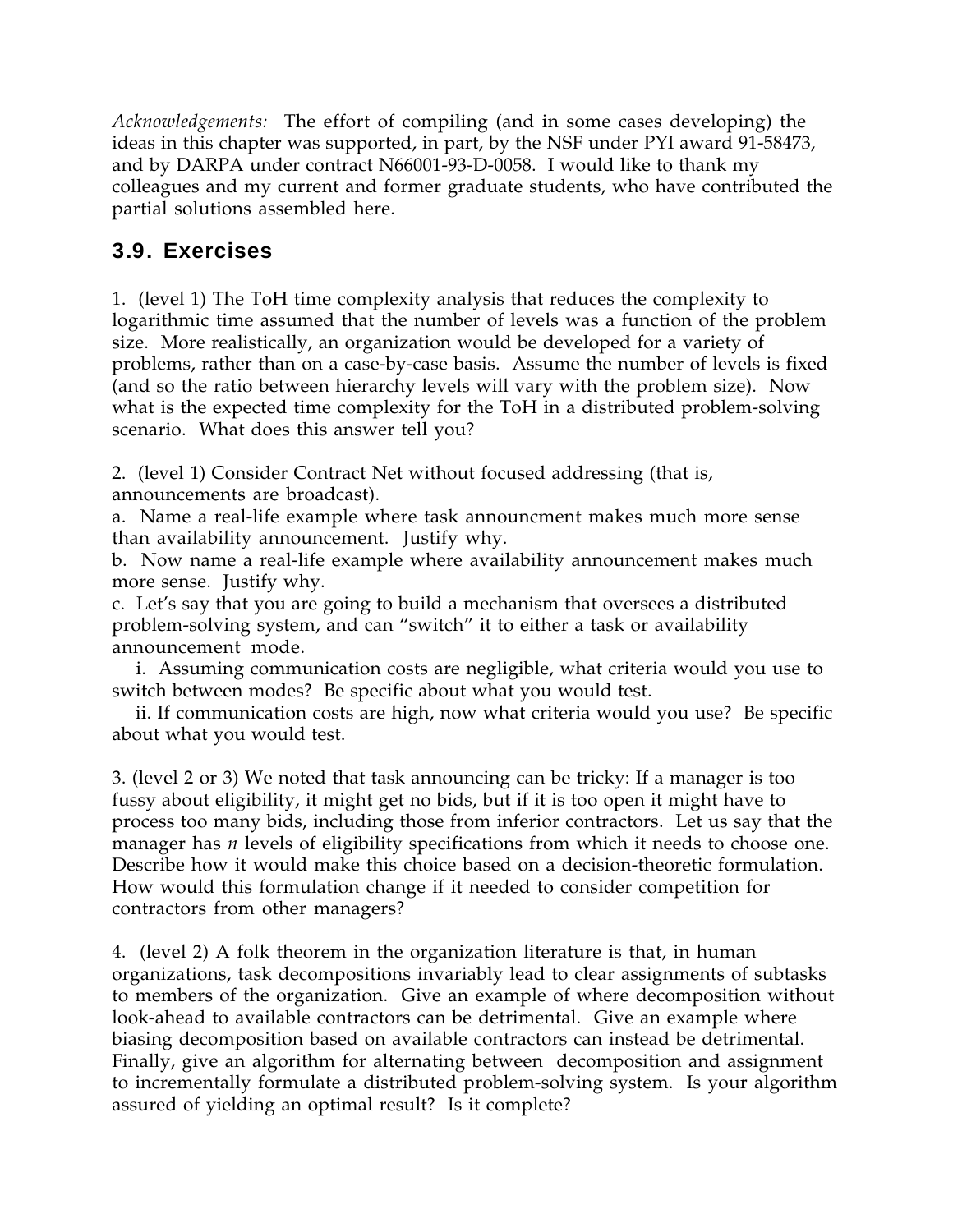5. (level 1) Consider the pursuit task, with four predators attempting to surround and capture a prey. Define an organizational structure for the predators. What are the roles and responsibilities of each? How does the structure indicate the kinds of communication patterns (if any) that will lead to success.

6. (level 2) In the problem of distributed meeting scheduling, let us say that the chances that a specific meeting time proposal will be accepted is *p*.

 a. If each iteration of the scheduling protocol has an agent propose a specific time to the others, what is the probability that the meeting will be scheduled in exactly *<sup>I</sup>* iterations? What is the expected number of iterations to schedule the meeting?

 b. If each iteration instead proposes *<sup>N</sup>* specific times, now what is the probability that the meeting will be scheduled in exactly *I* iterations? What is the expected number of iterations to schedule the meeting? What happens when *<sup>N</sup>* approaches 1? How about when *N* grows very large?

 c. Based on the above, how would you choose a value for *N* to use in a distributed meeting scheduling system? What other considerations might to be taken into account besides a desire to keep the number of iterations low?

7. (level 2) Consider the following simple instance of the distributed delivery task. Robot A is at position  $\alpha$  and robot B is at position β. Article X is at position  $\xi$  and needs to go to position  $\psi$ , and article Y is at position  $\psi$  and needs to go to  $\zeta$ . Positions α, β, ξ, ψ, and ζ are all different.

a. Define in STRIPS notation, suitable for Partial Order Planning, simple operators Pickup, Dropoff, PickDrop, and Return, where Pickup moves the robot from its current position to a Pickup position where it then has the article associated with that position; Dropoff moves a robot and an article it holds to a dropoff position where it no longer has the article; PickDrop combines the two (it drops off its article and picks up another associated with that position); and Return moves a robot back to its original position.

 b. Using these operators, generate the partial order plan with the shortest sequence of plan steps to accomplish the deliveries. Decompose and distribute this plan to the robots for parallel execution, inserting any needed synchronization actions. How does the use of multiple robots affect the plan execution?

 c. Using the operators, generate the partial order plan that, when distributed, will accomplish the deliveries as quickly as possible. Is this the same plan as in the previous part of this problem? Why or why not?

8. (level 2) Given the problem of question 7, include in the operator descriptions conditions that disallow robots to be at the same position at the same time (for example, a robot cannot do a pickup in a location where another is doing a dropoff). Assuming each robot was given the task of delivering a different one of the articles, generate the individual plans and then use the plan merging algorithm to formulate the synchronized plans, including any synchronization actions into the plans. Show your work.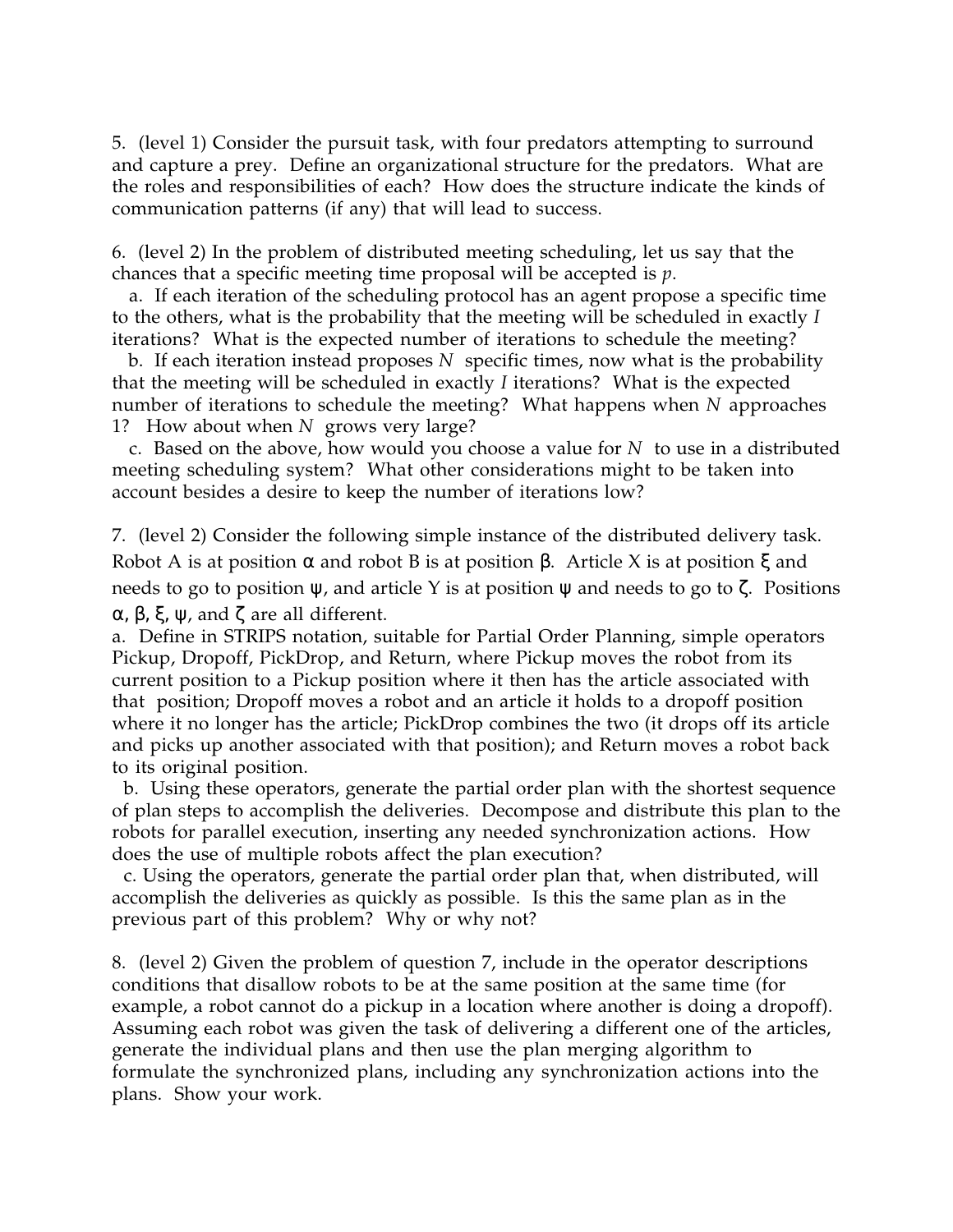9. (level 2) Consider the problem of question 7. Assume that delivery plans can be decomposed into 3 subplans (pickup, dropoff, and return), and that each of these subplans can further be decomposed into individual plan steps. Furthermore, assume that robots should not occupy the same location at the same time not just at dropoff/pickup points, but throughout their travels. Use the hierarchical protocol to resolve potential conflicts between the robots plans, given a few different layouts of the coordinates for the various positions (that is, where path-crossing is maximized and minimized). What kinds of coordinated plans arise depending on what level of the hierarchy the plans' conflicts are resolved through synchronization?

10. (level 2) Assume that agents in the distributed delivery domain could be given delivery requests at any given time, and operate in a finite, fully shared delivery region. Describe social laws that can assure that no matter what deliveries are asked of them and when, the agents can be assured of avoiding collisions no matter where the pickup and dropoff positions are. You may assume that the world begins in a legal state. In what circumstances would using these laws be very inefficient?

11. (level 3) Assume that distributed delivery robots are in an environment where delivery tasks pop up dynamically. When a delivery needs to be done, the article to be delivered announces that it needs to be delivered, and delivery agents within a particular distance from the article hear the announcement.

 a. Assume that the distance from which articles can be heard is small. What characteristics would an organizational structure among the delivery agents have to have to minimize the deliveries that might be overlooked?

 b. Assume that the distance is instead large. Would an organizational structure be beneficial anyway? Justify your answer.

 c. As they become aware of deliveries to be done, delivery agents try to incorporate those into their current delivery plans. But the dynamic nature of the domain means that these plans are undergoing evolution. Under what assumptions would partial global planning be a good approach for coordinating the agents in this case?

 d. Assume you are using partial global planning for coordination in this problem. What would you believe would be a good planning level for the agents to communicate and coordinate their plans? How would the agents determine whether they were working on related plans? How would they use this view to change their local plans? Would a hill-climbing strategy work well for this?

#### **3.10. References**

[Briggs 1995] Will Briggs and Diane J. Cook. Flexible social laws. *Proceedings of the Fourteenth International Joint Conference on Artificial Intelligence* (IJCAI-95), August 1995.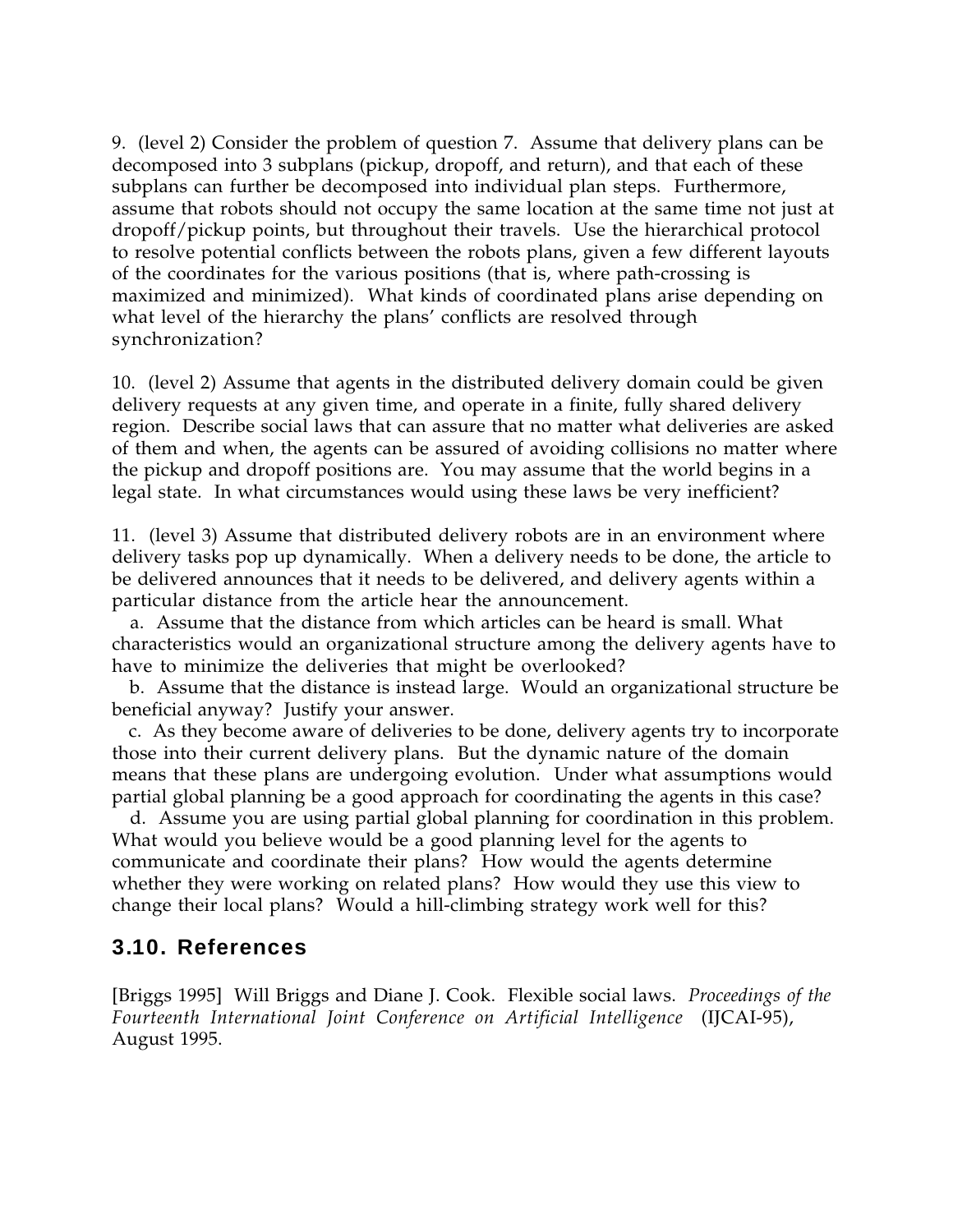[Conry 1991] Susan E. Conry, Kazuhiro Kuwabara, Victor R. Lesser, and Robert A. Meyer. Multistage negotiation for distributed constraint satisfaction. IEEE Trans. of Systems, Man, and Cybernetics SMC-21(6):1462-1477, Nov. 1991.

[Corkill 1982] Daniel D. Corkill. *A Framework for Organizational Self-Design in Distributed Problem Solving Networks.* PhD thesis, University of Massachusetts, December 1982.

[Davis 1983] Randall Davis and Reid Smith. Negotiation as a metaphor for distributed problem solving. *Artificial Intelligence* 20:63-109, 1983.

[Decker 1993] Keith Decker and Victor Lesser. A one-shot dynamic coordination algorithm for distributed sensor networks. *Proceedings of the Eleventh National Conference on Artificial Intelligence* (AAAI-93), pages 210-216, July 1993.

[Decker 1995] Keith Decker and Victor Lesser. Designing a family of coordination mechanisms. *Proceedings of the First International Conf. on Multi-Agent Systems* (ICMAS-95), pages 73-80, June 1995.

[Durfee 1987] Edmund H. Durfee, Victor R. Lesser, and Daniel D. Corkill. "Cooperation Through Communication in a Distributed Problem Solving Network," Chapter 2 in M. Huhns (ed.) *Distributed Artificial Intelligence* , Pitman 1987.

 [Durfee 1988] Edmund H. Durfee. *Coordination of Distributed Problem Solvers*, Kluwer Academic Press, Boston 1988.

 [Durfee 1991] Edmund H. Durfee and Thomas A. Montgomery. "Coordination as Distributed Search in a Hierarchical Behavior Space." *IEEE Transactions on Systems, Man, and Cybernetics*, Special Issue on Distributed Artificial Intelligence, SMC-21(6):1363-1378, November 1991.

[Durfee 1997] Edmund H. Durfee, Patrick G. Kenny, and Karl C. Kluge. Integrated Premission Planning and Execution for Unmanned Ground Vehicles. *Proceedings of the First International Conference on Autonomous Agents*, pages 348-354, February 1997.

[Ephrati 1994] Eithan Ephrati and Jeffrey S. Rosenschein. Divide and conquer in multi-agent planning. *Proceedings of the Twelfth National Conf. on Artificial Intelligence* (AAAI-94), pages 375-380, July 1994.

[Ephrati 1995] Eithan Ephrati, Martha E. Pollack, and Jeffrey S. Rosenschein. A tractable heuristic that maximizes global utility through local plan combination. *Proceedings of the First International Conf. on Multi-Agent Systems* (ICMAS-95), pages 94-101, June 1995.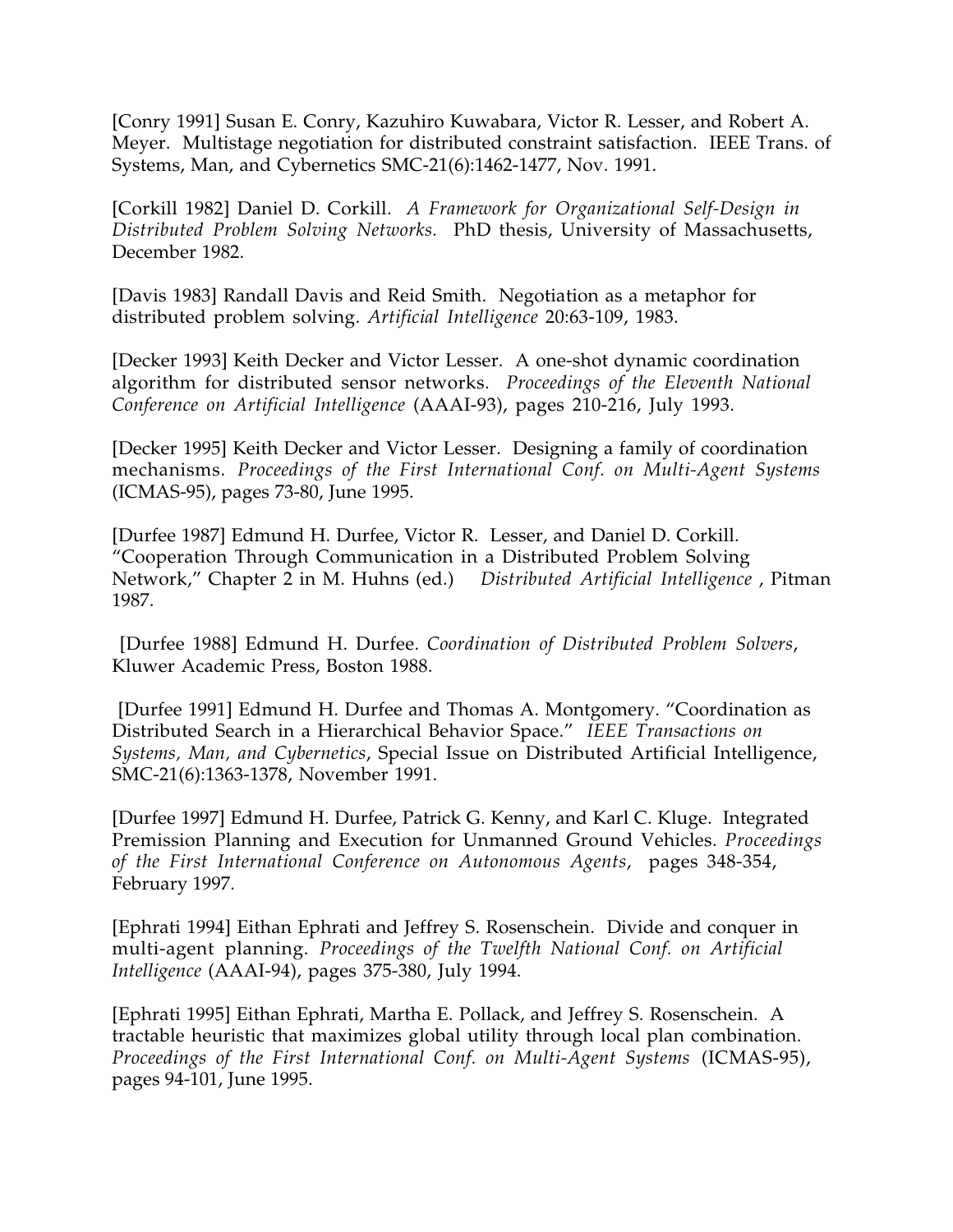[Fennell 1977] R. D. Fennell and V. R. Lesser. Parallelism in AI problem solving: A case study of HEARSAY-II*. IEEE Trans. on Computers* C-26(2):98-111, 1977.

[Fenster 1995] Maier Fenster, Sarit Kraus, and Jeffrey S. Rosenschein. Coordination without communication: experimental validation of focal point techniques. *Proceedings of the First International Conf. on Multi-Agent Systems* (ICMAS-95), pages 102-108, June 1995.

[Fikes 1971] R. E. Fikes and N. J. Nilsson. "STRIPS: A new approach to the application of theorem proving to problem solving. *Artificial Intelligence*, 2(3- 4):189-208, 1971.

[Fisher 1997] Michael Fisher and Michael Wooldridge. Distributed problem-solving as concurrent theorem-proving. *Proceedings of MAAMAW'97*, Lecture notes in Artificial Intelligence, Springer-Verlag.

[Georgeff 1983] Michael Georgeff. Communication and Interaction in multi-agent planning. *Proceedings of the Third National Conf. on Artificial Intelligence* (AAAI-83), pages 125-129, July 1983.

[Goldman 1994] Claudia Goldman and Jeffrey S. Rosenschein. Emergent coordination through the use of cooperative state-changing rules. *Proceedings of the Twelfth National Conf. on Artificial Intelligence* (AAAI-94), pages 408-413, July 1994.

[Huber 1996] Marcus J. Huber and Edmund H. Durfee. An initial assessment of planrecognition-based coordination for multi-agent teams. *Proceedings of the Second International Conf. on Multi-Agent Systems* (ICMAS-96), pages 126-133, December 1996.

[Ishida 1992] Toru Ishida, Les Gasser, and Makoto Yokoo. Organization self-design of distributed production systems, *IEEE Trans on Knowl and Data Sys* DKE4(2):123-134.

[Kabanza 1995] Froduald Kabanza. Synchronizing multiagent plans using temporal logic specifications. *Proceedings of the First International Conf. on Multi-Agent Systems* (ICMAS-95), pages 217-224, June 1995.

[Kambhampati 1991] Subbarao Kambhampati, Mark Cutkosky, Marty Tenenbaum, and Soo Hong Lee. Combining specialized reasoners and general purpose planners: A case study. *Proceedings of the Ninth National Conference on Artificial Intelligence*, pages 199-205, July 1991.

[Kinney92] David Kinney, Magus Ljungberg, Anand Rao, Elizabeth Sonenberg, Gil Tidhar, and Eric Werner, "Planned Team Activity," *Preproceedings of the Fourth European Workshop on Modeling Autonomous Agents in a MultiAgent World*, July 1992.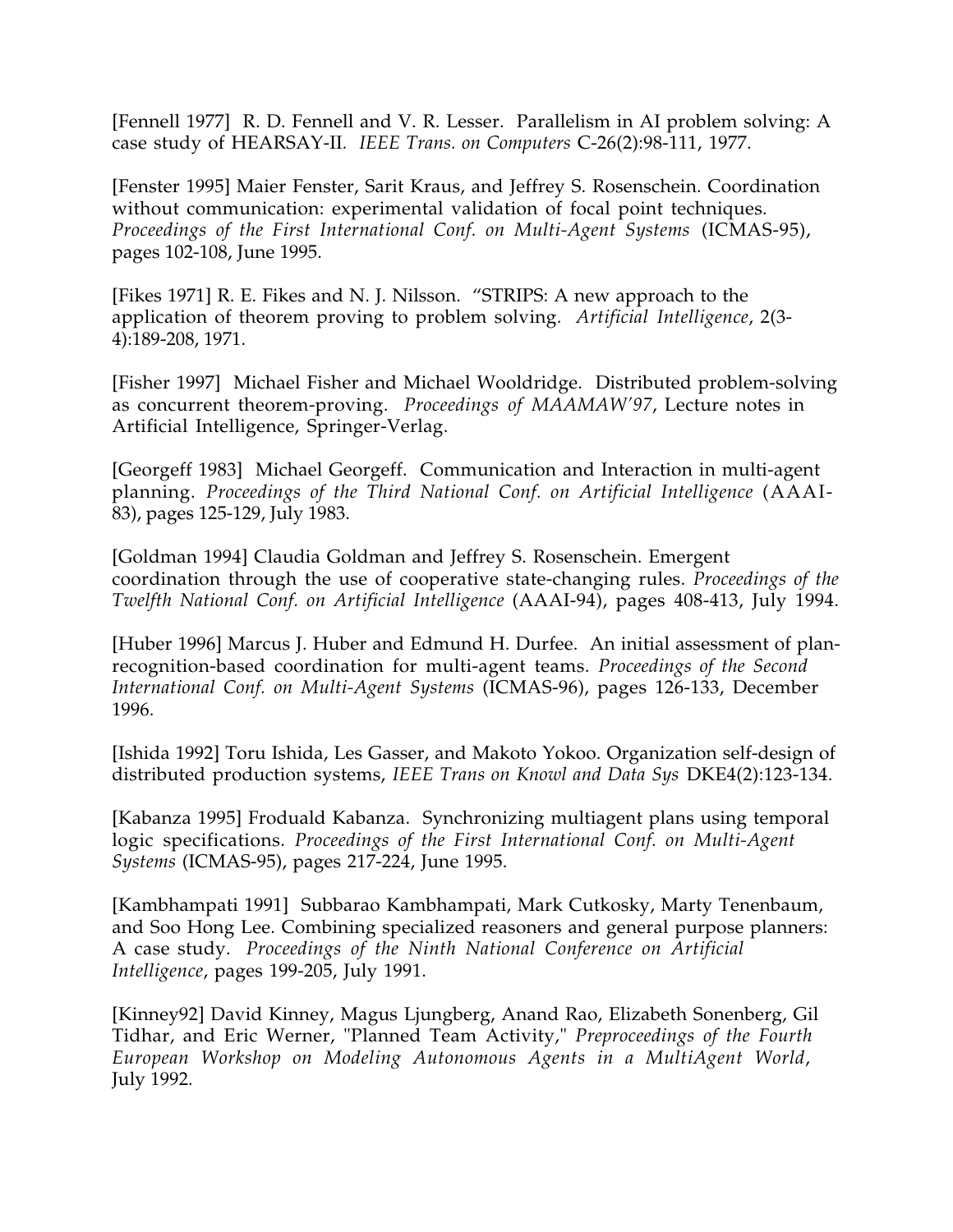[Knoblock 1993] Craig A. Knoblock. *Generating Abstraction Hierarchies: An Automated Approach to Reducing Search in Planning.* Kluwer Academic Publishers, 1993.

[Korf 1987] Richard E. Korf. Planning as search: A qualitative approach. *Artificial Intelligence* 33(1):65-88, 1987.

[Lander 1993] Susan E. Lander and Victor R. Lesser. Understanding the role of negotiation in distributed search among heterogeneous agents. *Proceedings of the Thirteenth International Joint Conference on Artificial Intelligence (IJCAI-93)* , pages 438-444, August 1993.

[Lansky 1990] Amy L. Lansky. Localized Search for Controlling Automated Reasoning. *Proceedings of the DARPA Workshop on Innovative Approaches to Planning, Scheduling, and Control*, pages 115-125, November 1990.

[Lee 1997] Jaeho Lee. *An Explicit Semantics for Coordinated Multiagent Plan Execution.* PhD dissertation. University of Michigan, 1997.

[Lesser 1981] Victor R. Lesser and Daniel D. Corkill. Functionally accurate, cooperative distributed systems. IEEE Trans. on Systems, Man, and Cybernetics SMC-11(1):81-96, 1981.

[Liu 1996] Jyi-Shane Liu and Katia P. Sycara. Multiagent coordination in tightly coupled task scheduling. *Proceedings of the Second International Conf. on Multi-Agent Systems* (ICMAS-96), pages 181-188, December 1996.

[MacIntosh 1991] Douglas MacIntosh, Susan Conry, and Robert Meyer. Distributed automated reasoning: Issues in coordination, cooperation, and performance. IEEE Trans. on Systems, Man, and Cybernetics SMC-21(6):1307-1316.

[von Martial 1992] Frank von Martial. *Coordinating Plans of Autonomous Agents*. Lecture notes in Artificial Intelligence, Springer-Verlag, 1992.

[Montgomery 1993] Thomas A. Montgomery and Edmund H. Durfee. "Search Reduction in Hierarchical Distributed Problem Solving." *Group Decision and Negotiation* 2:301-317 (Special issue on Distributed Artificial Intelligence), 1993.

[Pattison 1987] H. Edward Pattison, Daniel D. Corkill, and Victor R. Lesser. Instantiating descriptions of organizational structures. In M. Huhns (ed.) *Distributed Artificial Intelligence*. London, Pittman.

[Prasad 1996] M. V. Nagendra Prasad, Keith Decker, Alan Garvey, and Victor Lesser. Exploring organizational designs with TAEMS: A case study of distributed data processing*. Proceedings of the Second International Conf. on Multi-Agent Systems* (ICMAS-96), pages 283-290, December 1996.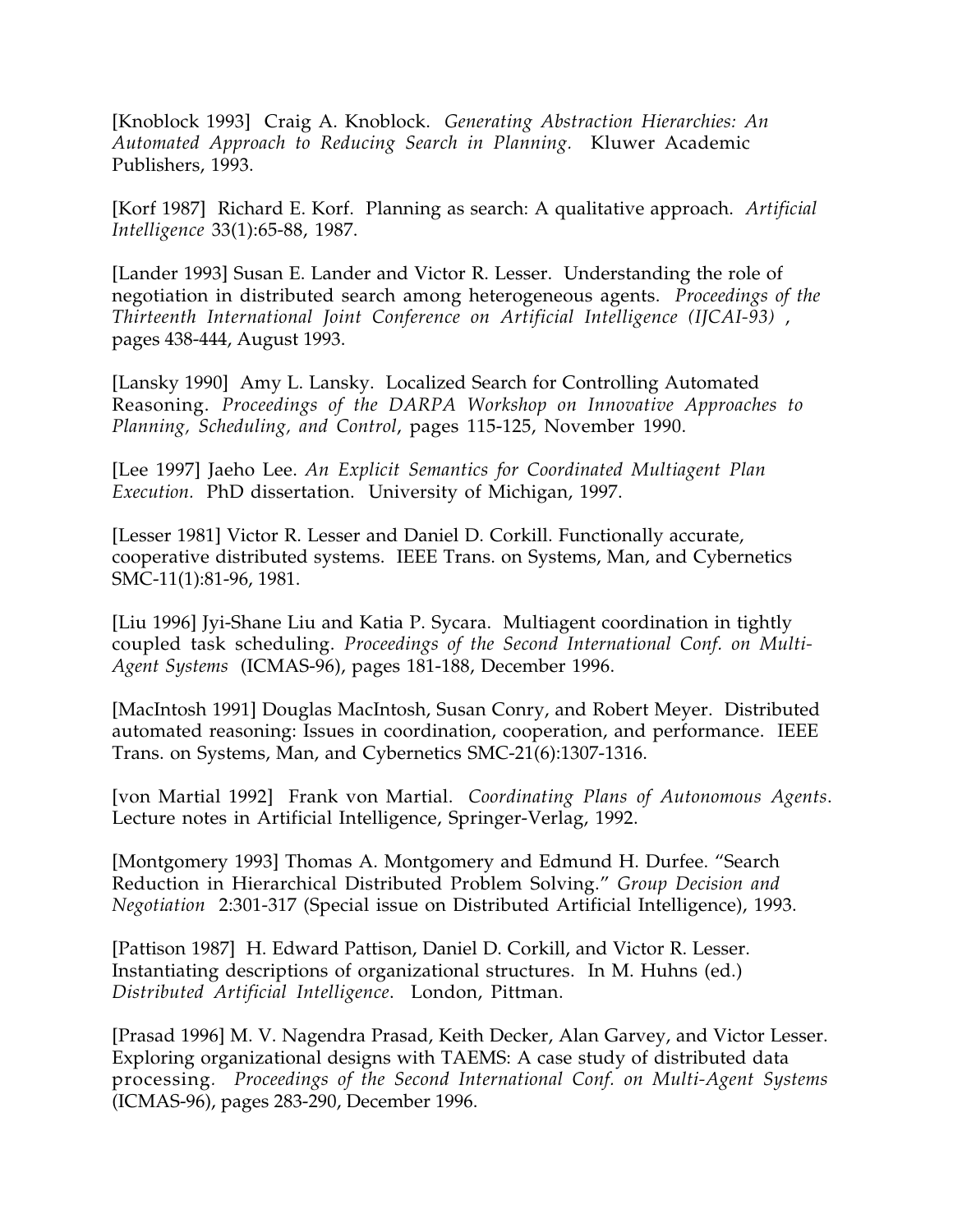[Rosenschein 1989] Jeffrey S. Rosenschein and John S. Breese. Communication-free interactions among rational agents: A probabilistic approach. In Gasser and Huhns (eds.) *Distributed Artificial Intelligence volume II*, pages 99-118, Morgan Kaufmann Publishers.

[Seghrouchni 1996] Amal El Fallah Seghrouchni and Serge Haddad. A recursive model for distributed planning. *Proceedings of the Second International Conf. on Multi-Agent Systems* (ICMAS-96), pages 307-314, December 1996.

[Sen 1996] Sandip Sen and Edmund H. Durfee. A contracting model for flexible distributed scheduling. *Annals of Operations Research*, vol. 65, pp. 195-222, 1996.

[Shoham 1992] Yoav Shaham and Moshe Tennenholtz. On the synthesis of useful social laws for artificial agent societies. *Proceedings of the Tenth National Conf. on Artificial Intelligence* (AAAI-92), pages 276-281-380, July 1992.

[So 1996] Young-pa So and Edmund H. Durfee. Designing tree-structured organizations for computational agents. *Computational and Mathematical Organization Theory* 2(3):219-246, Fall 1996.

[Stankovic 1985] John A. Stankovic, Krithi Ramamritham, and S.-C. Cheng. Evaluation of a flexible task scheduling algorithm for distributed hard real-time systems. *IEEE Trans. on Computers* C-34(12):1130-1143, 1985.

[Sugawara 1995] Toshiharu Sugawara. Reusing past plans in distributed planning. *Proceedings of the First International Conf. on Multi-Agent Systems* (ICMAS-95), pages 360-367, June 1995.

[Sycara 1991] Katia Sycara, Steven Roth, Norman Sadeh, and Mark Fox. Distributed constrained heuristic search. *IEEE Transactions on Systems, Man, and Cybernetics* SMC-21(6):1446-1461.

[Wellman 1993] Michael P. Wellman. A market-oriented programming environment and its application to distributed multicommodity flow problems. *Journal of Artificial Intelligence Research* , 1:1-23, 1993.

[Werkman 1992] Keith J. Werkman. Multiple agent cooperative design evaluation using negotiation. Proceedings of the Second International Conference on Artificial Intelligence in Design, Pittsburgh PA, June 1992.

[Wilkins 1995] D. E. Wilkins and K. L. Myers. "A common knowledge representation for plan generation and reactive execution." *Journal of Logic and Computation*, 5(6):731-761, 1995.